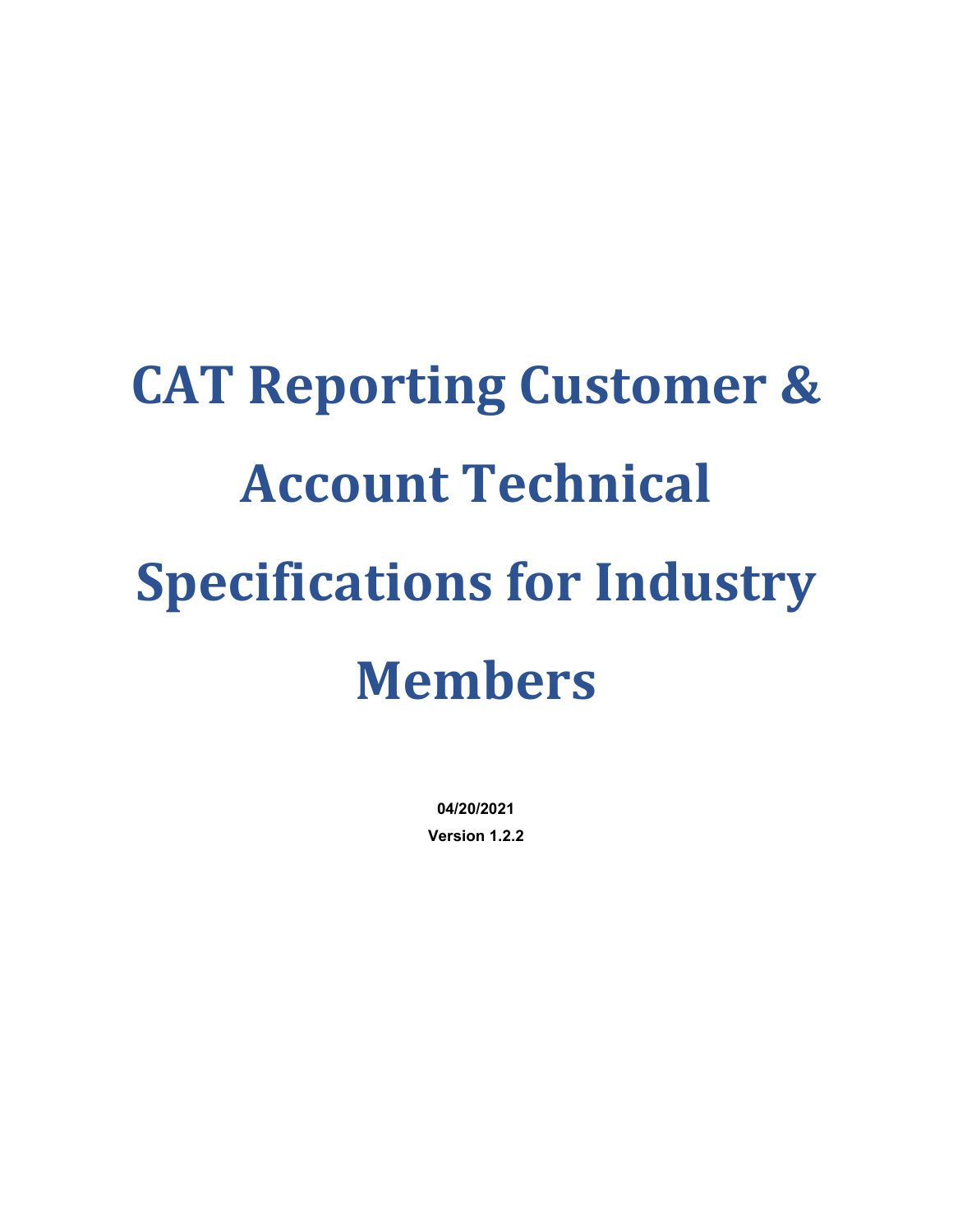# **Table of Contents**

| $\mathbf 1$ . |  |        |                                                                   |  |  |  |  |  |  |  |  |
|---------------|--|--------|-------------------------------------------------------------------|--|--|--|--|--|--|--|--|
|               |  |        |                                                                   |  |  |  |  |  |  |  |  |
| 2.            |  |        |                                                                   |  |  |  |  |  |  |  |  |
|               |  |        |                                                                   |  |  |  |  |  |  |  |  |
|               |  |        |                                                                   |  |  |  |  |  |  |  |  |
|               |  |        |                                                                   |  |  |  |  |  |  |  |  |
|               |  | 2.2.1. |                                                                   |  |  |  |  |  |  |  |  |
|               |  | 2.2.2. | Large Trader ID (LTID) and Unidentified Large Trader ID (ULTID) 4 |  |  |  |  |  |  |  |  |
|               |  |        |                                                                   |  |  |  |  |  |  |  |  |
|               |  |        |                                                                   |  |  |  |  |  |  |  |  |
|               |  |        |                                                                   |  |  |  |  |  |  |  |  |
|               |  | 2.3.2. |                                                                   |  |  |  |  |  |  |  |  |
| 3.            |  |        |                                                                   |  |  |  |  |  |  |  |  |
|               |  |        |                                                                   |  |  |  |  |  |  |  |  |
|               |  |        |                                                                   |  |  |  |  |  |  |  |  |
|               |  |        |                                                                   |  |  |  |  |  |  |  |  |
|               |  |        |                                                                   |  |  |  |  |  |  |  |  |
|               |  |        |                                                                   |  |  |  |  |  |  |  |  |
|               |  |        |                                                                   |  |  |  |  |  |  |  |  |
|               |  |        |                                                                   |  |  |  |  |  |  |  |  |
|               |  |        |                                                                   |  |  |  |  |  |  |  |  |
|               |  |        |                                                                   |  |  |  |  |  |  |  |  |
|               |  |        |                                                                   |  |  |  |  |  |  |  |  |
| 4.            |  |        |                                                                   |  |  |  |  |  |  |  |  |
| 5.            |  |        |                                                                   |  |  |  |  |  |  |  |  |
|               |  |        |                                                                   |  |  |  |  |  |  |  |  |
|               |  | 5.1.1. |                                                                   |  |  |  |  |  |  |  |  |
|               |  | 5.1.2. |                                                                   |  |  |  |  |  |  |  |  |
|               |  | 5.1.3. |                                                                   |  |  |  |  |  |  |  |  |
|               |  | 5.1.4. |                                                                   |  |  |  |  |  |  |  |  |
|               |  |        |                                                                   |  |  |  |  |  |  |  |  |
|               |  |        |                                                                   |  |  |  |  |  |  |  |  |
|               |  | 5.3.1. |                                                                   |  |  |  |  |  |  |  |  |
|               |  | 5.3.2. |                                                                   |  |  |  |  |  |  |  |  |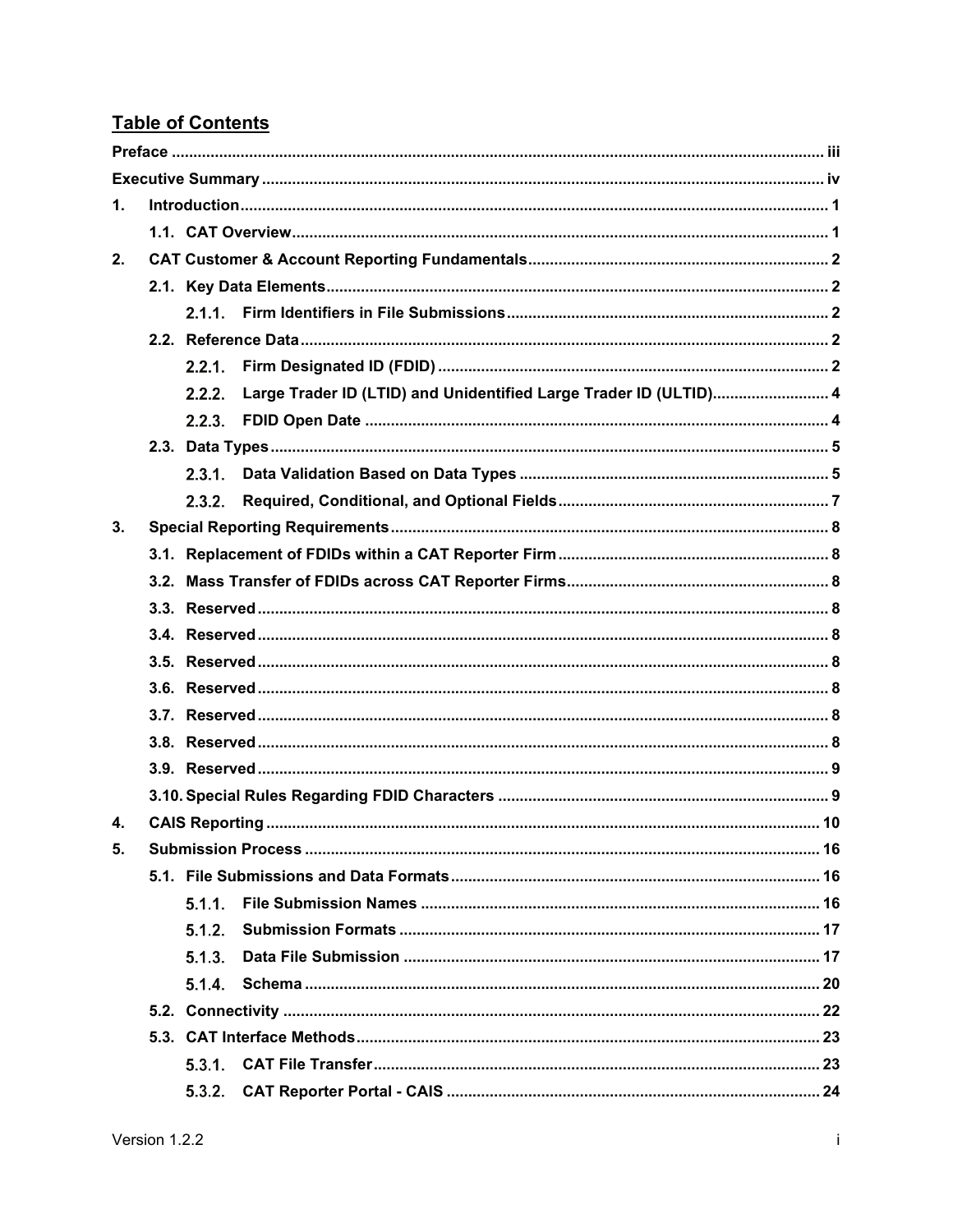|    |     | 541    |                                                                    |  |  |  |  |  |  |
|----|-----|--------|--------------------------------------------------------------------|--|--|--|--|--|--|
|    |     | 5.4.2. |                                                                    |  |  |  |  |  |  |
|    |     |        |                                                                    |  |  |  |  |  |  |
|    |     | 5.5.1. |                                                                    |  |  |  |  |  |  |
|    |     | 5.5.2. |                                                                    |  |  |  |  |  |  |
|    |     | 5.5.3. |                                                                    |  |  |  |  |  |  |
| 6. |     |        |                                                                    |  |  |  |  |  |  |
|    |     |        |                                                                    |  |  |  |  |  |  |
|    |     | 6.1.1  |                                                                    |  |  |  |  |  |  |
|    |     | 6.1.2. |                                                                    |  |  |  |  |  |  |
|    |     |        | 6.1.3. JSON Examples of Feedback File for file acknowledgement  31 |  |  |  |  |  |  |
|    |     |        |                                                                    |  |  |  |  |  |  |
|    |     |        |                                                                    |  |  |  |  |  |  |
|    |     |        |                                                                    |  |  |  |  |  |  |
|    |     |        |                                                                    |  |  |  |  |  |  |
|    |     |        |                                                                    |  |  |  |  |  |  |
|    |     | 6.4.1. |                                                                    |  |  |  |  |  |  |
|    |     | 6.4.2. |                                                                    |  |  |  |  |  |  |
| 7. |     |        |                                                                    |  |  |  |  |  |  |
| 8. |     |        |                                                                    |  |  |  |  |  |  |
|    |     |        |                                                                    |  |  |  |  |  |  |
|    |     |        |                                                                    |  |  |  |  |  |  |
|    |     |        |                                                                    |  |  |  |  |  |  |
|    |     |        |                                                                    |  |  |  |  |  |  |
|    |     |        |                                                                    |  |  |  |  |  |  |
|    | B.2 |        |                                                                    |  |  |  |  |  |  |
|    | B.3 |        |                                                                    |  |  |  |  |  |  |
|    |     |        |                                                                    |  |  |  |  |  |  |
|    |     |        |                                                                    |  |  |  |  |  |  |
|    |     |        |                                                                    |  |  |  |  |  |  |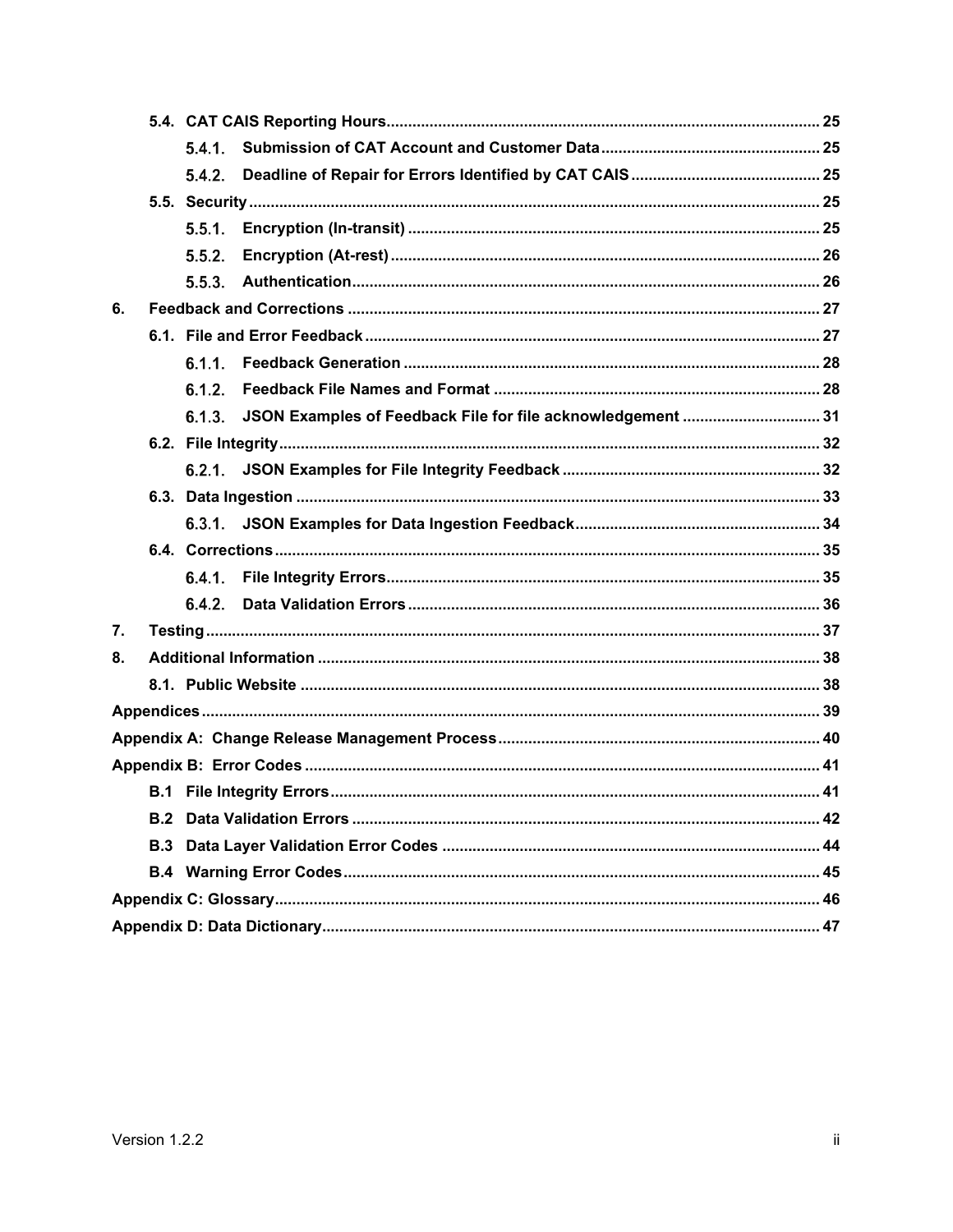# <span id="page-3-0"></span>**Preface**

Rule 613 of the Securities Exchange Act of 1934 requires national securities exchanges and national securities associations ("SROs") to submit a national market system plan to the Securities and Exchange Commission ("Commission" or "SEC") to create, implement, and maintain a consolidated audit trail (the "CAT") that would allow regulators to more efficiently and accurately track all activity in U.S. equity and listed options markets. Pursuant to Rule 613, the SROs filed with the Commission the National Market System Plan Governing the Consolidated Audit Trail ("CAT NMS Plan"), which was approved by the Commission on November 15, 2016.

Under Rule  $613(q)(2)$ , each member of a national securities exchange or national securities association is required to comply with all the provisions of the CAT NMS Plan. Relatedly, as mandated under Rule 613, the CAT NMS Plan requires each SRO to adopt rules requiring its members to comply with Rule 613 and the CAT NMS Plan, and to agree to enforce compliance by its members in that regard. Accordingly, each SRO has adopted rules requiring its members to comply with Rule 613 and the CAT NMS Plan. See, e.g., FINRA Rule 6800 Series.

The SROs jointly own Consolidated Audit Trail, LLC, which was formed by the SROs to arrange for and oversee the creation, implementation, and maintenance of the CAT as required under Rule 613. Thus, the CAT is a facility of each SRO.

This initial Customer and Account Technical Specification represents the first of a two phase approach to Industry Member reporting of Customer and Account data. The first phase is intended to include only the subset of required Customer and Account information necessary to capture Large Trader IDs (LTID). Key dates are as noted below. The Participants propose to seek a modification of the requirements of the CAT NMS Plan from the Commission to reflect the phased approach for Industry Member CAT reporting described in these Customer and Account Technical Specifications.

| <b>Compliance Dates:</b><br>4/2021 Required for Phases 2a, 2b, and 2c (Large<br><b>Industry Members)</b><br>12/2021 2d Options and Small Firms | <b>Full Customer and Account Reporting</b><br>Go live July 2022 |
|------------------------------------------------------------------------------------------------------------------------------------------------|-----------------------------------------------------------------|
| FDID, FDID Account Opening Date, LTID and LTID                                                                                                 | Remainder of account information and all customer               |
| <b>Effective Date</b>                                                                                                                          | information                                                     |

# **Table 1: Industry Customer & Account Specifications Phased Approach**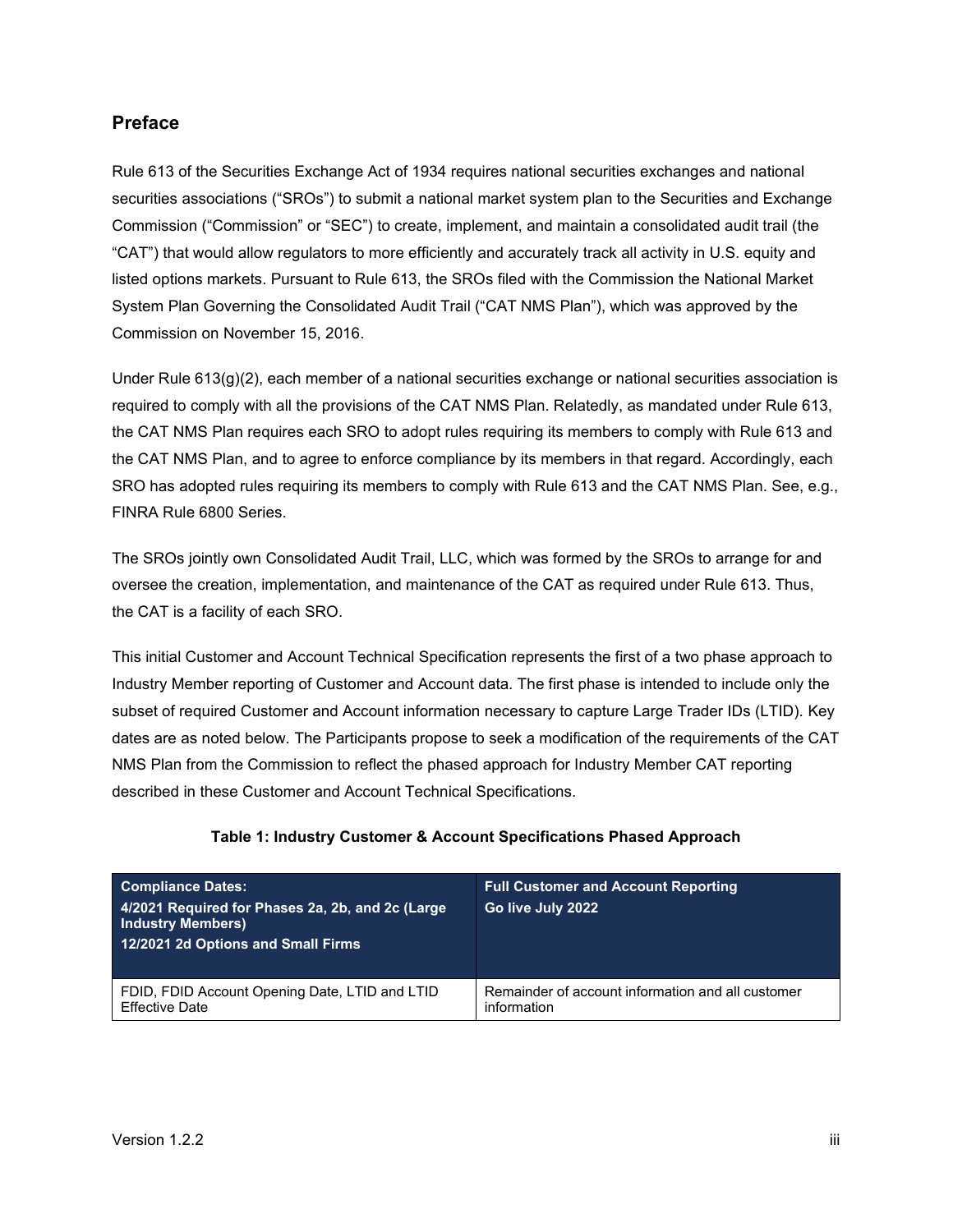# <span id="page-4-0"></span>**Executive Summary**

This document describes the requirements for the reporting of customer and account data to CAT by Industry Members, including detailed information about data elements and file submission. It also describes how Industry Members submit files to CAT, including access instructions, network and transport options, and testing requirements. The initial version of the CAT CAIS Reporting Technical Specification only includes information regarding account and Large Trader ID (LTID) data submission, in accordance with the modified timeline to accelerate account and LTID reporting.

A separate companion document containing detailed reporting scenarios entitled CAT CAIS Industry Member Reporting Scenarios should be used as a guide for determining how the field values laid out in this document must be applied when reporting various scenarios for customer and account data.

| <b>Version</b>      | <b>Date</b> | <b>Author</b>                    | <b>Description</b>                                                                                                                                                                                                                                                                                                                                                                                                                                                                                                                                                                                                                                                                                                                                                                                                                                                                                                                                                               |  |  |  |  |
|---------------------|-------------|----------------------------------|----------------------------------------------------------------------------------------------------------------------------------------------------------------------------------------------------------------------------------------------------------------------------------------------------------------------------------------------------------------------------------------------------------------------------------------------------------------------------------------------------------------------------------------------------------------------------------------------------------------------------------------------------------------------------------------------------------------------------------------------------------------------------------------------------------------------------------------------------------------------------------------------------------------------------------------------------------------------------------|--|--|--|--|
| <b>DRAFT</b><br>1.0 | 12/13/2019  | Consolidated<br>Audit Trail, LLC | Initial draft                                                                                                                                                                                                                                                                                                                                                                                                                                                                                                                                                                                                                                                                                                                                                                                                                                                                                                                                                                    |  |  |  |  |
| 1.0                 | 1/31/2020   | Consolidated<br>Audit Trail, LLC | Publication of initial version                                                                                                                                                                                                                                                                                                                                                                                                                                                                                                                                                                                                                                                                                                                                                                                                                                                                                                                                                   |  |  |  |  |
| 1.1                 | 4/17/2020   | Consolidated<br>Audit Trail, LLC | Addition of Boolean data type<br>Addition of fdidEndDateNULL, fdidEndReasonNULL,<br>replacedByFDIDNULL, ItidEndDateNULL, and<br><b>ItidEndReasonNULL</b> attributes<br>Removal of NULL acceptable values from fdidEndDate,<br>fdidEndReason, replacedByFDIDNULL, ItidEndDate, and<br><i><b>ItidEndReason attributes</b></i><br>Addition of failed Correction Items array in Feedback file<br>Modified guidance on nullifying previously populated attributes<br>Modified submission and feedback examples to include<br>additions/removals of attributes<br>Modified schema field descriptions<br>Replacement of CAT CAIS Reporter Portal with CAT Reporter<br>Portal - CAIS<br>Addition and modification of Error Codes<br>Separation of Data Validation Warnings from Data Validation<br>Errors<br>Addition of Data Layer Validation Error Codes<br>Addition of optional Group attribute for submission file names<br>Replaced usage of Status with Feedback for feedback file |  |  |  |  |
| 1.1.1               | 6/30/2020   | Consolidated<br>Audit Trail, LLC | Inclusion of 'Entity ID' as example in FDID Definition<br>Inclusion of 'ENTITYID' as a valid FDID Type<br>Replacement of FDIDs included in Special Reporting<br>Requirements to clarify replacedByFDID usage<br>Correction of CAT CAIS Validation Warnings table Error Code<br>numbering                                                                                                                                                                                                                                                                                                                                                                                                                                                                                                                                                                                                                                                                                         |  |  |  |  |

# **Table 2: Revision / Change Process**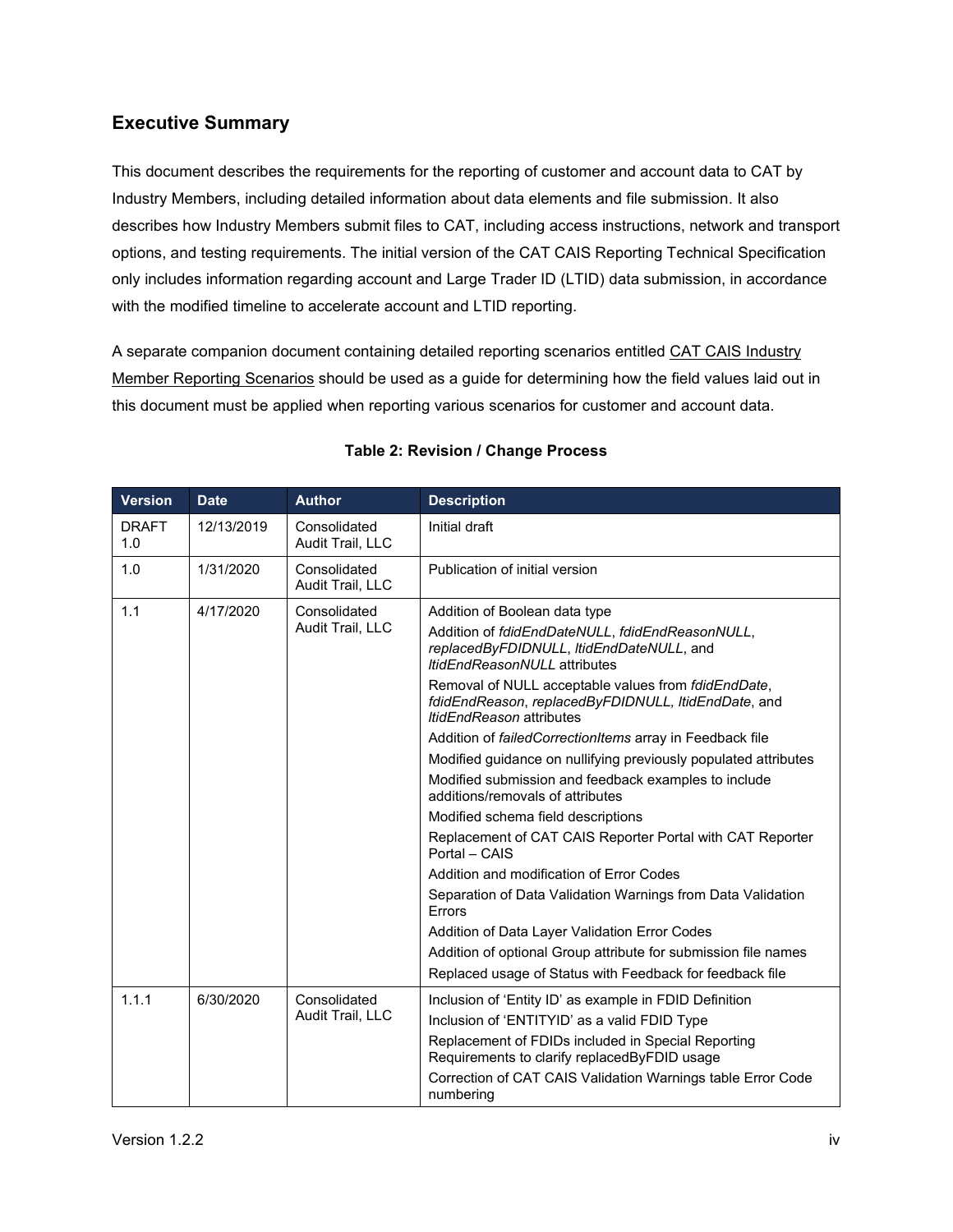| <b>Version</b> | <b>Date</b> | <b>Author</b>                    | <b>Description</b>                                                                                                                                                                                         |  |  |  |
|----------------|-------------|----------------------------------|------------------------------------------------------------------------------------------------------------------------------------------------------------------------------------------------------------|--|--|--|
|                |             |                                  | Clarification of 'Trading Day' as 'CAT Trading Day' and definition<br>of 'CAT Trading Day'                                                                                                                 |  |  |  |
|                |             |                                  | Explicit listing of 'false' as an acceptable value for Boolean<br>attributes                                                                                                                               |  |  |  |
|                |             |                                  | Inclusion of Error Code 22006 for duplicated largeTraderID<br>within a single FDID record submission                                                                                                       |  |  |  |
| 1.1.2          | 12/2/2020   | Consolidated<br>Audit Trail, LLC | Update to the Unsigned data type to be the same range as a 63-<br>bit unsigned integer rather than a 64-bit unsigned integer                                                                               |  |  |  |
|                |             |                                  | Updated firmDesignatedID data type from Alphanumeric to Text<br>to bring in line with Transaction reporting. Also results in<br>changes to data type for replacedByFDID and<br>correctingFirmDesignatedID. |  |  |  |
|                |             |                                  | Modification of the Feedback File to include submitterUserName<br>and remove integrityErrorCode                                                                                                            |  |  |  |
|                |             |                                  | Renamed rejectionID within the failedCorrectionItems array to<br>failedRejectionID, to clarify purpose                                                                                                     |  |  |  |
| 1.2            | 2/22/2021   | Consolidated                     | Modification to ULTID format validation                                                                                                                                                                    |  |  |  |
|                |             | Audit Trail, LLC                 | Removed correctingLargeTraderID attribute from the Correction<br><b>Actions list</b>                                                                                                                       |  |  |  |
|                |             |                                  | Corrected link for Connectivity Supplement                                                                                                                                                                 |  |  |  |
| 1.2.1          | 3/23/2021   | Consolidated<br>Audit Trail, LLC | Modifications to remove LTID date validation comparisons<br>against FDID dates - retirement of Error Codes 22025, 22026,<br>22027, 23002, and 23003                                                        |  |  |  |
| 1.2.2          | 4/20/2021   | Consolidated<br>Audit Trail, LLC | Revised definition of FDID in Section 2.2.1 in accordance with<br>revisions to FAQ M1                                                                                                                      |  |  |  |
|                |             |                                  | Added detailed information regarding FDID character rules that<br>have been added following the transition from alphanumeric to<br>text.                                                                   |  |  |  |
|                |             |                                  | Clarified file creation and versioning approach for Feedback files.                                                                                                                                        |  |  |  |
|                |             |                                  | Clarified section 6.4 - Corrections - with additional updates<br>following removal of correcting Large TraderID attribute                                                                                  |  |  |  |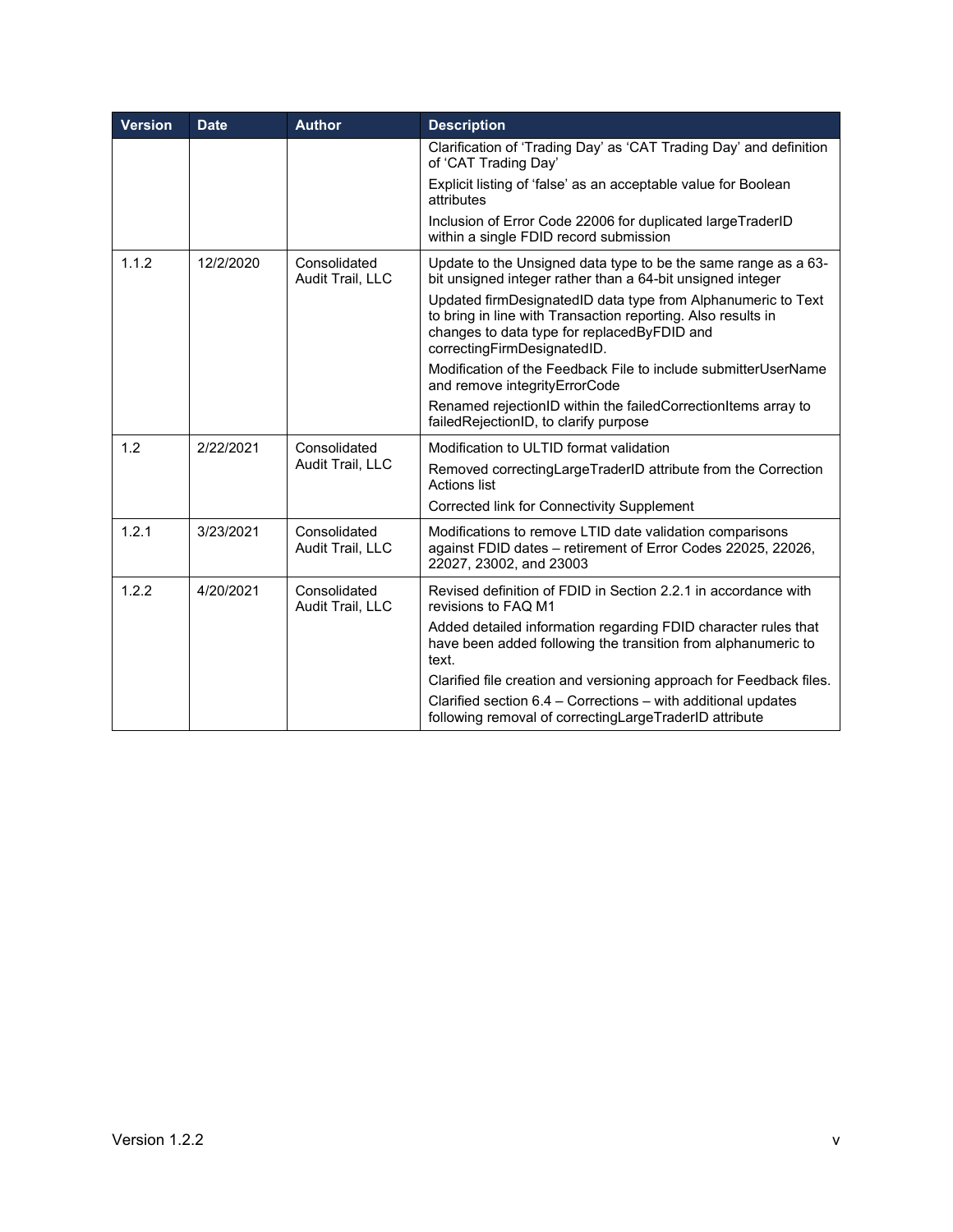# <span id="page-6-0"></span>**1. Introduction**

# <span id="page-6-1"></span>**1.1. CAT Overview**

The Securities and Exchange Commission (SEC) approved Rule 613 under the Securities Exchange Act of 1934, which requires national securities exchanges and national securities associations (collectively, the Participants) to submit a national market system plan to create, implement, and maintain a consolidated audit trail [\(CAT NMS Plan\)](https://www.catnmsplan.com/wp-content/uploads/2017/03/CAT-NMS-Plan-Current-as-of-7.24.17.pdf) that would capture customer and order event information for orders in NMS Securities and OTC Equity Securities (Eligible Securities), across all markets, from the time of order inception through routing, cancellation, modification, execution, and allocation. The SEC approved the CAT NMS Plan on November 15, 2016.

In accordance with SEC Rule 613, the CAT NMS Plan requires a Central Repository that will comprehensively track orders throughout their lifecycle and identify the Participants and Industry Members handling them, as well as the account holders and authorized traders for any account that originates an order (Customers[1\)](#page-6-2). Specific data elements will be submitted to the Central Repository by Participants, Industry Members, and CAT Reporting Agents. CAT Reporting Agents may be third-party firms reporting on behalf of other entities, or may be outside parties that are not required to submit data to the CAT, but from which CAT may receive data per the CAT NMS Plan, such as the Securities Information Processors (SIPs).

The CAT NMS Plan also requires the selection of an entity as the Plan Processor to be responsible for performing the processing functions required by Rule 613 and the Plan. The Operating Committee of Consolidated Audit Trail, LLC, a governing body composed of representatives of the Participants, oversees the operation of the CAT. The duties of the Operating Committee are further described in Article IV of the CAT NMS Plan.

The CAT Customer & Account Information System (CAIS) is the separate system for submission of customer and account data. In accordance with the phased approach to data submission, initial CAIS files will only include the account records and elements.

Refer to SEC Rule 613, available at:<https://www.sec.gov/rules/final/2012/34-67457.pdf> for more details. Refer also to CAT NMS Plan, available at: [https://www.catnmsplan.com/home/about-cat/cat-nms](https://www.catnmsplan.com/home/about-cat/cat-nms-plan/index.html)[plan/index.html.](https://www.catnmsplan.com/home/about-cat/cat-nms-plan/index.html)

<span id="page-6-2"></span><sup>&</sup>lt;sup>1</sup> Customers are defined in SEC Rule 613(j)(3) as: (i) the account holder(s) of the account at a registered broker-dealer originating the order; and (ii) any person from whom the broker-dealer is authorized to accept trading instructions for such account, if different from the account holder(s).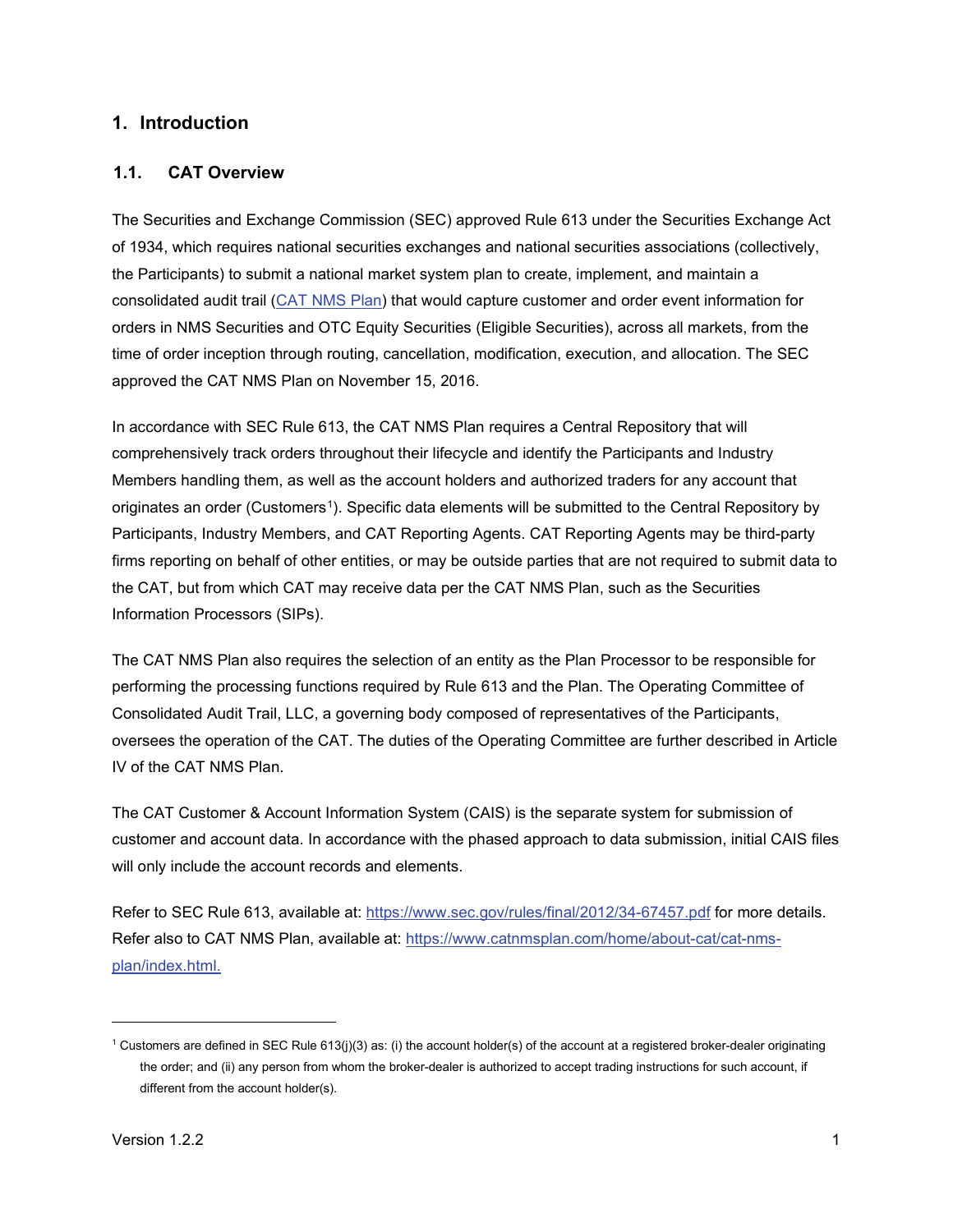# <span id="page-7-0"></span>**2. CAT Customer & Account Reporting Fundamentals**

# <span id="page-7-1"></span>**2.1. Key Data Elements**

The sections below describe the key data elements of CAT used in CAT CAIS submission files. In accordance with the phased implementation schedule, only Account data elements are included in the CAIS Technical Specification at this time.

# <span id="page-7-2"></span>**Firm Identifiers in File Submissions**

The CAT submissions process relies on certain firm identifiers to determine whose data is being reported, to determine and verify the authorization of the submitter of the data, and to obtain and verify the authorization of the third party that may take action on the data.

# **CAT Reporter CRD**

The CAT Reporter CRD is the Industry Member's Central Registration Depository (CRD) number, used to ensure all account and customer reporting activity of a single Industry Member CAT reporter can be consolidated at the firm level in CAT CAIS.

# **CAT Submitter ID**

The CAT Submitter ID is a CAT assigned identifier for a firm that submits data to CAT. The Submitter ID uniquely identifies the Submitter and may be a different identifier than the CAT Reporter CRD. CAT Reporters may submit data for themselves or may authorize a separate Submitter firm to report on the CAT Reporter's behalf.

Authorization between CAT Reporters and Submitter is granted through a reporting relationship that will be entered by the CAT Reporter using the CAT Reporter Portal. When a file is received, CAT CAIS will verify that the CAT Reporter has authorized the Submitter to submit on their behalf.

# <span id="page-7-3"></span>**2.2. Reference Data**

# <span id="page-7-4"></span>**Firm Designated ID (FDID)**

Section 6.4 of the CAT NMS Plan requires that for the original receipt or origination of an order, Industry Members must report the Firm Designated ID (FDID). FDID is defined in Section 1.1 of the CAT NMS Plan as a unique identifier for each trading account. Before the reporting of Customer Account Information and Customer Identifying Information begins in July 2022, regulatory users of the CAT will use FDIDs to identify whether the same account is trading within a single broker-dealer. After the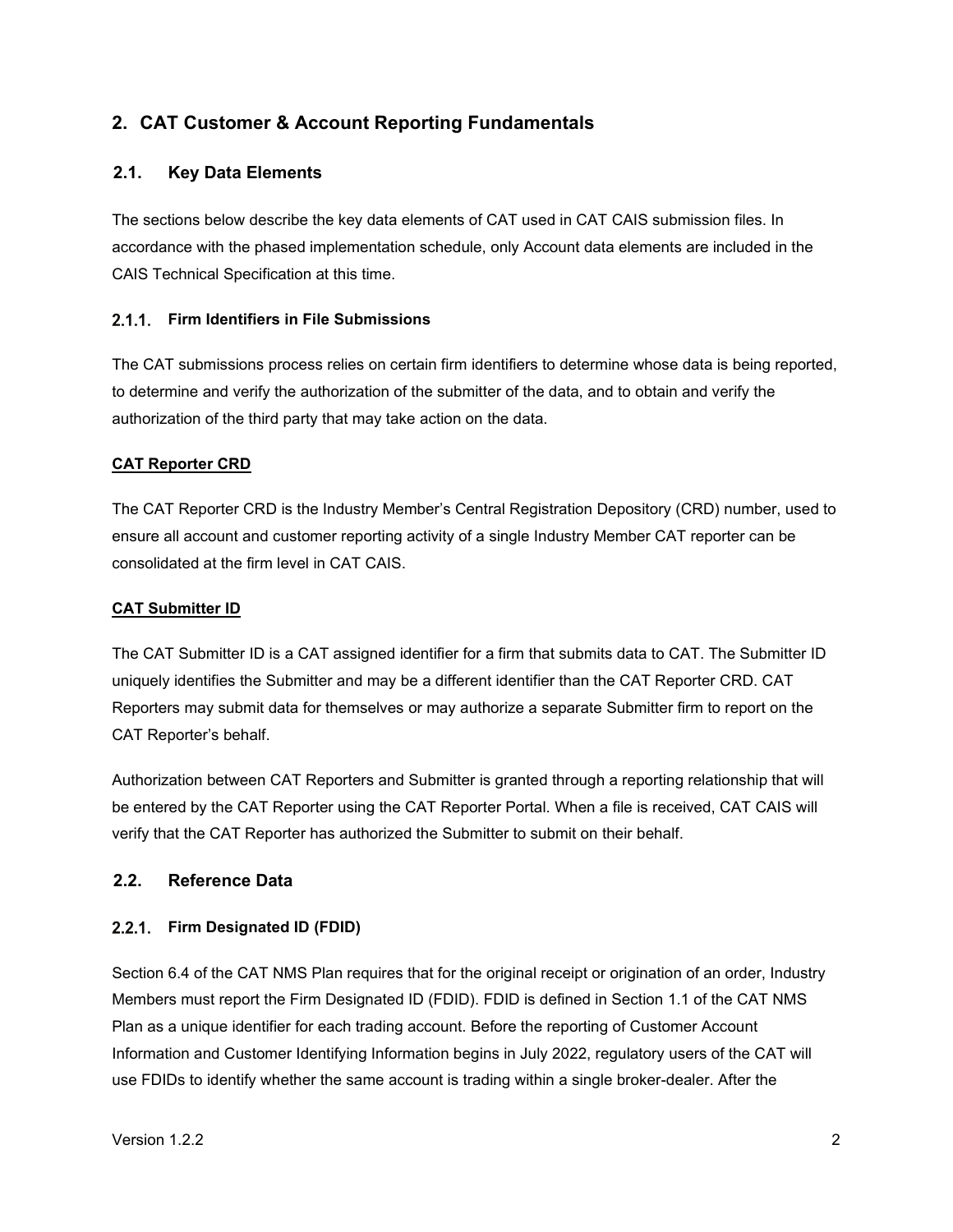reporting of Customer Account Information and Customer Identifying Information begins, FDIDs will be used to link accounts to specific customers, including mapping accounts with common ownership (for instance, where a customer is associated with more than one FDID). Therefore, FDID is required to be populated on all Transaction Order events requiring an FDID for both equities and options.

Industry Members must assign a single FDID to each trading account that is unique, persistent and consistent within the firm and across all vendors and systems the Industry Member may use to report Transaction Order events requiring an FDID to CAT and associated Customer and Account Information for the FDID to CAT CAIS, and unique across time (with limited exceptions, such as closed accounts, system migration, and change of vendors). For example, if an Industry Member uses multiple vendors for reporting Transaction data to CAT, the Industry Member must ensure that all vendors use the same FDID for a particular trading account in all CAT Transaction Order events requiring an FDID, and that the same FDID associated with the trading account is submitted to the Customer and Account Information System.

Examples of what an FDID would represent include:

- Individual Customer Account Number
- Institutional Customer Account Number
- Account Number of Average Price Account Designated for a Specific Customer (e.g., Master Account or agency Representative Order scenarios)
- Account Number of Firm Average Price Account Shared Across Customers (e.g., Master Account, Account Used For Agency Representative Order Flows)
- Entity ID of the firm when an employee of the firm is exercising discretion over multiple customer accounts
- Proprietary Trading Account Number
- Firm assigned identifier representing a trading relationship (Relationship ID) can be used when the trading account structure is unavailable at the time the order was placed
- Firm assigned identifier (Entity ID) representing the firm's discretionary relationship with the client when an employee of the Industry Member is exercising discretion over multiple client accounts and creates an aggregated order for which a trading account number of the Industry Member is unavailable at the time of order origination

An actual account number may not be used as the FDID for a customer account for CAT reporting. See [CAT FAQ M2](https://catnmsplan.com/faq/index.html#faqFDID) for more information on the prohibition on use of actual account numbers. Refer to the [CAT](https://catnmsplan.com/wp-content/uploads/2019/04/FDID-Guidance-April-2019.pdf)  Industry Presentation [on FDID for additional information.](https://catnmsplan.com/wp-content/uploads/2019/04/FDID-Guidance-April-2019.pdf)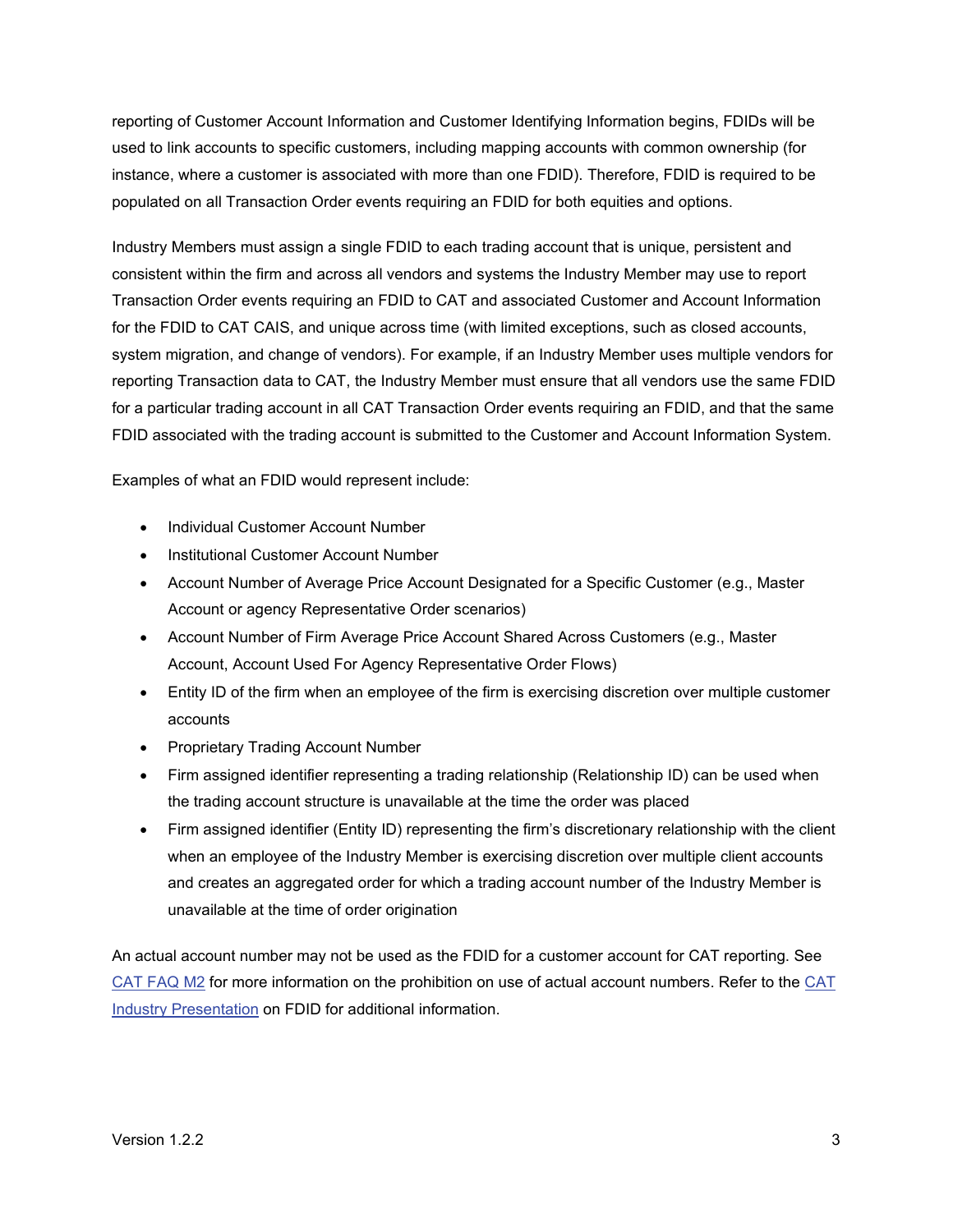# <span id="page-9-0"></span>**Large Trader ID (LTID) and Unidentified Large Trader ID (ULTID)**

LTID is an identifier assigned by the SEC to a "large trader," defined as a person whose transactions in NMS securities equal or exceed:

- 2 Million shares or \$20 Million in any single calendar day; OR
- 20 Million shares or \$200 Million in any calendar month

A person qualifying as a large trader is required to submit Form 13H to the Commission, and be assigned an LTID. In accordance with the CAT NMS plan as amended for LTID, CAT Reporter firms are required to report all LTIDs associated to their FDIDs as part of their customer and account reporting. Thus, CAT Reporter firms are required to obtain the LTID for each account (to the extent that an LTID exists).

In the scenario a CAT Reporter that is a clearing firm determines a person (which includes both natural persons and legal entities under Section 13(h)(8)(e) of the Exchange Act) would qualify as a large trader, but the firm has not yet been provided with an LTID by the person, the clearing firm is required to assign an ULTID to the person until such time as the person provides their LTID. Any CAT Reporter that is a clearing firm with an obligation to assign an ULTID under the large trader rule is required to report any assigned ULTIDs associated to their FDIDs as part of their customer and account reporting. CAT Reporters that are not self-clearing and do not have an obligation to assign ULTIDs are not required to report ULTIDs to CAT as they will have no such number to report.

Please refer to Section 4 – CAIS Reporting – for information regarding the format requirements of the LTID and ULTID. For purposes of the CAT CAIS Reporting Technical Specification, references to LTID attributes and scenarios throughout the document are intended to cover both LTID and ULTID usage in accordance with the reporting obligations noted above.

# <span id="page-9-1"></span>**FDID Open Date**

The FDID open date is included in the CAIS data schema as *fdidDate*. The fdidDate field must be populated with either:

- Date in which the account was opened, or
- The Account Effective Date, as defined in Section 1.1 of the Plan, in the following circumstances:
	- $\circ$  The Industry Member has established a trading relationship, but not an account, with an institution or client
	- o Proprietary trading accounts of the Industry Member
	- o Accounts opened prior to the implementation date of the CAT NMS Plan applicable to the relevant CAT Reporter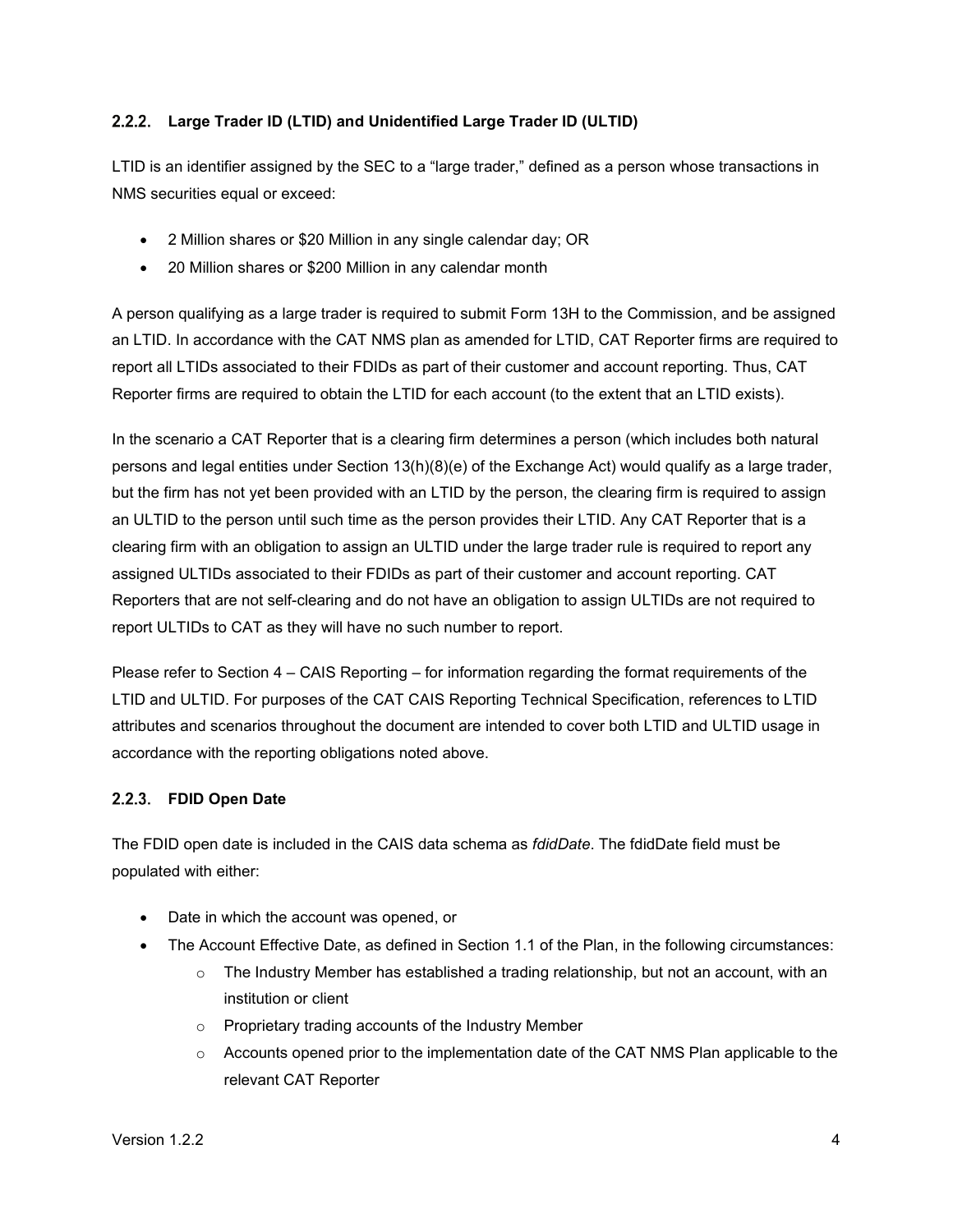$\circ$  The Industry Member has acquired another Industry Member and the Account Open Date was changed to a date value on or after the completion of the merger

# <span id="page-10-0"></span>**2.3. Data Types**

CAT customer and account data must be reported using JSON text files. Data types used throughout this document are described below. Data types used for CAT customer and account reporting are a subset of the data types used for CAT transaction reporting, with the following differences:

• Timestamp – only STRING versions of timestamp are supported in customer and account reporting

To support JSON submissions, the [Industry](https://catnmsplan.com/technical-specifications/index.html) Member Customer & Account Schema (JSON) file is available on the CAT public website that describes each data type with required representation formats.

# <span id="page-10-1"></span>**Data Validation Based on Data Types**

All customer and account data submitted to CAT will be validated based on the defined data type of each item, including proper formatting and range checking. Examples of accepted values are detailed in the table below. Valid values for Choice fields are defined in the Data Dictionary for each data element. Valid data values, ranges, and formats will be specified in the record schema files, which will be used to validate submitted data element values. Records and values that fail validation will be rejected and will be reported as feedback to the Reporter and Data Submitter as detailed in Section 6.

| Data Type      | <b>JSON Type</b> | <b>Description</b>                                                                                                                                                                                                                                                                                              |
|----------------|------------------|-----------------------------------------------------------------------------------------------------------------------------------------------------------------------------------------------------------------------------------------------------------------------------------------------------------------|
| Unsigned       | <b>NUMBER</b>    | An unsigned value, greater than or equal to zero, with no decimal fraction<br>component, in the inclusive range from 0 to 9,223,372,036,854,775,807<br>(the same range as a 63-bit unsigned integer).                                                                                                           |
| <b>Boolean</b> | <b>BOOLEAN</b>   | A value with two choices: true or false. In JSON representation, if the field is<br>not present, the value is considered false.                                                                                                                                                                                 |
| Alphanumeric   | <b>STRING</b>    | A string, composed only of letters and digits [a-zA-Z0-9]. When an<br>Alphanumeric type is described, it will include a number, indicating the<br>maximum length of the field. For example, Alphanumeric (7) means that the<br>field can contain up to 7 characters. Alphanumeric values are case<br>sensitive. |
| Text           | <b>STRING</b>    | A string, composed of any printable ASCII character between 32 and 126.<br>The string may not include the following characters which serve as<br>delimiters:                                                                                                                                                    |
|                |                  | comma (ASCII decimal 44, hex 2C),<br>٠                                                                                                                                                                                                                                                                          |
|                |                  | pipe (ASCII decimal 124, hex 7C),<br>٠                                                                                                                                                                                                                                                                          |
|                |                  | double quote (ASCII decimal 34, hex 22), and<br>$\bullet$                                                                                                                                                                                                                                                       |
|                |                  | @ (ASCII decimal 64, hex 40).                                                                                                                                                                                                                                                                                   |

# **Table 3: Data Types**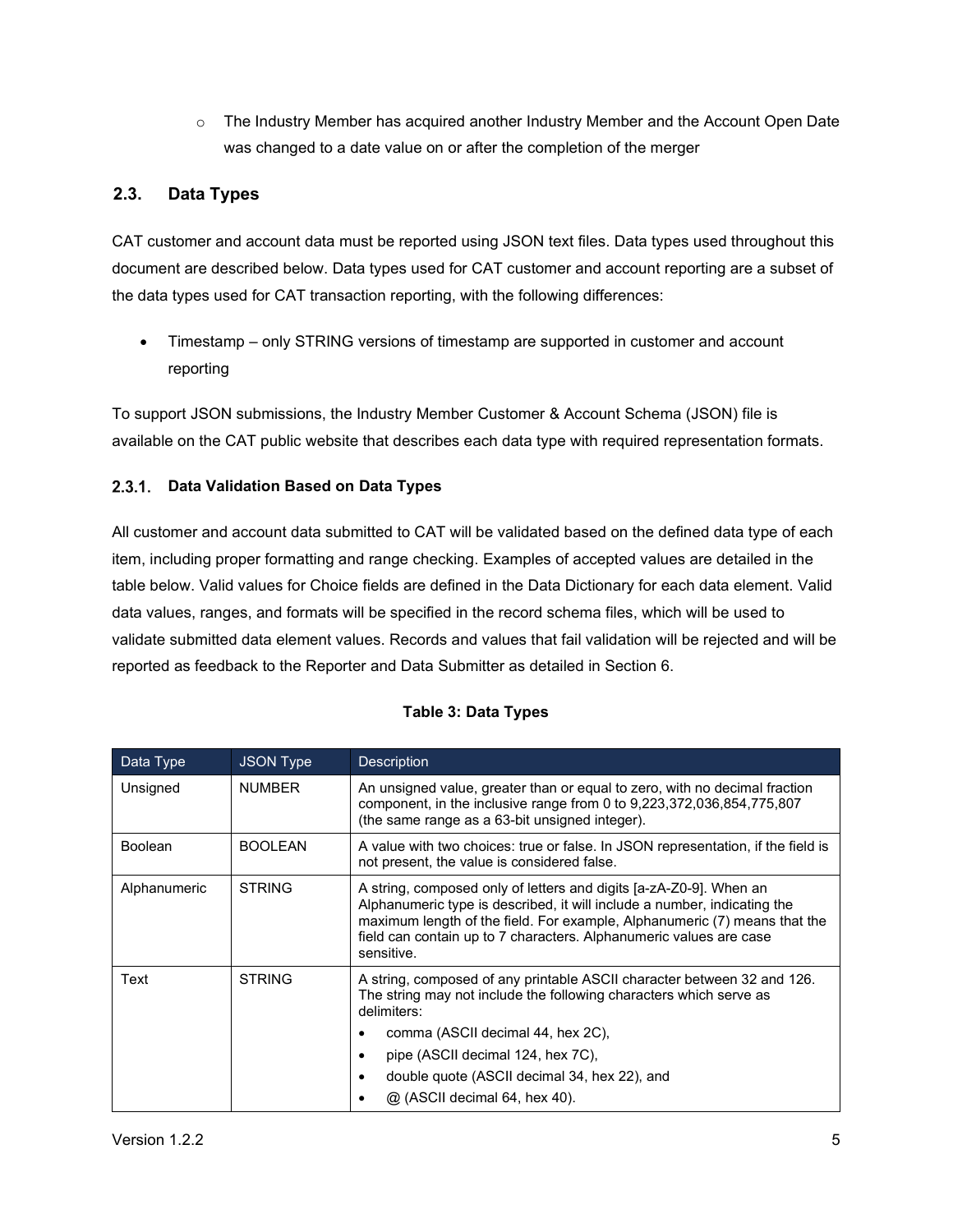| Data Type           | <b>JSON Type</b> | Description                                                                                                                                                                                                                                                                                                                                                                                                                                                                                 |  |  |  |  |  |
|---------------------|------------------|---------------------------------------------------------------------------------------------------------------------------------------------------------------------------------------------------------------------------------------------------------------------------------------------------------------------------------------------------------------------------------------------------------------------------------------------------------------------------------------------|--|--|--|--|--|
|                     |                  | When a Text data type is described, it will include a number, indicating the<br>maximum length of the field. For example, Text (7) means that the field can<br>contain up to 7 characters. Text values are case sensitive.                                                                                                                                                                                                                                                                  |  |  |  |  |  |
|                     |                  | When represented in JSON, the following rule applies: Backslash '\' is a<br>reserved printable character in JSON and must be escaped in order to be<br>used in strings by inserting a backslash prior to it within the string. For<br>example: firmDesignatedID = 1234\ABCD must be reported to CAT as<br>"firmedDesignatedID": "1234\\ABCD". If the backslash is not escaped, the<br>submitted record will be rejected. Escape characters do not participate in<br>the field value length. |  |  |  |  |  |
| Date                | <b>NUMBER</b>    | An 8-digit integer representing the date in YYYYMMDD.                                                                                                                                                                                                                                                                                                                                                                                                                                       |  |  |  |  |  |
| Timestamp           | <b>STRING</b>    | A timestamp represents a moment in time. All timestamps must be in<br>Eastern Time (ET).                                                                                                                                                                                                                                                                                                                                                                                                    |  |  |  |  |  |
|                     |                  | Timestamps formatted as a STRING have a maximum length of 25 and are<br>formatted as 'YYYYMMDD HHMMSS.CCCNNNNNNN' with the Date and<br>Time portions, separated by a space (ASCII decimal 32, hex 20) or the letter<br>T (ASCII decimal 84, hex 54).                                                                                                                                                                                                                                        |  |  |  |  |  |
|                     |                  | The Date portion must include four-digit year, two-digit month, and two-<br>$\bullet$<br>digit day. Valid values: YYYY = 0000 - 9999, MM = 01 - 12, DD = 01 -<br>31.                                                                                                                                                                                                                                                                                                                        |  |  |  |  |  |
|                     |                  | The Time portion must include a two-digit hour, two-digit minute, and<br>$\bullet$<br>two-digit seconds. Valid values: HH = $00 - 23$ , MM = $01 - 59$ , SS = $01 -$<br>59, CCC = $000 - 999$ , NNNNNN = $000000 - 999999$ .                                                                                                                                                                                                                                                                |  |  |  |  |  |
|                     |                  | Examples which comply with Timestamp in STRING format:                                                                                                                                                                                                                                                                                                                                                                                                                                      |  |  |  |  |  |
|                     |                  | 20190617T000120.000000000<br>$\bullet$                                                                                                                                                                                                                                                                                                                                                                                                                                                      |  |  |  |  |  |
|                     |                  | 20190617T000120<br>$\bullet$                                                                                                                                                                                                                                                                                                                                                                                                                                                                |  |  |  |  |  |
|                     |                  | 20190617T000120.000<br>$\bullet$                                                                                                                                                                                                                                                                                                                                                                                                                                                            |  |  |  |  |  |
|                     |                  | 20170107T213000.123456789<br>$\bullet$                                                                                                                                                                                                                                                                                                                                                                                                                                                      |  |  |  |  |  |
|                     |                  | 20170107 213000.123456789<br>$\bullet$                                                                                                                                                                                                                                                                                                                                                                                                                                                      |  |  |  |  |  |
|                     |                  | 20190617 000120.123000000<br>$\bullet$                                                                                                                                                                                                                                                                                                                                                                                                                                                      |  |  |  |  |  |
|                     |                  | Examples which do not comply with Timestamp in STRING format:                                                                                                                                                                                                                                                                                                                                                                                                                               |  |  |  |  |  |
|                     |                  | 20190617T0120<br>٠                                                                                                                                                                                                                                                                                                                                                                                                                                                                          |  |  |  |  |  |
|                     |                  | 20190617T000120.                                                                                                                                                                                                                                                                                                                                                                                                                                                                            |  |  |  |  |  |
| Name/Value<br>Pairs | <b>OBJECT</b>    | An object composed of a list of zero or more attributes where each attribute<br>is either a name with no value, or a name with an accompanying value.<br>Multiple attributes are separated by a delimiter.                                                                                                                                                                                                                                                                                  |  |  |  |  |  |
|                     |                  | When represented in JSON, the following rules apply:                                                                                                                                                                                                                                                                                                                                                                                                                                        |  |  |  |  |  |
|                     |                  | The OBJECT is contained within curly brackets $\{ \}$<br>٠                                                                                                                                                                                                                                                                                                                                                                                                                                  |  |  |  |  |  |
|                     |                  | Name/Value Pairs are comma separated<br>$\bullet$                                                                                                                                                                                                                                                                                                                                                                                                                                           |  |  |  |  |  |
|                     |                  | A value accompanied by a name must be formatted as per the data<br>$\bullet$<br>type syntax required in JSON                                                                                                                                                                                                                                                                                                                                                                                |  |  |  |  |  |
| Array               | <b>ARRAY</b>     | A list of 0, 1 or more values of the same data type.                                                                                                                                                                                                                                                                                                                                                                                                                                        |  |  |  |  |  |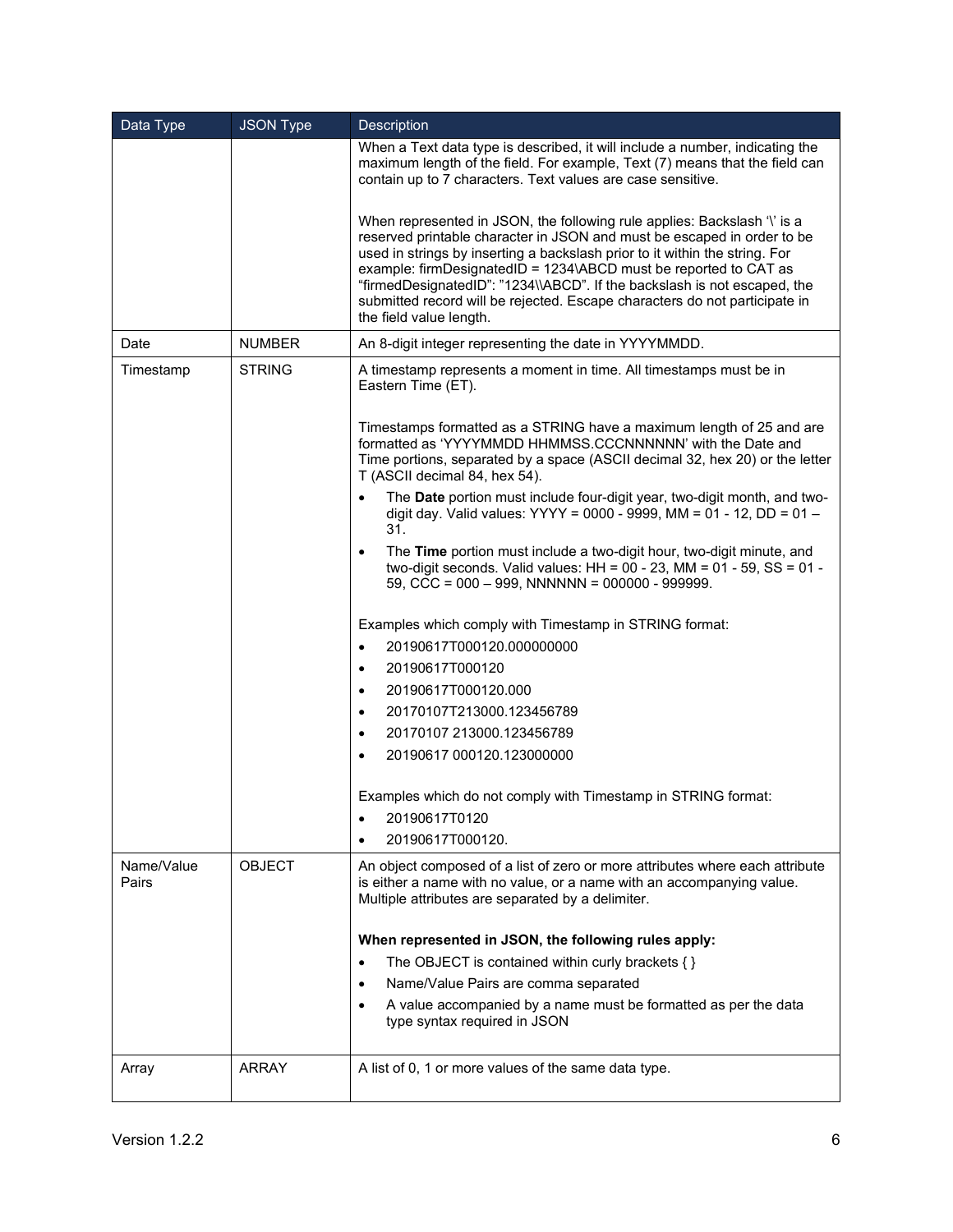| Data Type                      | <b>JSON Type</b>                      | <b>Description</b>                                                                                                                                                                                                                                                                        |  |  |  |  |  |
|--------------------------------|---------------------------------------|-------------------------------------------------------------------------------------------------------------------------------------------------------------------------------------------------------------------------------------------------------------------------------------------|--|--|--|--|--|
|                                |                                       | When represented in JSON, the following rules apply:                                                                                                                                                                                                                                      |  |  |  |  |  |
|                                |                                       | ARRAY is within a set of brackets []<br>$\bullet$                                                                                                                                                                                                                                         |  |  |  |  |  |
|                                |                                       | Elements within the array are comma separated.<br>$\bullet$                                                                                                                                                                                                                               |  |  |  |  |  |
| Choice                         | <b>STRING</b>                         | A Text field with an explicit list of acceptable values. The Data Dictionary<br>section of this document lists the acceptable values for each Choice field.                                                                                                                               |  |  |  |  |  |
| Multi-<br>Dimensional<br>Array | Multi-<br>Dimensional<br><b>ARRAY</b> | A compound object that consists of an array of objects. The JSON syntax<br>for this data type is consistent with other Multi-Dimensional Array JSON<br>Types. Multi-Dimensional Array is specified as the data type within the<br>Submissions file as well as the Feedback response file. |  |  |  |  |  |
|                                |                                       | When represented in JSON, the following rules apply:                                                                                                                                                                                                                                      |  |  |  |  |  |
|                                |                                       | ARRAY is within a set of brackets []<br>$\bullet$                                                                                                                                                                                                                                         |  |  |  |  |  |
|                                |                                       | Each OBJECT contained in the ARRAY is within curly brackets $\{ \}$<br>$\bullet$                                                                                                                                                                                                          |  |  |  |  |  |
|                                |                                       | Elements within each object are comma separated<br>٠                                                                                                                                                                                                                                      |  |  |  |  |  |
|                                |                                       | Conditional elements that do not have a value are not required to be<br>C<br>included.                                                                                                                                                                                                    |  |  |  |  |  |

# <span id="page-12-0"></span>**Required, Conditional, and Optional Fields**

Throughout this document, record attribute fields will be defined. Each field will be notated with the abbreviation R, C, or O to represent whether it is required, conditional, or optional. This codification will appear within each row of a table describing a field.

# **Table 4: Include Key**

| <b>Value</b> | <b>Abbreviation</b> | <b>Description</b>                                                                                         |
|--------------|---------------------|------------------------------------------------------------------------------------------------------------|
| Required     | R                   | Required for the given record. This field must always be included.                                         |
| Conditional  | C                   | Conditionally required for the submission, depending upon other values<br>submitted on the account record. |
| Optional     | O                   | Optional for the given record. May be included at the discretion of the<br>reporter/submitter.             |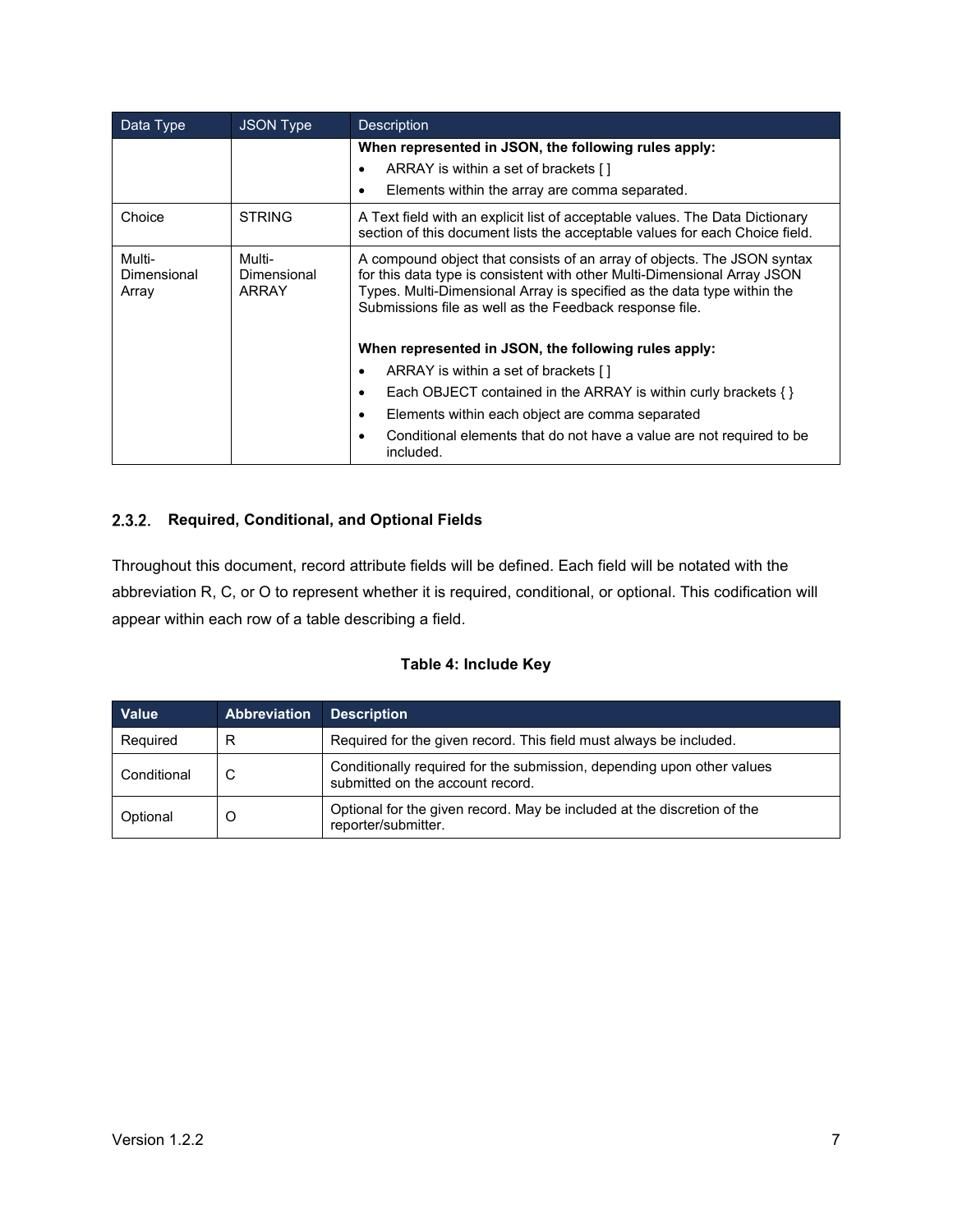# <span id="page-13-0"></span>**3. Special Reporting Requirements**

# <span id="page-13-1"></span>**3.1. Replacement of FDIDs within a CAT Reporter Firm**

The current functionality enables CAT Reporters to report the replacement of an FDID record with another FDID within their firm through use of the replacedByFDID attribute. If a CAT Reporter desires to replace one or more of their FDID records for any reason, they are able to do so by submitting each individual FDID to be replaced and populating the replacedByFDID with the new FDID is being used in its place. The CAT Reporter is required to either include the new FDID record in the same submission or ensure the new FDID has already been accepted into CAIS in a prior submission. There is no limit on how many FDID records can be replaced within a submission file, other than the standing record limits for file transmission.

# <span id="page-13-2"></span>**3.2. Mass Transfer of FDIDs across CAT Reporter Firms**

This section intentionally left blank.

# <span id="page-13-3"></span>**3.3. Reserved**

This section intentionally left blank.

#### <span id="page-13-4"></span>**3.4. Reserved**

This section intentionally left blank.

#### <span id="page-13-5"></span>**3.5. Reserved**

This section intentionally left blank.

#### <span id="page-13-6"></span>**3.6. Reserved**

This section intentionally left blank.

# <span id="page-13-7"></span>**3.7. Reserved**

This section intentionally left blank.

#### <span id="page-13-8"></span>**3.8. Reserved**

This section intentionally left blank.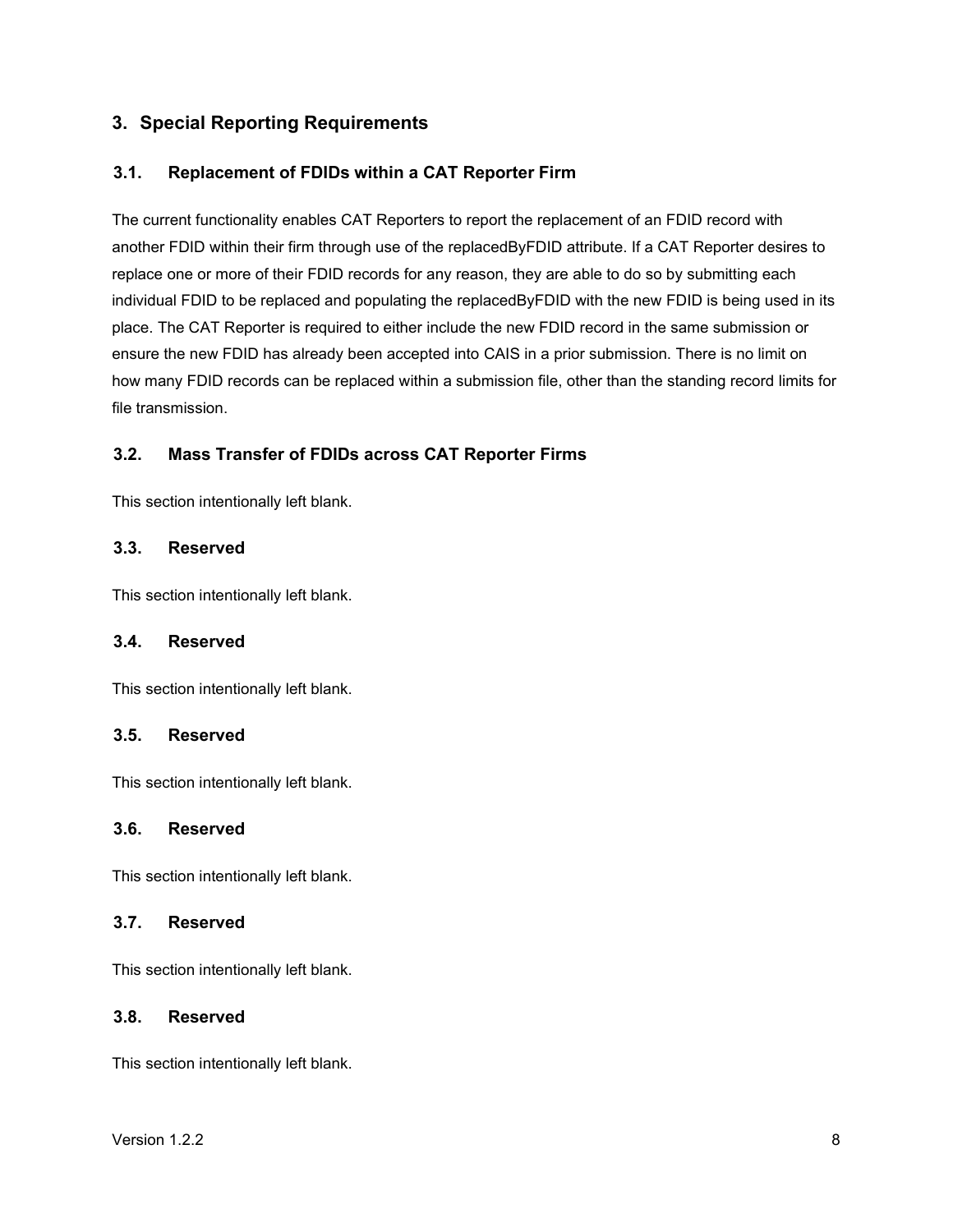# <span id="page-14-0"></span>**3.9. Reserved**

This section intentionally left blank.

# <span id="page-14-1"></span>**3.10. Special Rules Regarding FDID Characters**

The following are rules regarding specific handling of characters used to generate FDIDs, following the change to allow a broader set of characters.

- An FDID reported as the value "PENDING", regardless of case, will be rejected. The value of PENDING is used in CAT Transaction reporting when an FDID is required for the event, but not available at the time of reporting; however, the value is not valid for reporting to CAIS. Once an FDID has been assigned by the Industry Member, it must be reported to CAIS in the phase in which the Industry Member is required to report to CAIS.
- Inclusion of any of the following character combinations in an FDID will result in rejection of the FDID due to JSON data parsing rules unless the backslash is properly escaped:
	- o \b
	- o \r
	- $\circ$  \f
	- $\circ$  \n
	- o \t
	- $\circ \quad '$
- A backslash that is followed by any character other than the ones noted above, will result in the file having an Integrity Error for invalid JSON, unless the backslash is properly escaped.
- As an example of a properly escaped backslash, if a firm has an FDID of "1234\ABCD", they would be required to report this to CAIS as "1234\\ABCD".
- Leading and trailing spaces in an FDID will be removed during processing, and the string between them will be stored in CAIS. Spaces bounded by other characters within the FDID string will be retained.
- An FDID that consists of only spaces will be rejected.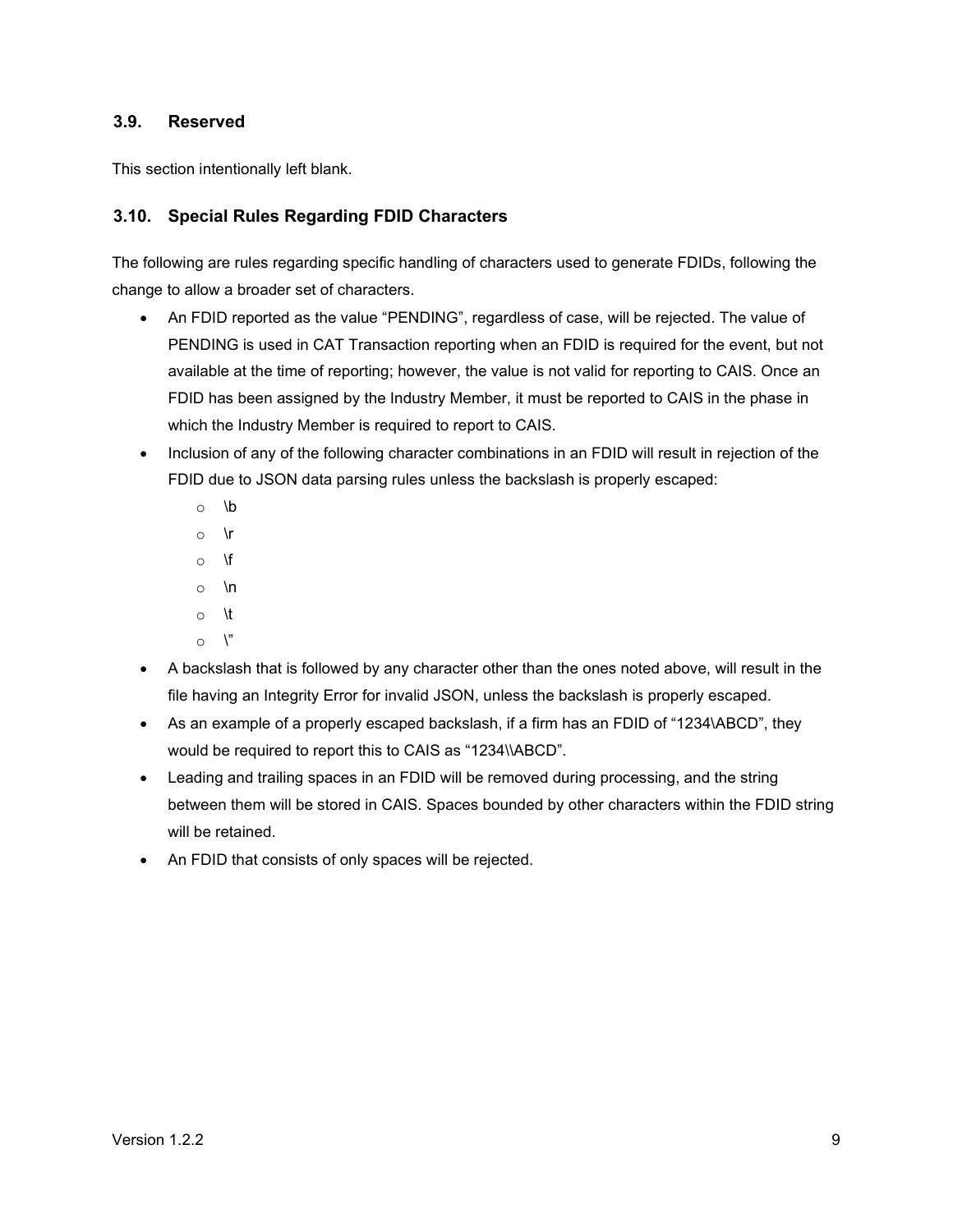# <span id="page-15-0"></span>**4. CAIS Reporting**

This section describes the attributes for inclusion within the CAIS submission file. All submissions to CAIS are required to be in UTF-8 encoding. The following table lists each record attribute in JSON naming convention, as well as corresponding Data Types, Include Key, acceptable Occurrences, Description, and Format or Accepted Values for a Choice-type attribute.

| <b>Field Name</b> | Data Type                  | <b>JSON</b><br><b>Object</b> | Include<br><b>Key</b> | <b>Occurrences</b>                              | <b>Description</b>                                                                                                                                                                                                                          | Format/<br><b>Accepted Values</b> |
|-------------------|----------------------------|------------------------------|-----------------------|-------------------------------------------------|---------------------------------------------------------------------------------------------------------------------------------------------------------------------------------------------------------------------------------------------|-----------------------------------|
| version           | Text (10)                  | Main                         | R                     | <b>Exactly One</b><br>per<br>submission<br>file | The version of the<br>CAIS Schema under<br>which the data is<br>reported. Initial<br>version utilized will<br>be 1.0.0                                                                                                                      |                                   |
| catReporterCRD    | Unsigned                   | Main                         | $\mathsf{R}$          | <b>Exactly One</b><br>per<br>submission<br>file | The CRD number<br>assigned to the firm<br>to which the data<br>within the file<br>belongs.                                                                                                                                                  |                                   |
| catSubmitterID    | Unsigned                   | Main                         | $\mathsf{R}$          | <b>Exactly One</b><br>per<br>submission<br>file | The ID of the CAT<br>Reporting Agent that<br>submitted the file to<br>CAT. In the case the<br>CAT Reporter is<br>submitting data for<br>themselves, they<br>must still populate<br>the CAT Submitter<br>ID field.                           |                                   |
| fdidRecordCount   | Unsigned                   | Main                         | R.                    | <b>Exactly One</b><br>per<br>submission<br>file | The count of<br>firmDesignatedID<br>attribute<br>occurrences within<br>the file. Used to<br>validate the count of<br>FDID records<br>intended to be<br>submitted within the<br>file matches the<br>count of records<br>present in the file. |                                   |
| fdidRecordList    | Multi-Dimensional<br>Array | Main                         | $\mathsf{C}$          | Zero or One<br>per<br>submission<br>file        | Structure for the<br>array of FDID<br>Records that are<br>included in the file.<br>Required if the<br>submission file<br>contains one or<br>more FDID records;<br>not required if no<br>FDID records are                                    |                                   |

# **Table 5: CAIS Reporting**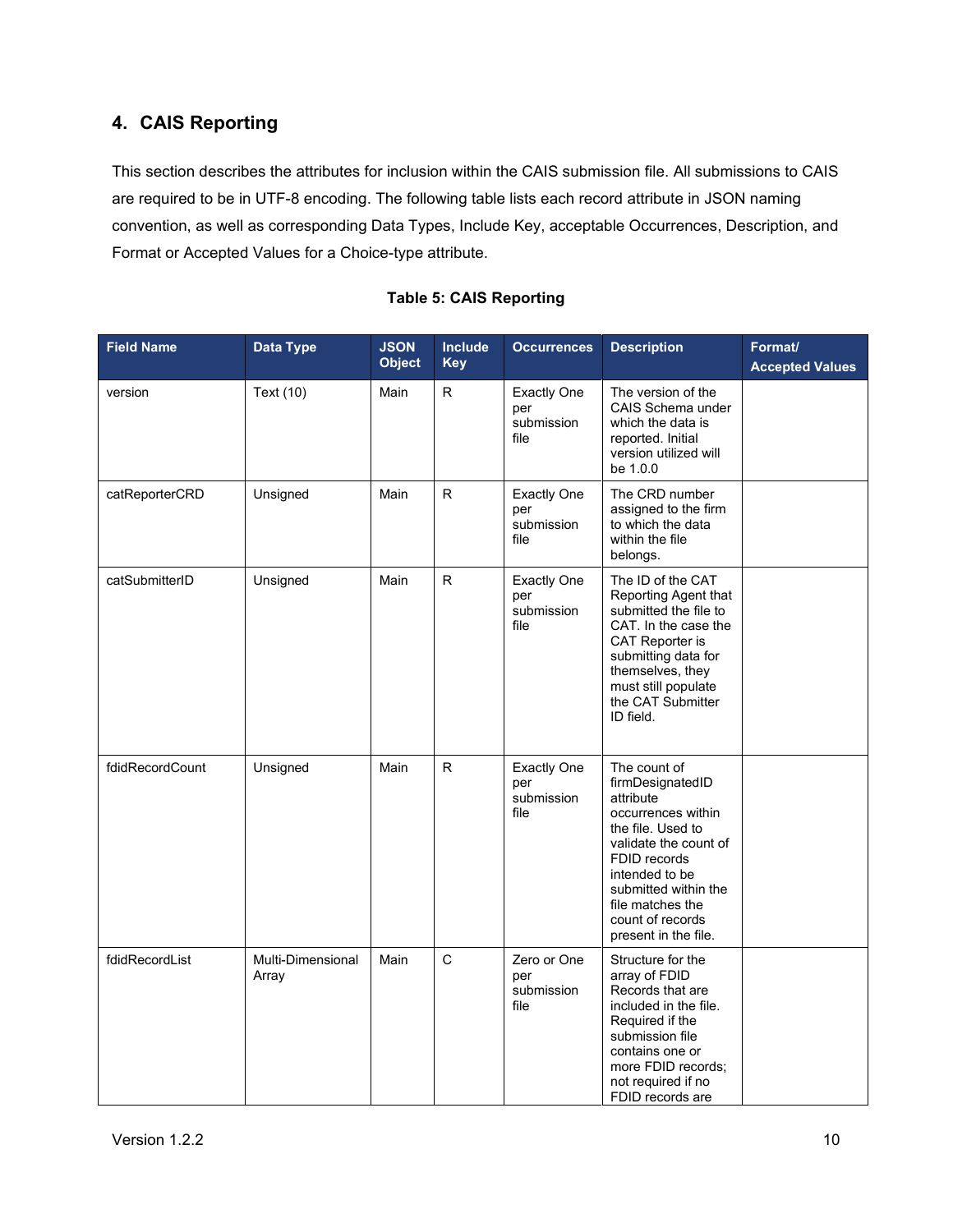| <b>Field Name</b> | <b>Data Type</b>  | <b>JSON</b><br><b>Object</b> | <b>Include</b><br><b>Key</b> | <b>Occurrences</b>                       | <b>Description</b>                                                                                                                                                                                                                               | Format/<br><b>Accepted Values</b>         |
|-------------------|-------------------|------------------------------|------------------------------|------------------------------------------|--------------------------------------------------------------------------------------------------------------------------------------------------------------------------------------------------------------------------------------------------|-------------------------------------------|
|                   |                   |                              |                              |                                          | included in the file.                                                                                                                                                                                                                            |                                           |
| fdidRecordID      | Unsigned          | <b>FDID</b><br>Record        | $\mathsf{R}$                 | <b>Exactly One</b><br>per FDID<br>Record | A unique reference<br>to a single FDID for<br>a single submission<br>file.                                                                                                                                                                       |                                           |
| firmDesignatedID  | Text (40)         | <b>FDID</b><br>Record        | $\mathsf{R}$                 | <b>Exactly One</b><br>per FDID<br>Record | The Firm<br>Designated ID of the<br>Account or<br>Relationship being<br>reported by the CAT<br>Reporting firm.                                                                                                                                   |                                           |
| fdidType          | Choice            | <b>FDID</b><br>Record        | ${\sf R}$                    | <b>Exactly One</b><br>per FDID<br>Record | Representation of<br>the type of record of<br>the reported FDID.<br>Values:<br>ACCOUNT-<br>Account type record<br>RELATIONSHIP-<br>Relationship type<br>record<br><b>ENTITYID - Entity</b><br>Identifier type record                             | "ACCOUNT"<br>"RELATIONSHIP"<br>"ENTITYID" |
| fdidDate          | Date (Number) (8) | <b>FDID</b><br>Record        | $\mathsf{R}$                 | <b>Exactly One</b><br>per FDID<br>Record | Date on which the<br>FDID account<br>opened, as defined<br>in Section 2.2.3 of<br>this specification, in<br>YYYYMMDD format.                                                                                                                     | YYYYMMDD                                  |
| fdidEndDate       | Date (Number) (8) | <b>FDID</b><br>Record        | $\mathsf C$                  | Zero or One<br>per FDID<br>Record        | Date on which the<br>Account was closed<br>or the Relationship<br>was ended, in<br>YYYYMMDD format.<br>Must be provided if<br>the fdidEndReason<br>field is populated.<br>Must not be<br>provided if<br>fdidEndDateNULL is<br>populated as true. | YYYYMMDD                                  |
| fdidEndDateNULL   | <b>Boolean</b>    | <b>FDID</b><br>Record        | $\mathbf C$                  | Zero or One<br>per FDID<br>Record        | Indicates any<br>fdidEndDate<br>currently stored in<br>CAT CAIS should be<br>cleared. Must be<br>provided as true if<br>fdidEndReasonNUL<br>L is populated as<br>true. Must not be<br>provided as true if<br>fdidEndDate is<br>populated.        | true<br>false                             |
| fdidEndReason     | Choice            | <b>FDID</b><br>Record        | $\mathsf C$                  | Zero or One<br>per FDID<br>Record        | Reason why the<br>Account was closed<br>or the Relationship<br>was ended. Must be                                                                                                                                                                | "CORRECTION"<br>"ENDED"<br>"REPLACED"     |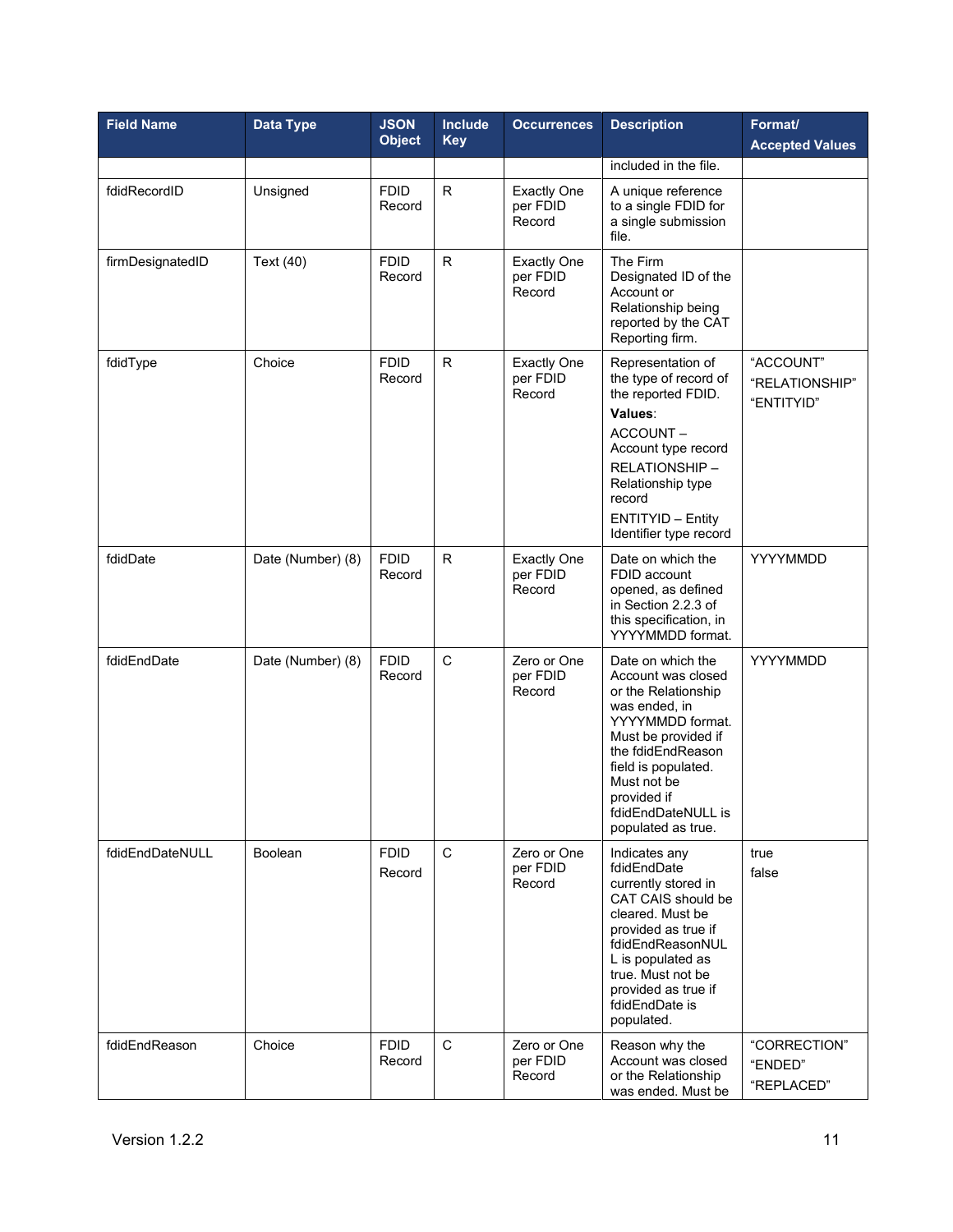| <b>Field Name</b>      | Data Type | <b>JSON</b><br><b>Object</b> | Include<br><b>Key</b> | <b>Occurrences</b>                | <b>Description</b>                                                                                                                                                                                                                                                                                                                                                                  | Format/<br><b>Accepted Values</b> |
|------------------------|-----------|------------------------------|-----------------------|-----------------------------------|-------------------------------------------------------------------------------------------------------------------------------------------------------------------------------------------------------------------------------------------------------------------------------------------------------------------------------------------------------------------------------------|-----------------------------------|
|                        |           |                              |                       |                                   | provided if the<br>fdidEndDate field is<br>populated. Must not<br>be provided if<br>fdidEndReasonNUL<br>L is populated as<br>true.<br>Values:<br>CORRECTION-<br>FDID was<br>erroneously reported<br>ENDED - FDID was<br>ended<br><b>REPLACED - FDID</b><br>replaced by another<br>FDID within the CAT<br>Reporter Firm.<br>OTHER - Other<br>unlisted reason for<br>ending the FDID  | "OTHER"                           |
| fdidEndReasonNULL      | Boolean   | <b>FDID</b><br>Record        | $\mathbf C$           | Zero or One<br>per FDID<br>Record | Indicates any<br>fdidEndReason<br>currently stored in<br>CAT CAIS should be<br>cleared. Must be<br>provided as true if<br>fdidEndDateNULL is<br>populated as true.<br>Must not be<br>provided as true if<br>fdidEndReason is<br>populated.                                                                                                                                          | true<br>false                     |
| replacedByFDID         | Text (40) | <b>FDID</b><br>Record        | $\mathsf C$           | Zero or One<br>per FDID<br>Record | The new FDID<br>replacing the<br>currently reported<br>FDID, used to<br>provide historical<br>linkage across<br>replaced records<br>over time. Must be<br>provided if the<br>fdidEndReason is<br>REPLACED. Must<br>not be provided if<br>the fdidEndReason<br>is any value other<br>than REPLACED.<br>Must not be<br>provided if<br>replacedByFDIDNU<br>LL is populated as<br>true. |                                   |
| replacedByFDIDNUL<br>L | Boolean   | <b>FDID</b><br>Record        | $\mathbf C$           | Zero or One<br>per FDID<br>Record | Indicates any<br>replacedByFDID<br>currently stored in<br>CAT CAIS should be<br>cleared. Must not be<br>provided as true if<br>replacedByFDID is                                                                                                                                                                                                                                    | true<br>false                     |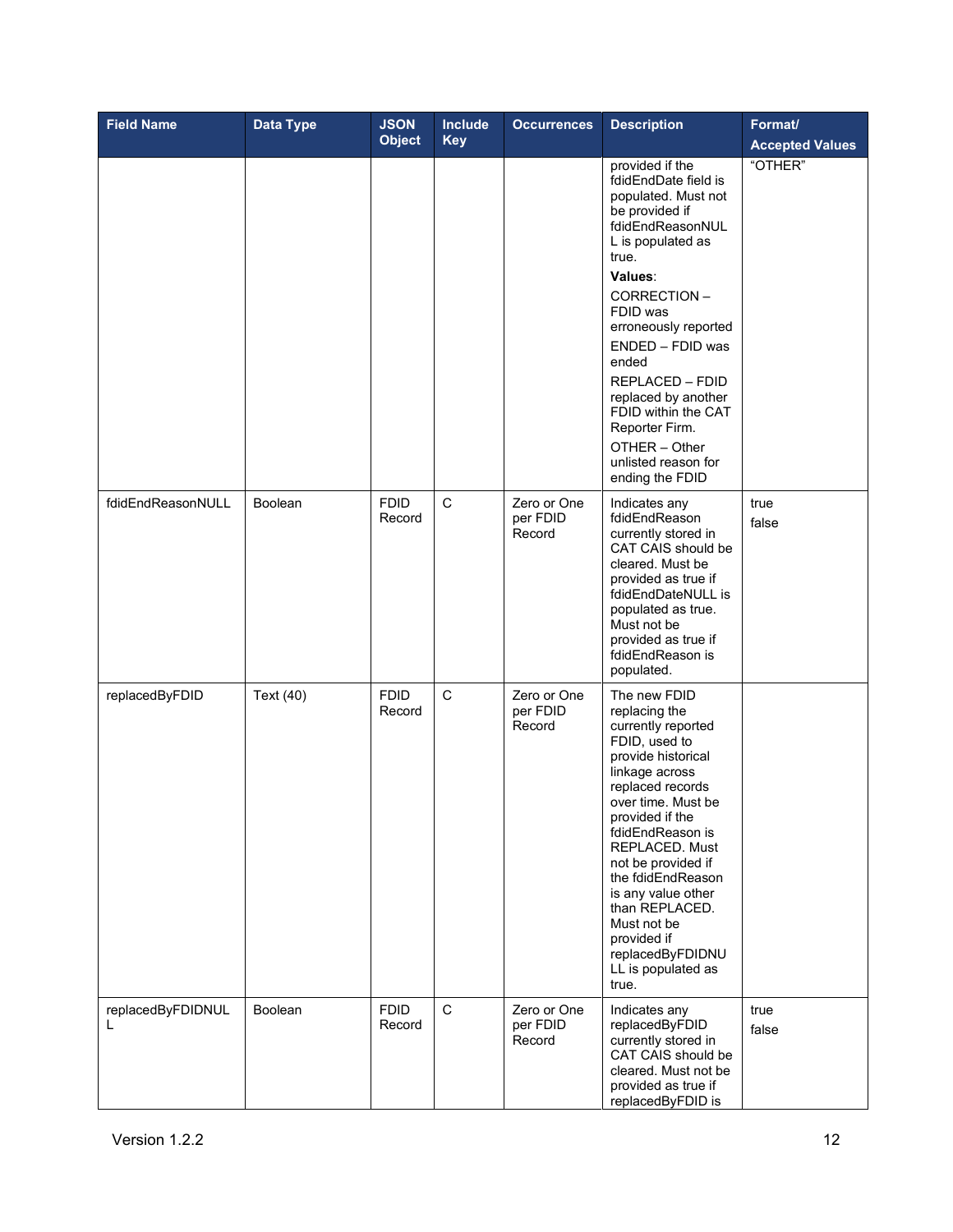| <b>Field Name</b>        | <b>Data Type</b>           | <b>JSON</b><br><b>Object</b> | Include<br><b>Key</b> | <b>Occurrences</b>                                  | <b>Description</b>                                                                                                                                                                                                                                                                                                                                                                                                                                                                        | Format/<br><b>Accepted Values</b>                           |
|--------------------------|----------------------------|------------------------------|-----------------------|-----------------------------------------------------|-------------------------------------------------------------------------------------------------------------------------------------------------------------------------------------------------------------------------------------------------------------------------------------------------------------------------------------------------------------------------------------------------------------------------------------------------------------------------------------------|-------------------------------------------------------------|
|                          |                            |                              |                       |                                                     | populated.                                                                                                                                                                                                                                                                                                                                                                                                                                                                                |                                                             |
| largeTraderList          | Multi-Dimensional<br>Array | <b>FDID</b><br>Record        | $\mathbf C$           | Zero or One<br>per FDID<br>Record                   | Structure for the<br>array of LTID and<br>ULTID records that<br>are associated to the<br>FDID record within<br>the file. Required if<br>the submission file<br>contains one or<br>more LTID/ULTID<br>records associated<br>to the FDID record;<br>not required if no<br>LTID/ULTID records<br>are included in the<br>file in association to<br>the reported FDID.                                                                                                                         |                                                             |
| largeTraderRecordID      | Unsigned                   | Large<br>Trader<br>Record    | R                     | <b>Exactly One</b><br>per Large<br>Trader<br>Record | A unique reference<br>to a single LTID or<br>ULTID in reference<br>to a single FDID for<br>a single submission<br>file.                                                                                                                                                                                                                                                                                                                                                                   |                                                             |
| largeTraderID            | Text (13)                  | Large<br>Trader<br>Record    | $\mathsf{R}$          | <b>Exactly One</b><br>per Large<br>Trader<br>Record | The LTID or ULTID<br>associated to the<br>FDID in the CAT<br>Reporter's system.<br>For LTID records.<br>the identifier must be<br>eight numeric<br>characters, followed<br>by a dash, followed<br>by four numeric<br>characters. For<br>ULTID records, the<br>identifier must start<br>with 'ULT', followed<br>by alphanumeric [0-<br>9A-Z] characters for<br>the fourth through<br>eighth positions,<br>followed by a dash,<br>followed by four<br>alphanumeric [0-9A-<br>Z] characters. | For LTID -<br>99999999-9999<br>For ULTID -<br>ULTXXXXX-XXXX |
| <b>ItidEffectiveDate</b> | Date (Number) (8)          | Large<br>Trader<br>Record    | R.                    | <b>Exactly One</b><br>per Large<br>Trader<br>Record | Date on which the<br>LTID or ULTID<br>became associated<br>to the FDID within<br>the CAT Reporter's<br>system, in<br>YYYYMMDD format.                                                                                                                                                                                                                                                                                                                                                     | YYYYMMDD                                                    |
| <b>ItidEndDate</b>       | Date (Number) (8)          | Large<br>Trader<br>Record    | $\mathsf{C}$          | Zero or One<br>per Large<br>Trader<br>Record        | Date on which the<br>LTID or ULTID was<br>no longer associated<br>to the FDID within<br>the CAT Reporter's<br>system, in<br>YYYYMMDD format.                                                                                                                                                                                                                                                                                                                                              | YYYYMMDD                                                    |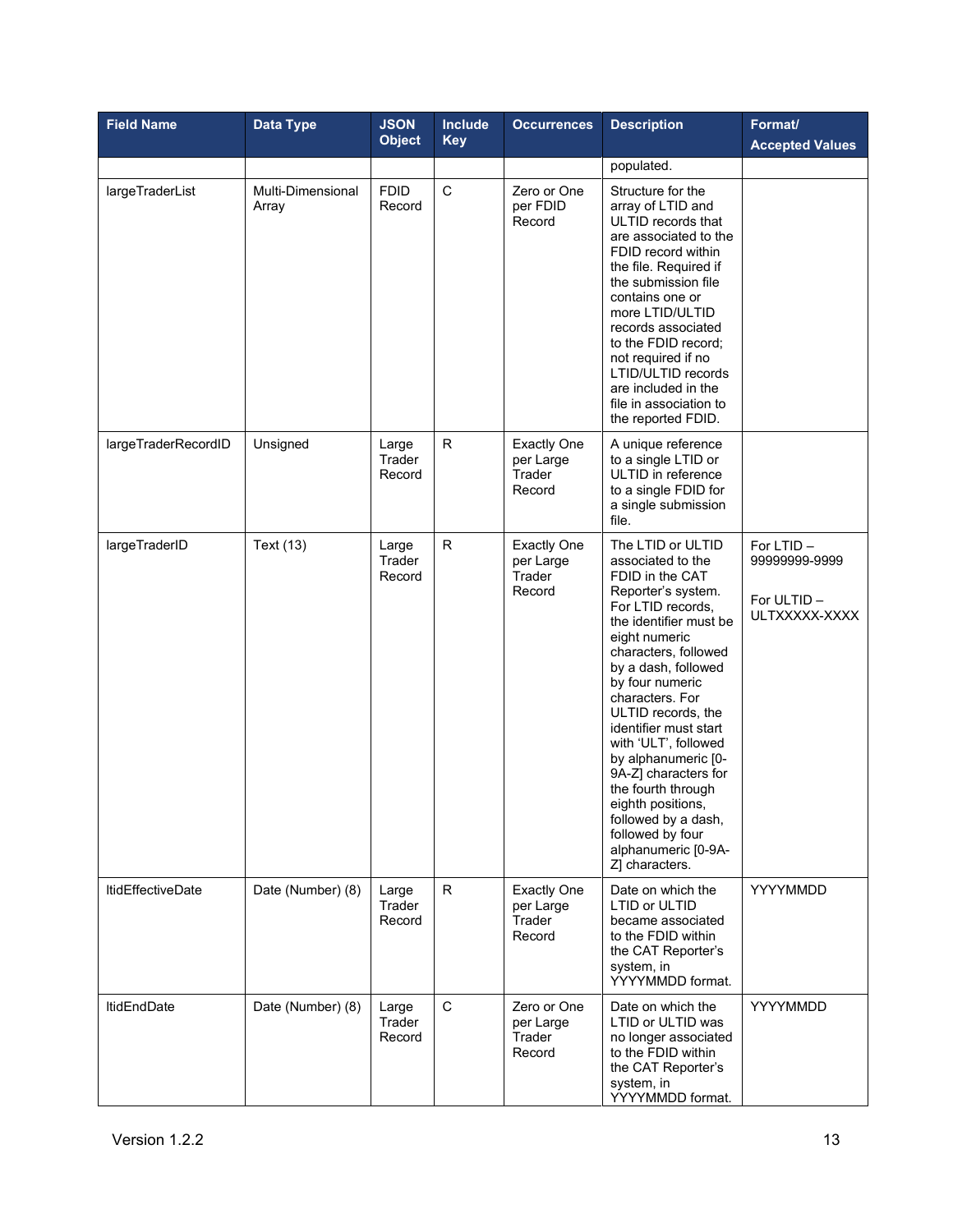| <b>Field Name</b>      | Data Type      | <b>JSON</b><br><b>Object</b> | <b>Include</b><br><b>Key</b> | <b>Occurrences</b>                           | <b>Description</b>                                                                                                                                                                                                                                                                                                                                                                                                                                                                                                                                                                   | Format/<br><b>Accepted Values</b>                |
|------------------------|----------------|------------------------------|------------------------------|----------------------------------------------|--------------------------------------------------------------------------------------------------------------------------------------------------------------------------------------------------------------------------------------------------------------------------------------------------------------------------------------------------------------------------------------------------------------------------------------------------------------------------------------------------------------------------------------------------------------------------------------|--------------------------------------------------|
|                        |                |                              |                              |                                              | Must be provided if<br>the ItidEndReason<br>field is populated.<br>Must not be<br>provided if<br>ItidEndDateNULL is<br>populated as true.                                                                                                                                                                                                                                                                                                                                                                                                                                            |                                                  |
| <b>ItidEndDateNULL</b> | <b>Boolean</b> | Large<br>Trader<br>Record    | $\mathsf C$                  | Zero or One<br>per Large<br>Trader<br>Record | Indicates any<br>ItidEndDate currently<br>stored in CAT CAIS<br>should be cleared.<br>Must be provided as<br>true if<br><b>ItidEndReasonNULL</b><br>is populated as true.<br>Must not be<br>provided as true if<br>ItidEndDate is<br>populated.                                                                                                                                                                                                                                                                                                                                      | true<br>false                                    |
| ItidEndReason          | Choice         | Large<br>Trader<br>Record    | $\mathsf C$                  | Zero or One<br>per Large<br>Trader<br>Record | Reason why the<br>LTID or ULTID was<br>no longer associated<br>to the FDID. Must be<br>populated in order to<br>end date an LTID-to-<br>FDID association in<br>the system. Must be<br>provided if the<br>ItidEndDate field is<br>populated. Must not<br>be provided if<br>ItidEndReasonNULL<br>is populated as true.<br>Values:<br>CORRECTION-<br>LTID was<br>erroneously reported<br>ENDED - LTID-to-<br>FDID association<br>was ended<br>REPLACED - LTID<br>was replaced by a<br>different LTID<br>OTHER - Other<br>unlisted reason for<br>ending the LTID-to-<br>FDID association | "CORRECTION"<br>"ENDED"<br>"REPLACED"<br>"OTHER" |
| ItidEndReasonNULL      | Boolean        | Large<br>Trader<br>Record    | $\mathbf C$                  | Zero or One<br>per Large<br>Trader<br>Record | Indicates any<br><b>ItidEndReason</b><br>currently stored in<br>CAT CAIS should be<br>cleared. Must be<br>provided as true if<br>ItidEndDateNULL is<br>populated as true.<br>Must not be<br>provided as true if<br>ItidEndReason is                                                                                                                                                                                                                                                                                                                                                  | true<br>false                                    |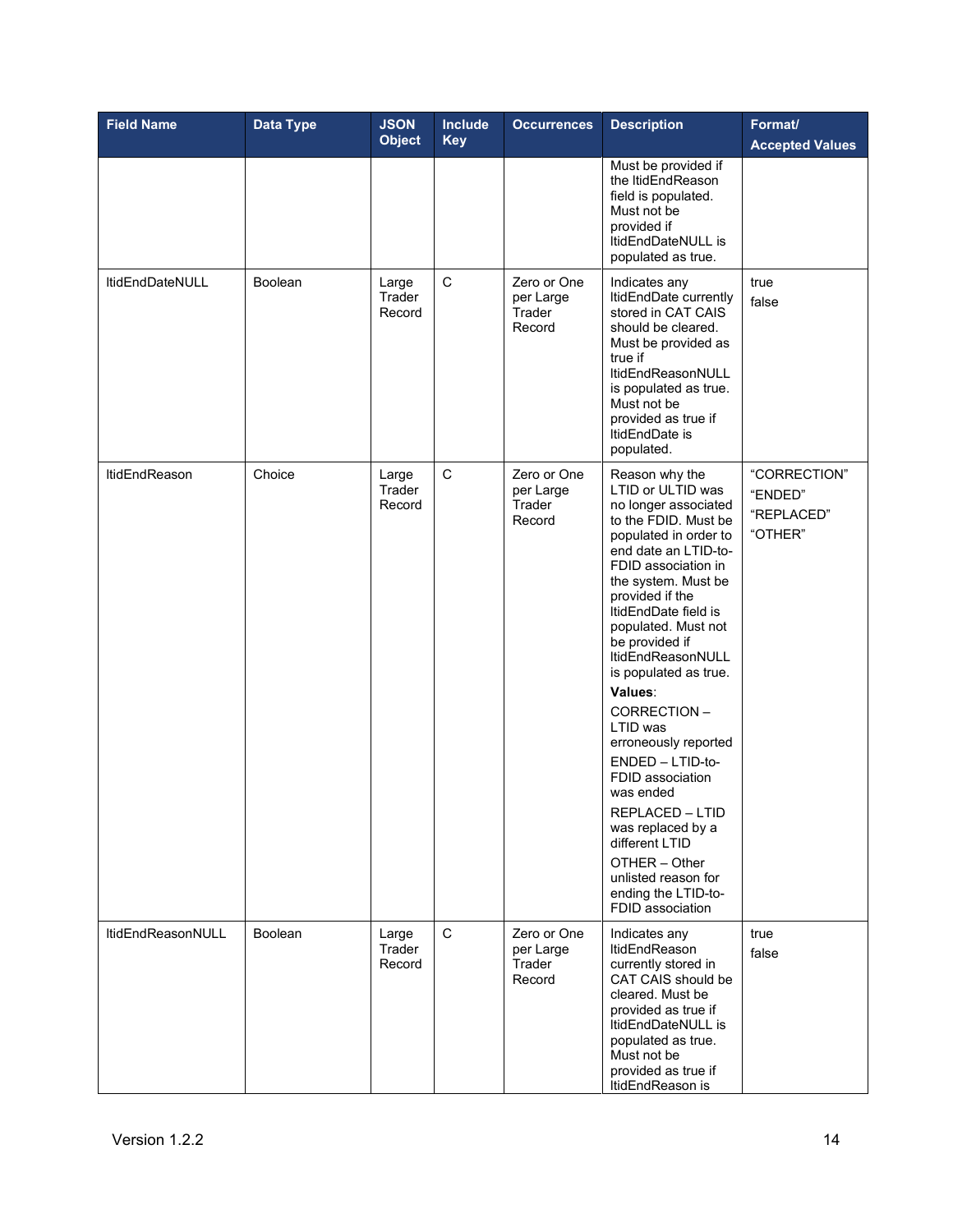| <b>Field Name</b>              | <b>Data Type</b>           | <b>JSON</b><br><b>Object</b> | <b>Include</b><br><b>Key</b> | <b>Occurrences</b>                                | <b>Description</b>                                                                                                                                                                                                                                                                                                                                                                         | Format/<br><b>Accepted Values</b> |
|--------------------------------|----------------------------|------------------------------|------------------------------|---------------------------------------------------|--------------------------------------------------------------------------------------------------------------------------------------------------------------------------------------------------------------------------------------------------------------------------------------------------------------------------------------------------------------------------------------------|-----------------------------------|
|                                |                            |                              |                              |                                                   | populated.                                                                                                                                                                                                                                                                                                                                                                                 |                                   |
| correctionList                 | Multi-Dimensional<br>Array | Main                         | $\mathsf C$                  | <b>Exactly One</b><br>per<br>Submission<br>File   | Structure for the<br>array of Correction<br>records within the<br>file. Required if the<br>submission file<br>contains one or<br>more Correction<br>records. Must only<br>be used for<br>correcting rejections<br>caused by<br>malformed<br>firmDesignatedID or<br>largeTraderID<br>values.                                                                                                |                                   |
| rejectionID                    | Unsigned                   | Correct<br>ion<br>Record     | $\mathsf{R}$                 | <b>Exactly One</b><br>per<br>Correction<br>Record | The rejectionID from<br>a prior submission<br>that was created for<br>the particular Data<br>Ingestion error being<br>corrected.                                                                                                                                                                                                                                                           |                                   |
| correctionAction               | Choice                     | Correct<br>ion<br>Record     | ${\sf R}$                    | <b>Exactly One</b><br>per<br>Correction<br>Record | The particular action<br>that is being taken to<br>correct for the prior<br>rejection.<br>Values:<br>CORRECTION - A<br>new entry is<br>included in the<br>submission file to<br>correct for the prior<br>rejected record<br>using a new<br>firmDesignatedID or<br>new largeTraderID.<br>DELETE - The prior<br>rejection needs to be<br>cleared without a<br>new record being<br>submitted. | "CORRECTION"<br>"DELETE"          |
| correctingFirmDesign<br>atedID | Text (40)                  | Correct<br>ion<br>Record     | $\mathsf C$                  | Zero or One<br>per<br>Correction<br>Record        | The<br>firmDesignatedID<br>that is correcting for<br>the prior rejected<br>FDID. The<br>correctingFirmDesig<br>natedID must be<br>present in the<br>submission file, or<br>have been accepted<br>in a prior CAT CAIS<br>submission.<br>Required if the<br>correctionAction is<br>CORRECTION.                                                                                               |                                   |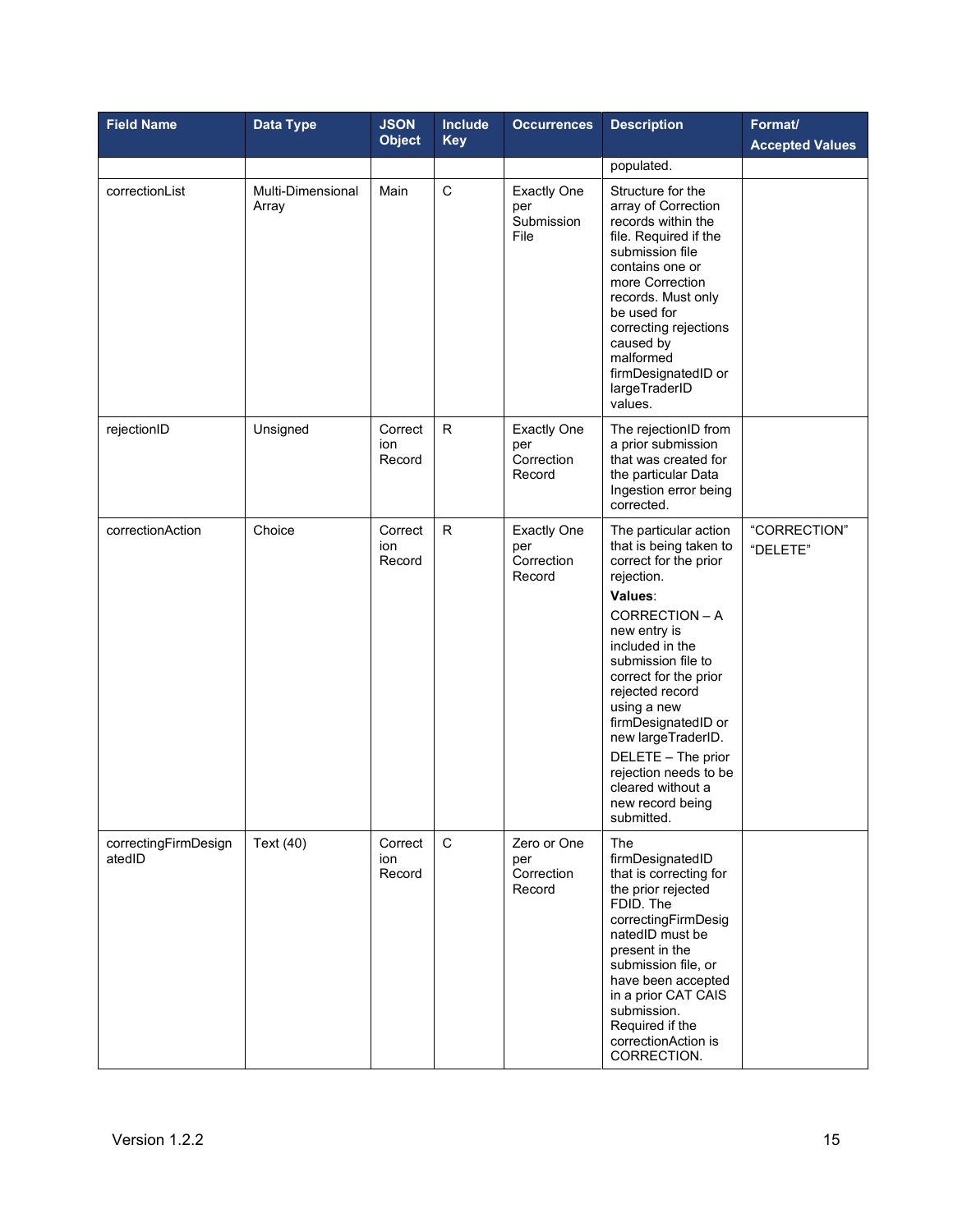# <span id="page-21-0"></span>**5. Submission Process**

This section contains information pertaining to CAT CAIS account data and file formats, CAT CAIS submissions (including a general data flow overview), network and transport options, CAT CAIS access, and reporting hours.

# <span id="page-21-1"></span>**5.1. File Submissions and Data Formats**

CAT CAIS account submissions must include a data file with populated header record information, including Version, CAT Reporter ID, CAT Submitter ID, and FDID Record Count. It is valid and acceptable for a firm to submit a file with only this header information and record counts of zero, indicating an intentional submission of no account record data. Data files have a prescribed naming convention and are supported in JSON format.

# <span id="page-21-2"></span>**File Submission Names**

# 1. Data Files must be named using the following format:

```
<CAT Submitter ID>_<CAT Reporter CRD>_<File Generation 
Date> [<Group> ]<File Kind> <File Number>.<Format
Extension>.<Compression Extension>
```
For example: 123\_999\_20200101\_CAIS\_000123.json.bz2

2. The values assigned within the format of a file name include:

# **Table 6: Elements of a File Submission Name**

| <b>Field Name</b>           | Data Type         | <b>Description</b>                                                                                                                                                                                                                                                                                                                                             | <b>Include Key</b> |
|-----------------------------|-------------------|----------------------------------------------------------------------------------------------------------------------------------------------------------------------------------------------------------------------------------------------------------------------------------------------------------------------------------------------------------------|--------------------|
| <b>CAT Submitter ID</b>     | Unsigned          | CAT Reporting Agent that submitted the file to CAT.                                                                                                                                                                                                                                                                                                            | R                  |
| <b>CAT Reporter CRD</b>     | Unsigned          | The CRD assigned identifier of the firm to which the<br>data within the file belongs.                                                                                                                                                                                                                                                                          | R                  |
| <b>File Generation Date</b> | Date              | The date the file was generated or reported. Used<br>to guarantee uniqueness of a file across dates.<br>Date must be less than or equal to System Date.<br>Future dates are not acceptable.                                                                                                                                                                    | R                  |
| Group                       | Alphanumeric (20) | Reporter defined string to guarantee uniqueness of<br>a file across dates.<br>Filenames associated with web submission directly<br>entered into the CAIS Reporter Portal will be<br>assigned the value of 'caisweb'. We recommend<br>not using the Group value of 'caisweb' for<br>submissions uploaded via the CAIS Reporter Portal<br>or submitted via SFTP. | O                  |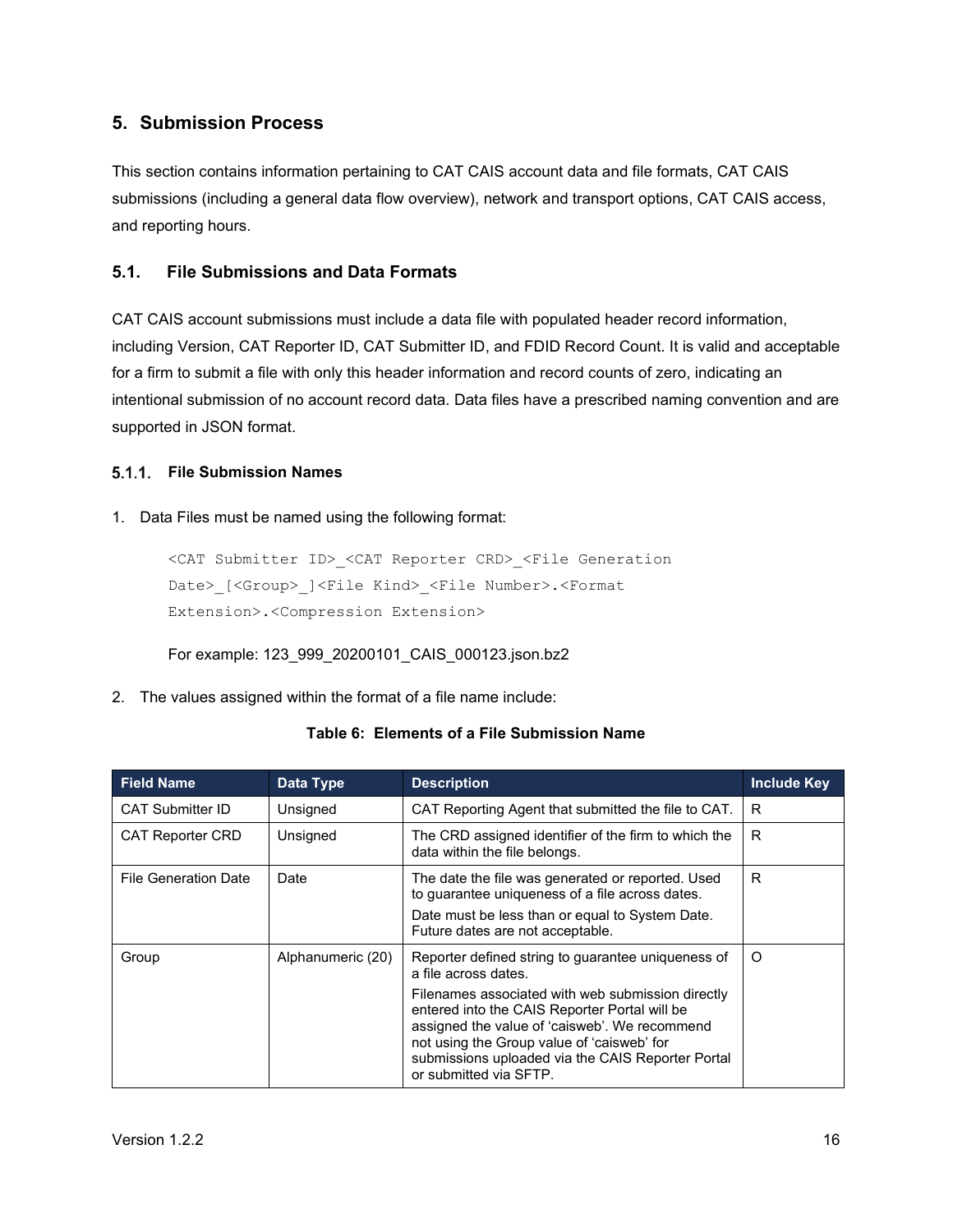| <b>Field Name</b>        | Data Type         | <b>Description</b>                                                                          | <b>Include Key</b> |
|--------------------------|-------------------|---------------------------------------------------------------------------------------------|--------------------|
| File Kind                | Alphanumeric (20) | Set to 'CAIS'                                                                               | R                  |
| File Number              | Unsigned          | Sequence number of the file, 6-digits long, left-<br>padded with zeros.                     | R                  |
| <b>Format Extension</b>  | Alphanumeric (4)  | Represents the format of the data submission.<br>JSON formatted submissions must be 'json'. | R                  |
| Compression<br>Extension | Alphanumeric (3)  | Applicable to Data Files. Set to 'bz2'                                                      | R                  |

3. Data file names should be globally unique among all other data files using the base name (the portion of the file name without the format and compression extensions) of the data file.

# <span id="page-22-0"></span>**Submission Formats**

CAT CAIS supports the submission of data in JSON format only, due to the relational nature of the account and customer data.

#### <span id="page-22-1"></span>**Data File Submission**

The following rules apply to Data Files:

- 1. The CAT CAIS Processor will support standard JSON syntax for each record or as specified in this document.
- 2. Data files serve as top-level containers for each object.
- 3. All data files sent from the CAT Reporter (or the third-party CAT Reporting Agent for the CAT Reporter) must be compressed using BZip2. The associated compression extension is "bz2".
- 4. Data files must be individually compressed and submitted. Compressed files may not be bundled into a single container file.
- 5. The data contained within the data file must represent data for the CAT Reporter CRD number identified within the file name.
- 6. Files submitted through SFTP are limited to a maximum uncompressed size of 100GB.
- 7. Files sizes <= 1GB are recommended as feedback will be returned faster.
- 8. Files submitted through the CAT Reporter Portal CAIS are limited to a maximum uncompressed size of 1GB, with a record limit of 100,000 FDID records per file. Files with more than 100,000 FDID records will be rejected.
- 9. Schema files will be maintained by the Plan Processor and will be versioned as the Technical Specifications change.
- 10. Data files submitted to CAT CAIS will be treated as Delta files, and updates or changes will only be enacted on records as contained within the submission file; records previously received and not included in a later submission file, or optional or conditional attributes previously received for an FDID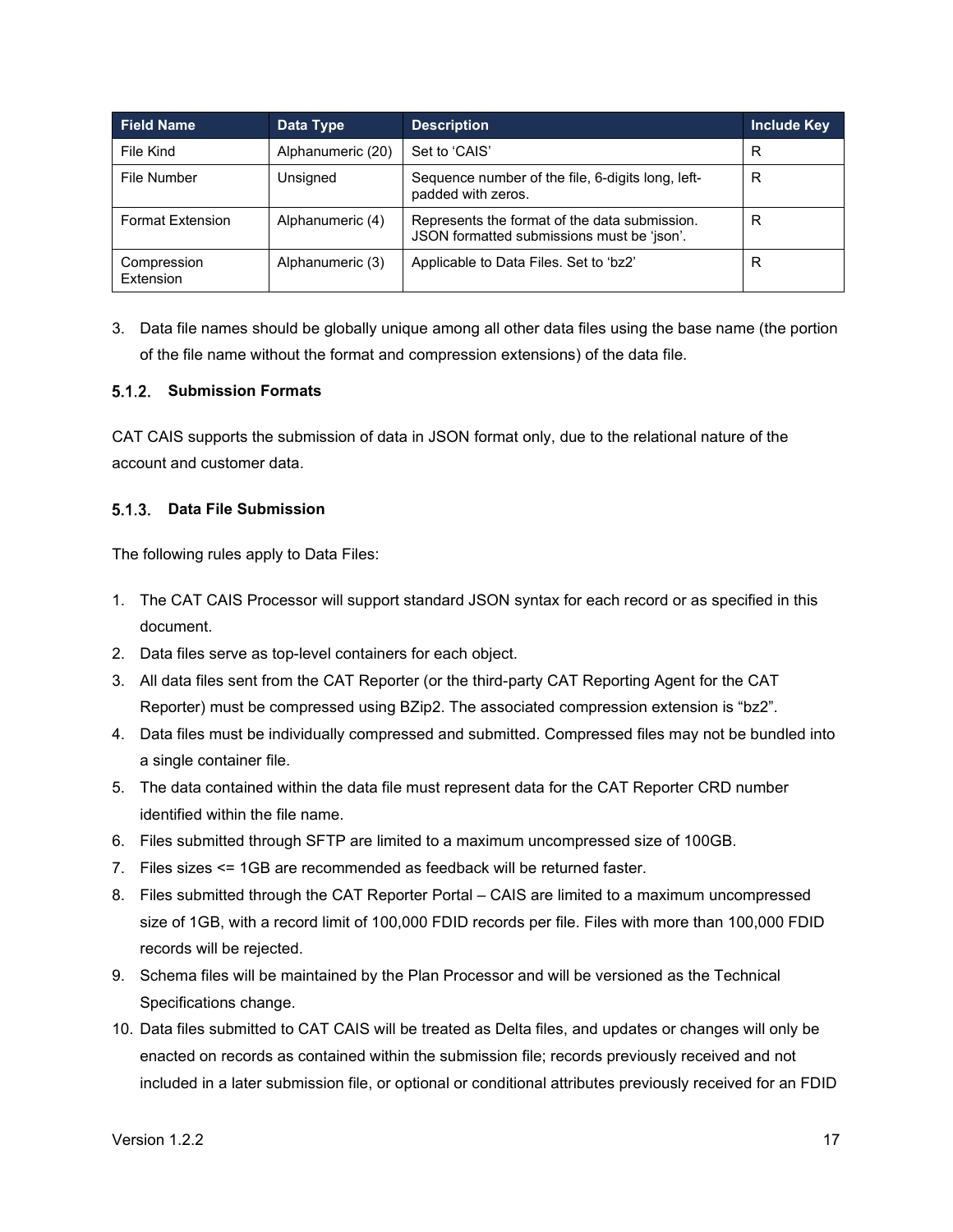and not included in a later submission file, will not be changed in CAT CAIS until included in a subsequent submission file.

- 11. Conditional and optional fields without a value must be omitted from the submission.
- 12. In the scenario a Firm ends an FDID record, by including a populated *fdidEndDate* and *fdidEndReason* attribute, any remaining active LTIDs associated to the ended FDID will be ended on behalf of the Firm. The *fdidEndDate* and *fdidEndReason* will be cascaded as the *ltidEndDate* and *ltidEndReason*, respectively.
- 13. In the scenario a Firm is ending an FDID record that has currently active LTIDs associated to the ending FDID, and they do not want the date and reasons cascaded, they must explicitly end the LTID-to-FDID association by including the association in the submission file with populated *ltidEndDate* and *ltidEndReason* attributes.
- 14. In the scenario a Firm is ending an FDID record that has one or more LTID-to-FDID associations where the *ltidEndDate* is set to a date later than the *fdidEndDate*, the *ltidEndDate* values stored in CAIS will be updated to the earlier *fdidEndDate* value. The *ltidEndReason* currently set on the association will not be updated if it differs from the currently stored *ltidEndReason* value.
- 15. In the scenario a Firm needs to clear a previously submitted conditional or optional field value, they must include the corresponding nullifying attribute field with a value of true, indicating the intent to clear the prior value.
	- a. If a Firm previously ended an FDID record for a reason other than REPLACED, and the Firm wants to resume submission of the FDID record, they would need to send a true value for the *fdidEndDateNULL* and *fdidEndReasonNULL* fields.
	- b. If the Firm intends to resume submission of an FDID record ended for a reason of REPLACED, the Firm would need to send a true value for the *fdidEndDateNULL*, *fdidEndReasonNULL*, and *replacedByFDIDNULL* fields.
	- c. If a Firm previously ended an LTID-to-FDID association, but did not end the FDID, and the Firm wants to resume submission of the LTID record, they would need to send a true value for the *ltidEndDateNULL* and *ltidEndReasonNULL* fields.
- 16. Clearing previously set *fdidEndDate* and *fdidEndReason* attributes through use of the corresponding nullifying fields will not result in reactivation of LTID associations of the FDID.
- 17. Each FDID included in a submission file must contain all required attributes, however optional and conditional attributes are not required to be included unless the Firm intends to modify said attribute.
- 18. Once an LTID-to-FDID association has passed data validation checks and been accepted by CAT CAIS, the Firm is not required to include the LTID-to-FDID association in subsequent submission files unless the Firm intends to end or modify said LTID-to-FDID association.
- 19. If an LTID is associated to multiple FDID records within a single CAT Reporter Firm, the LTID-to-FDID association must be submitted for each FDID. The associations may be submitted within a single submission file or across multiple submission files as associations are established.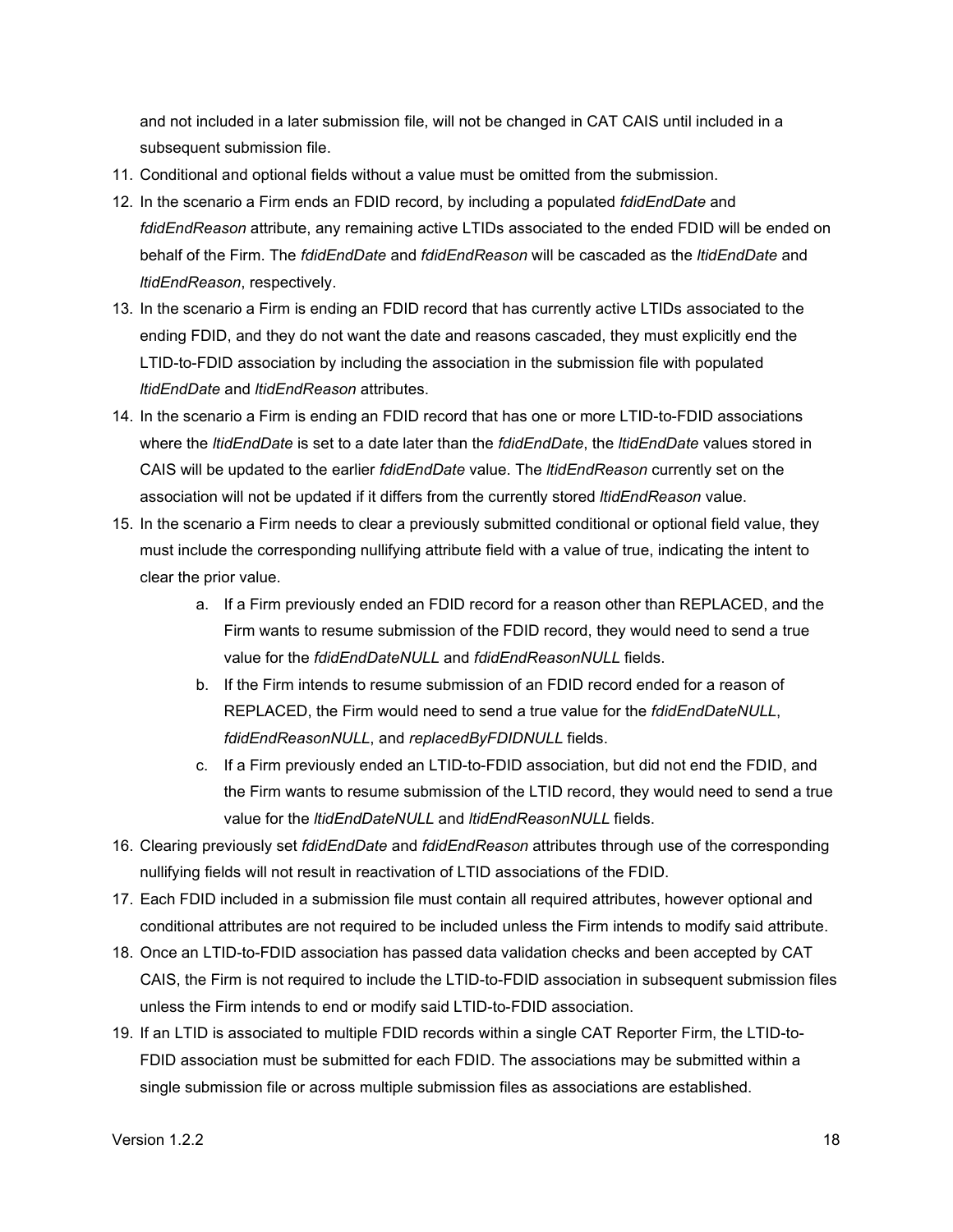- 20. If an LTID becomes associated to an FDID that was previously submitted and accepted by CAT CAIS, the Firm must establish the LTID-to-FDID association by including the FDID in a submission file with all required attributes, and including the LTID within the *largeTraderList* array of the FDID record.
- 21. Data files may contain original submissions, updates to records contained in prior submissions, firminitiated corrections of records contained in prior submissions, and record error corrections.
- 22. The *replacedByFDID* value included in a submission file must reference an FDID that is either included in the current submission file or was accepted by CAT CAIS in a prior submission file.
- 23. If the *replacedByFDID* record in a submission file was not accepted by CAT CAIS in a prior submission file and is not included in the current submission file, or is included in the current submission file but the replacing FDID record does not pass data validation checks, the submission record referencing the replacing FDID will fail data validation and not be accepted by CAT CAIS.
- 24. The *correctingFirmDesignatedID* value included in a submission file must reference a corresponding FDID that is either included in the current submission file or was accepted by CAT CAIS in a prior submission file.
- 25. If the FDID listed in the *correctingFirmDesignatedID* value in a submission file was not accepted by CAT CAIS in a prior submission file and is not included in the current submission file, or is included in the current submission file but the FDID record does not pass data validation checks, the correction submission record referencing the FDID record will fail data validation and not be accepted by CAT CAIS.
- 26. No validation will occur for LTID Dates (*ltidEffectiveDate* and *ltidEndDate*) compared to the associated FDID Dates (*fdidDate* and *fdidEndDate*). However the *ltidEffectiveDate* included in a submission must still be set to a value earlier than the *ltidEndDate* when *ltidEndDate* is populated.

# **5.1.3.1. Data File JSON Example**

The following JSON example demonstrates how a Firm would structure a data file submission.

```
{
   "version": "1.0.0",
   "catReporterCRD": 123,
   "catSubmitterID": 999,
   "fdidRecordCount": 3,
   "fdidRecordList": [
\left\{\begin{array}{c} \end{array}\right\} "fdidRecordID": 1, 
       "firmDesignatedID": "EZAccount123",
       "fdidType": "ACCOUNT",
       "fdidDate": 20190101,
       "largeTraderList": [
\{ "largeTraderRecordID": 1,
            "largeTraderID": "ULT00001-0001",
            "ltidEffectiveDate": 20190501
```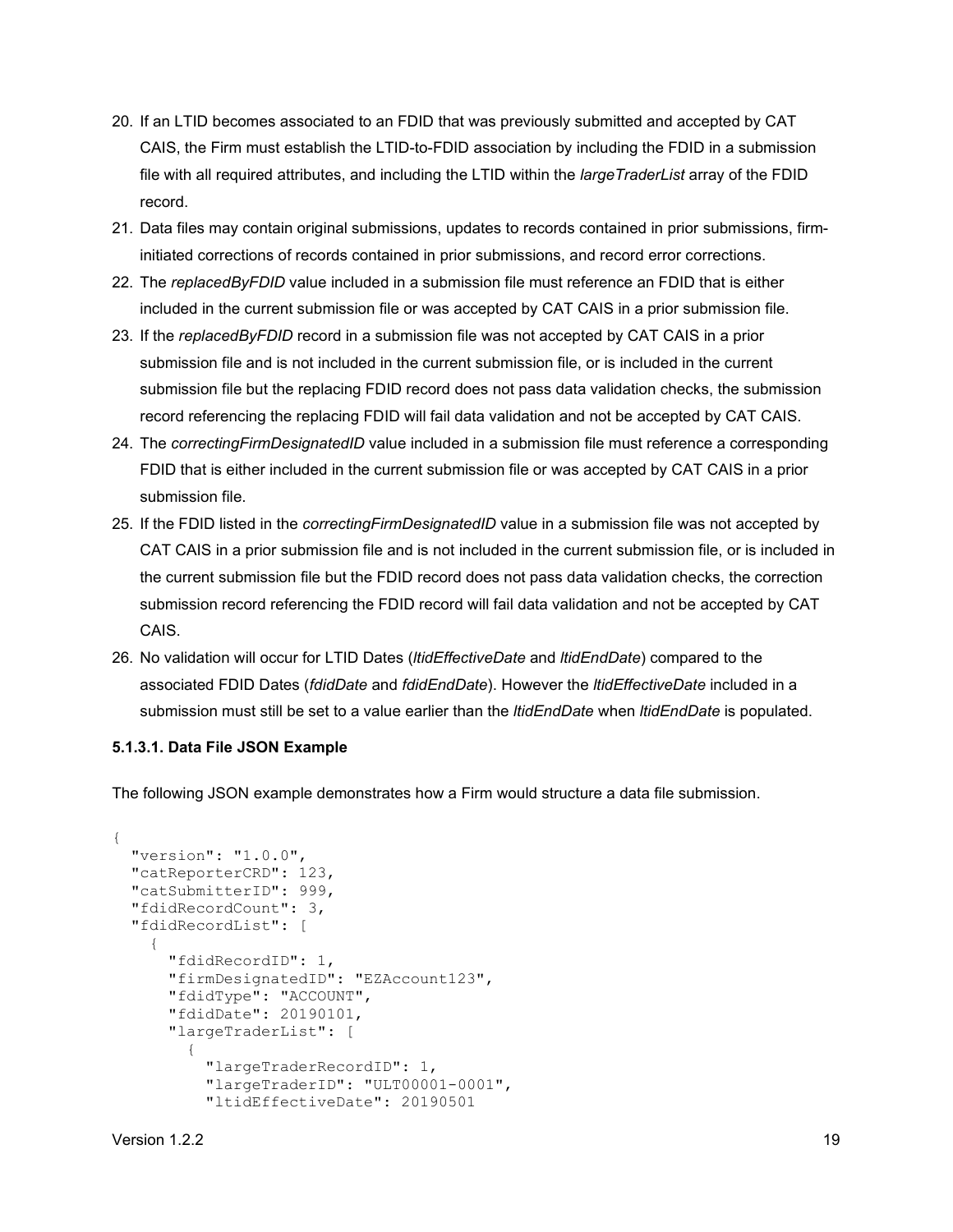```
 },
\{ "largeTraderRecordID": 2,
           "largeTraderID": "12345678-0001",
           "ltidEffectiveDate": 20190501
 }
      ]
     },
     {
      "fdidRecordID": 2,
      "firmDesignatedID": "MyTestAccount",
      "fdidType": "ACCOUNT",
      "fdidDate": 20170308,
      "fdidEndDate": 20191201,
       "fdidEndReason": "ENDED",
       "largeTraderList": [
\{ "largeTraderRecordID": 1,
           "largeTraderID": "99999999-0000",
           "ltidEffectiveDate": 20190501,
           "ltidEndDate": 20191130,
           "ltidEndReason": "ENDED"
 }
       ]
     },
     {
      "fdidRecordID": 3,
      "firmDesignatedID": "InternalRel",
      "fdidType": "RELATIONSHIP",
       "fdidDate": 20150121,
       "fdidEndDateNULL": true,
       "fdidEndReasonNULL": true,
       "replacedByFDIDNULL": true
     }
  ],
   "correctionList": [
     {
       "rejectionID": 1127,
       "correctionAction": "CORRECTION",
       "correctingFirmDesignatedID": "EZAccount123"
    },
     {
       "rejectionID": 821,
       "correctionAction": "DELETE"
     }
  ]
```
#### <span id="page-25-0"></span>**Schema**

}

An Industry Member Schema file that details the structure and expected contents of every CAIS file submission is available on the CAT public website. The schema file will be maintained by the Plan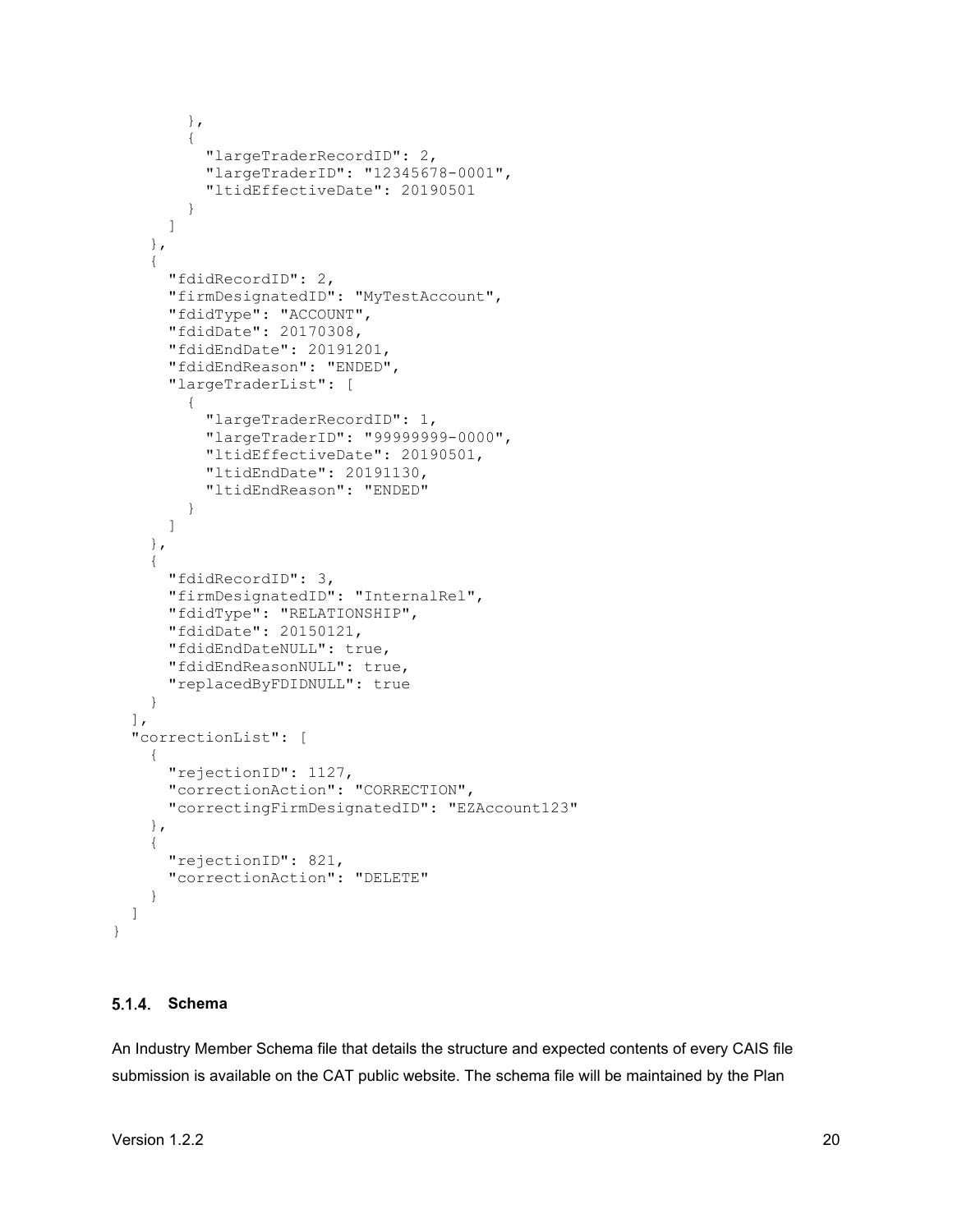Processor and will be versioned as the account and customer file formats change. The CAT CAIS schema file will use the json schema format as defined at [https://json-schema.org/.](https://json-schema.org/)

# **5.1.4.1. Schema Version**

Schema changes will be updated when changes to the CAT Reporting Technical Specifications for Industry Members occur that impact the schema. The following rules apply:

- 1. The Schema Version is formatted as <Major>.<Minor>.<Patch>. All digits must be represented.
	- o **Major –** updated when a change occurs that impacts all or a significant portion of Industry Member CAT Reporters. In such cases, the schema is not be backward compatible and will be specified accordingly.
	- o **Minor –** updated when a change occurs that does not require coding changes for all Industry Member CAT Reporters. In such cases, the schema is backward compatible with support for previous version(s) as specified.
	- o **Patch –** updated when a change occurs that does not require coding changes for any Industry Member CAT Reporters.
- 2. Records contained in a Data File must be formatted as per the Schema Version noted in the submission file.
- 3. Feedback provided by CAT CAIS will set the *feedbackVersion* equal to the applicable Schema Version for the submission file.

# **5.1.4.2. Schema Definition**

The schema file is a JSON format file that represents the following:

- 1. **Data Types** CAT defined data types containing the following elements:
	- **dataType**: Data Type (E.g. Text) as defined in Table 3: Data Types
	- **JSONDataType**: JSON standard data type to be used to submit data of this type.
	- **maxLength**: Maximum length of the string submission. Applicable to text and alphanumeric types only.
- 2. **Choices** For choice data types, the list of possible values.
- 3. **Name/Value Pairs**  Field specifications for Name/Value Pair fields.
	- **name**: Field Name.
	- **dataType**: Data Type or an array of Data Types.
	- **JSONDataType**: The JSON standard data type or an array or JSON standard data types.
	- **required**: Indicates whether the field is "Required," "Conditional," or "Optional."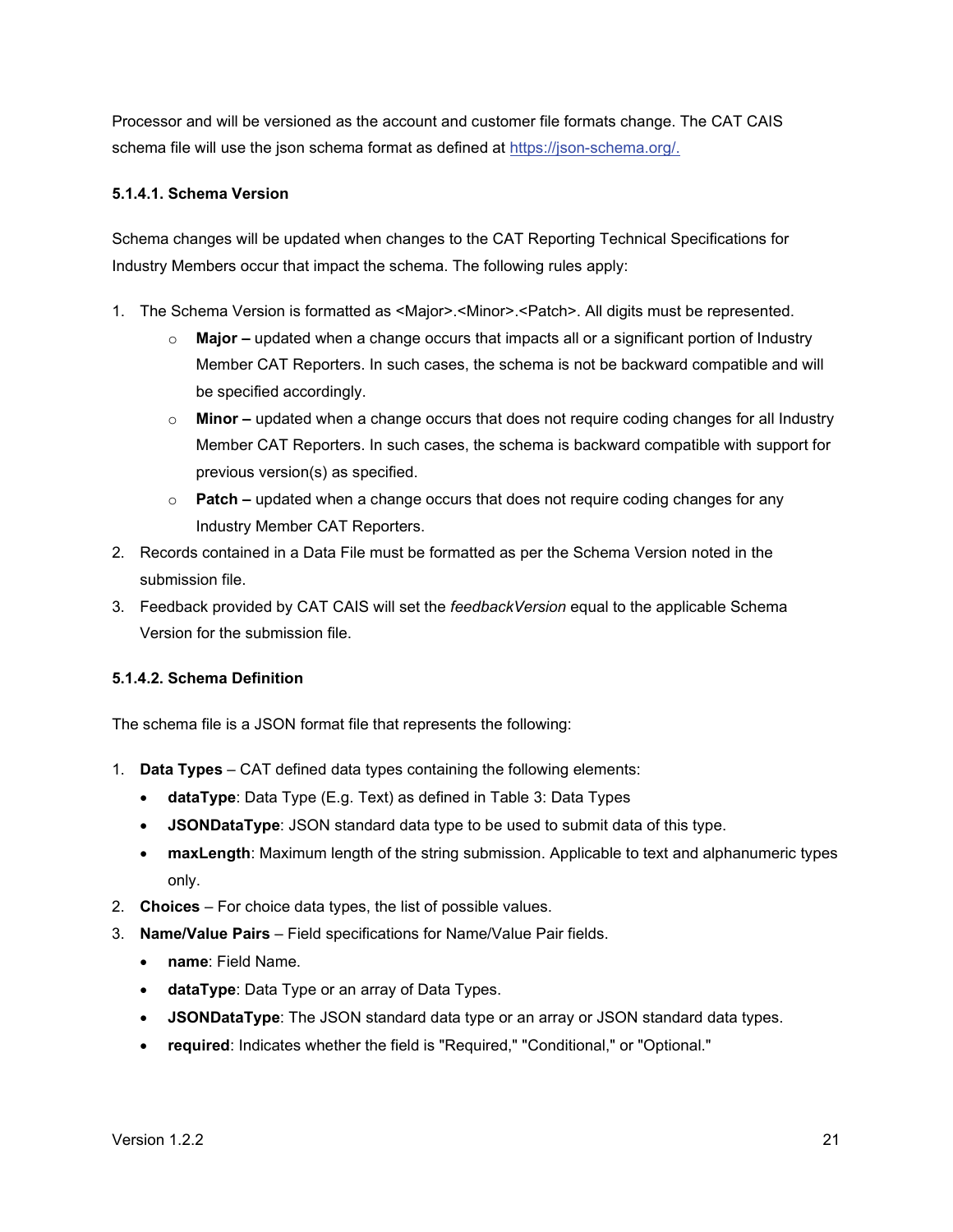# <span id="page-27-0"></span>**5.2. Connectivity**

Connectivity to CAT will be through at least one of the following methods:

- Private Line provided by a Managed Network Service Provider (MNSP)
- AWS PrivateLink<sup>[2](#page-27-1)</sup>
- CAT Secure Reporting Gateway (SRG) Reporter Portal

Both the Private Line and AWS PrivateLink connectivity methods will support the CAT File Transfer service, which provides access for automated, machine-to-machine file submissions, acknowledgements, rejections, and corrections using the Secure File Transfer Protocol (SFTP) service as well as to the CAT Reporter Portal for interactive reporting through web-based forms or manual file uploads.

The CAT Secure Reporting Gateway (SRG) connectivity method will only support the CAT Report Portal. The SRG requires multi-factor authentication (MFA) to establish a secure, encrypted session before accessing the CAT Reporter Portal. The SRG requires the use of modern browsers supporting HTML5 and TLS (Transport Layer Security). No client software installation is required.

The combinations of Connectivity and Interface Methods are summarized below.

# **Table 7: Connectivity Methods and Supported CAT Interfaces Methods**

| <b>Connectivity Methods</b>        | Interface Methods        |                                             |  |
|------------------------------------|--------------------------|---------------------------------------------|--|
|                                    | <b>CAT File Transfer</b> | <b>CAT Reporter</b><br><b>Portal - CAIS</b> |  |
| Private Line provided by MNSP      |                          |                                             |  |
| <b>AWS PrivateLink</b>             |                          |                                             |  |
| CAT Secure Reporting Gateway (SRG) | N                        |                                             |  |

For a detailed description of the CAT Connectivity Methods, including instructions for establishing access and connectivity to the CAT system, refer to the [FINRA CAT Connectivity Supplement for Industry](https://www.catnmsplan.com/transaction-registration)  [Members.](https://www.catnmsplan.com/transaction-registration)

<span id="page-27-1"></span><sup>2</sup> Industry Members and CAT Reporting Agents interested in AWS PrivateLink should contact the FINRA Help Desk at 888-696 3348 or a[t help@finracat.com.](mailto:help@finracat.com)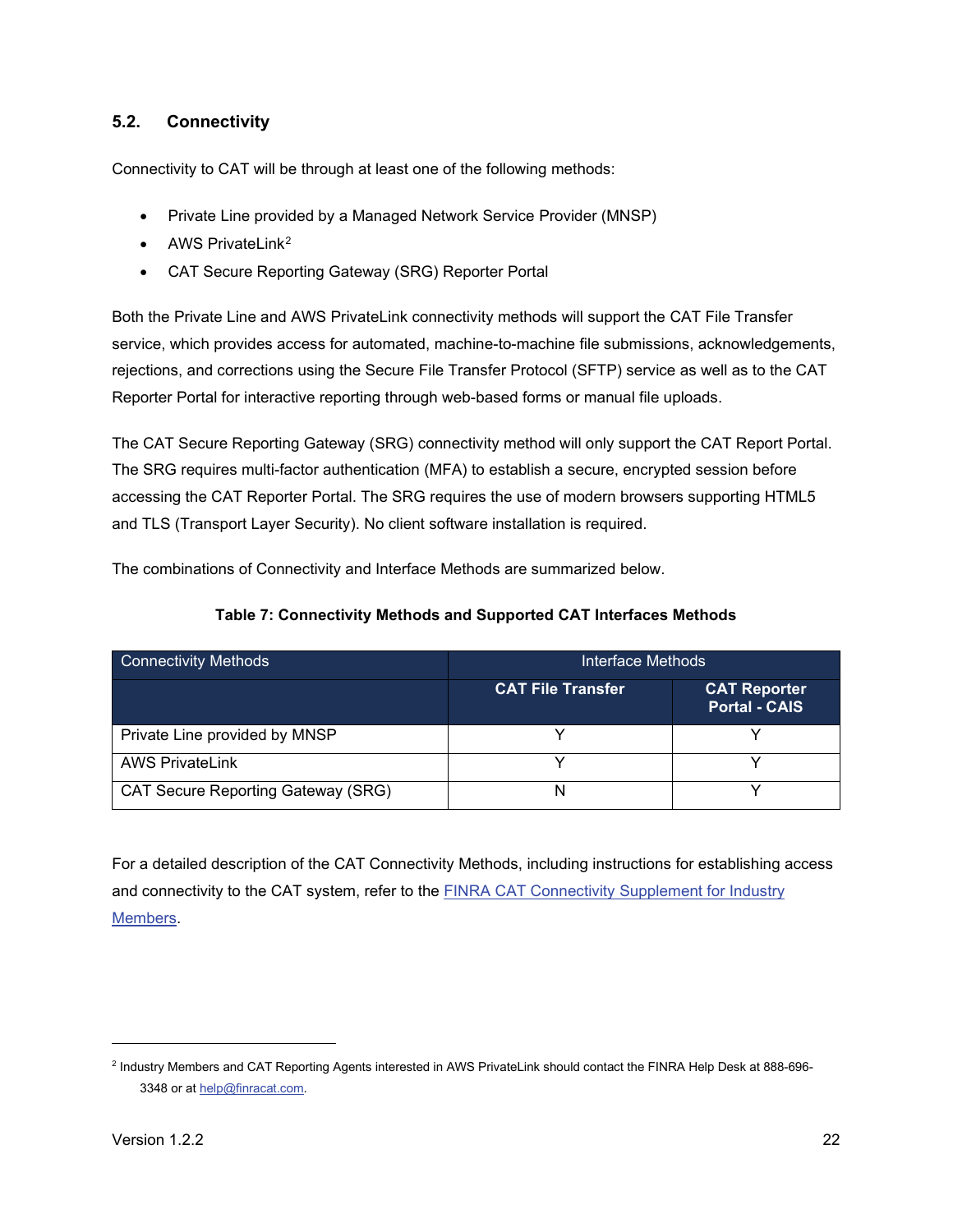# <span id="page-28-0"></span>**5.3. CAT Interface Methods**

The interface methods available to Industry Members and CAT Reporting Agents to submit data and retrieve reporting feedback include CAT File Transfer and the CAT Reporter Portal. For a detailed description of the CAT Interface Methods, including instructions for establishing access and connectivity to the CAT system, refer to the [FINRA CAT Connectivity Supplement for Industry Members.](https://www.catnmsplan.com/transaction-registration)

The following identifies the types of CAT information with the respective interface methods available for each:

<span id="page-28-2"></span>

| <b>CAT Data Submission and Feedback</b>                                  | Category       | <b>CAIS</b><br><b>SFTP</b> | <b>CAT Reporter</b><br><b>Portal - CAIS</b> | <b>CAT Reporter</b><br><b>Portal</b> |
|--------------------------------------------------------------------------|----------------|----------------------------|---------------------------------------------|--------------------------------------|
| Submission of CAT CAIS files                                             | Submission     | ✓                          | ✓                                           |                                      |
| Resubmission of Rejected Files/Records,<br><b>Corrections and Clears</b> | Submission     | ✓                          | ✓                                           |                                      |
| Interactive CAT Reportable Account Entry                                 | Submission     |                            | ✓                                           |                                      |
| <b>File Status Retrieval</b>                                             | Feedback       | ✓                          | ✓                                           |                                      |
| <b>Reporting Statistics</b>                                              | Feedback       |                            | ✓                                           |                                      |
| Error Feedback                                                           | Feedback       | ✓                          | ✓                                           |                                      |
| <b>CAIS System Status and Announcements</b>                              | Feedback       |                            | ✓                                           |                                      |
| <b>FDID Reconciliation Report</b>                                        | Feedback       |                            | ✓                                           |                                      |
| <b>Account Maintenance</b>                                               | Administration |                            |                                             |                                      |
| <b>Establishment of Reporting Relationships</b>                          | Administration |                            |                                             |                                      |

# **Table 8: CAT Data and Feedback Interface Methods**

# <span id="page-28-1"></span>**CAT File Transfer**

The CAT File Transfer method is an automated, machine-to-machine interface utilizing the Secure File Transfer Protocol ("SFTP") for file submissions, acknowledgements, rejections and corrections. SFTP enables Industry Members and CAT Reporting Agents to create machine-to-machine connections to securely transmit data and retrieve data from FINRA CAT.

The following is the SFTP directory structure that will be made available in the submitter's home directory. Files associated with data submissions and associated feedback will be uploaded in SFTP directories as per the following table.

# **Table 9: SFTP Directories**

| <b>SFTP Directory</b>        | Usage                                                                                                                            |
|------------------------------|----------------------------------------------------------------------------------------------------------------------------------|
| /submitterID/cat/cais/upload | SFTP submissions uploaded by Submitters including Data files. CAT<br>will move files from this directory for further processing. |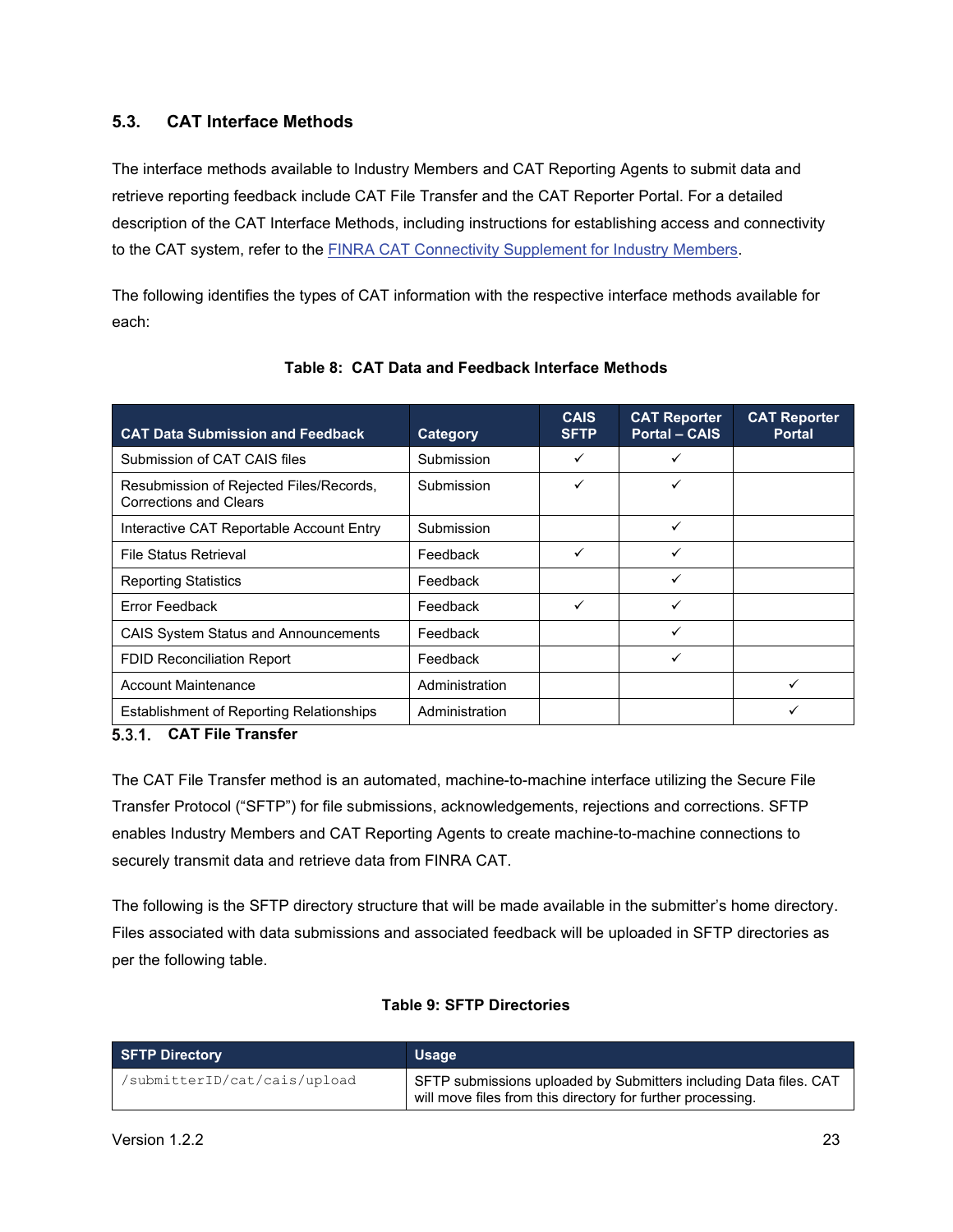| /submitterID/cat/cais/feedback | Feedback files associated with submission file processing. |
|--------------------------------|------------------------------------------------------------|
|--------------------------------|------------------------------------------------------------|

The following rules apply:

- 1. Processing is initiated when a file appears in the /submitterID/cat/cais/upload directory.
- 2. CAT will remove files from the upload directory as soon as each file upload is complete.
- 3. The Submitter must not delete files from the /submitterID/cat/cais/upload directory.
- 4. Due to the PII considerations of the account and customer data, a copy of uploaded files will not be made available to the Reporter or Submitter after submission.
- 5. Firms using SFTP will be able to obtain Feedback Files for files submitted through the SFTP, as well as any files submitted through the CAT Reporter Portal - CAIS through either file upload or manual submission.

# <span id="page-29-0"></span>**CAT Reporter Portal - CAIS**

The CAT Reporter Portal – CAIS is a web interface utilizing secure encryption protocols (HTTPS/TLS) and multifactor authentication (MFA). The CAT Reporter Portal - CAIS will facilitate data submissions using the following methods:

- Manual data file uploads for files up to 1GB in size and limited to 100,000 FDID records meeting all requirements of data files as specified in [5.1.3.](#page-22-1)
- Data entry for original submissions, repairs for CAT identified errors, and firm initiated corrections and deletion instructions. These entries will be converted to submission files generated by the portal. Because these files will contain PII data, they will not be available to download after submission.
- The CAT Reporter Portal CAIS will include a summary view screen for records created through manual submission that contains the record data which will be submitted, allowing users to confirm, and capture for their records, the details of their submission.
- Firms using the CAT Reporter Portal CAIS will not be able to view the full details of the originally submitted record for correction of CAT identified errors for data security. The CAT Reporter Portal - CAIS will only display the following attributes regarding the error record, and will require entry of all other data attributes to be included in the submission:
	- catReporterCRD
	- catSubmitterID
	- **+** firmDesignatedID
	- fdidRecordID
	- largeTraderRecordID (if error is against a Large Trader record)
	- rejectionID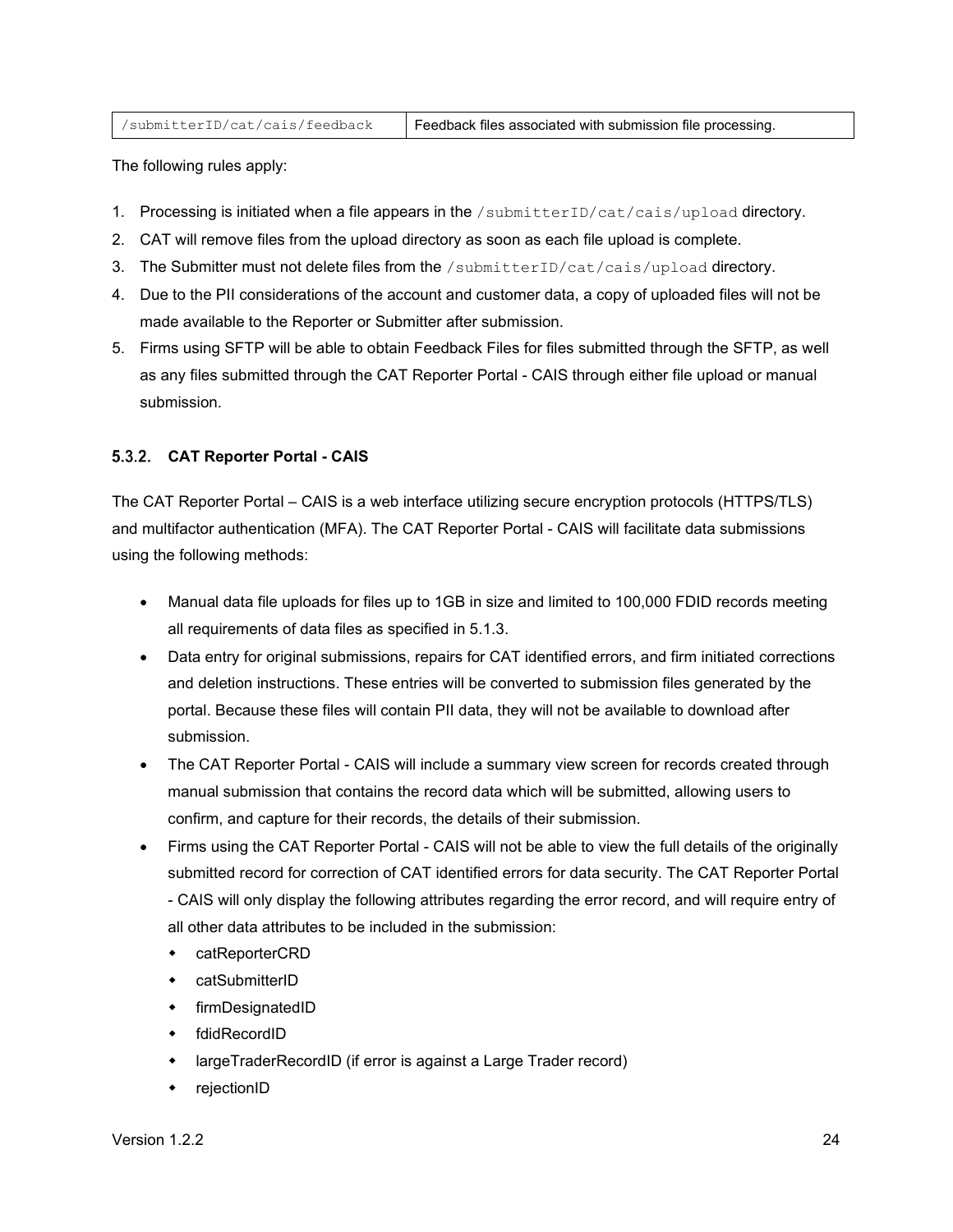- ◆ errorCodeID
- Firms using the CAT Reporter Portal CAIS will only be able to view Feedback Files for files submitted through the CAT Reporter Portal - CAIS. They will not be able to view Feedback Files for files posted via SFTP.

# <span id="page-30-0"></span>**5.4. CAT CAIS Reporting Hours**

# <span id="page-30-1"></span>**Submission of CAT Account and Customer Data**

The CAT NMS Plan requires Industry Members to report Received Industry Member Data, which includes customer and account data, by 8:00 a.m. Eastern Time on the CAT Trading Day following the day the Industry Member receives such Received Industry Member Data. Customer and Account data may be bulk uploaded at the end of the CAT Trading Day, or may be submitted in batches with associated uploads throughout the day. All creation of, or modifications to, CAT reportable accounts are required to be submitted to CAT CAIS by 8:00 a.m. Eastern Time on the CAT Trading Day following the day such information was received by the Industry Member.

Weekends or any day that all equities or options national securities exchanges are closed are not considered a CAT Trading Day.

# <span id="page-30-2"></span>**Deadline of Repair for Errors Identified by CAT CAIS**

For data submitted by 8:00 a.m. ET, errors will be identified by CAT CAIS and provided to Industry Members by no later than 5:00 p.m. ET on the CAT Trading Day such information was submitted to CAT. Once available, repairs can be made immediately. All repairs must be submitted by 5:00 p.m. Eastern Time on the third CAT Trading Day after the account information became available to the Industry Member. Repairs received after the repair deadline will be accepted but considered late.

CAT specifications allow for Industry Members to correct account submissions that did not produce an error during processing at any time after original submission. Firm-initiated corrections will be handled in the same method as any other update to the existing account record.

# <span id="page-30-3"></span>**5.5. Security**

# <span id="page-30-4"></span>**Encryption (In-transit)**

TLS-based encryption, version 1.2 minimum, is required for connection to the Reporter Portal (whether accessed via private line or the SRG) and to the Security Reporter Gateway itself.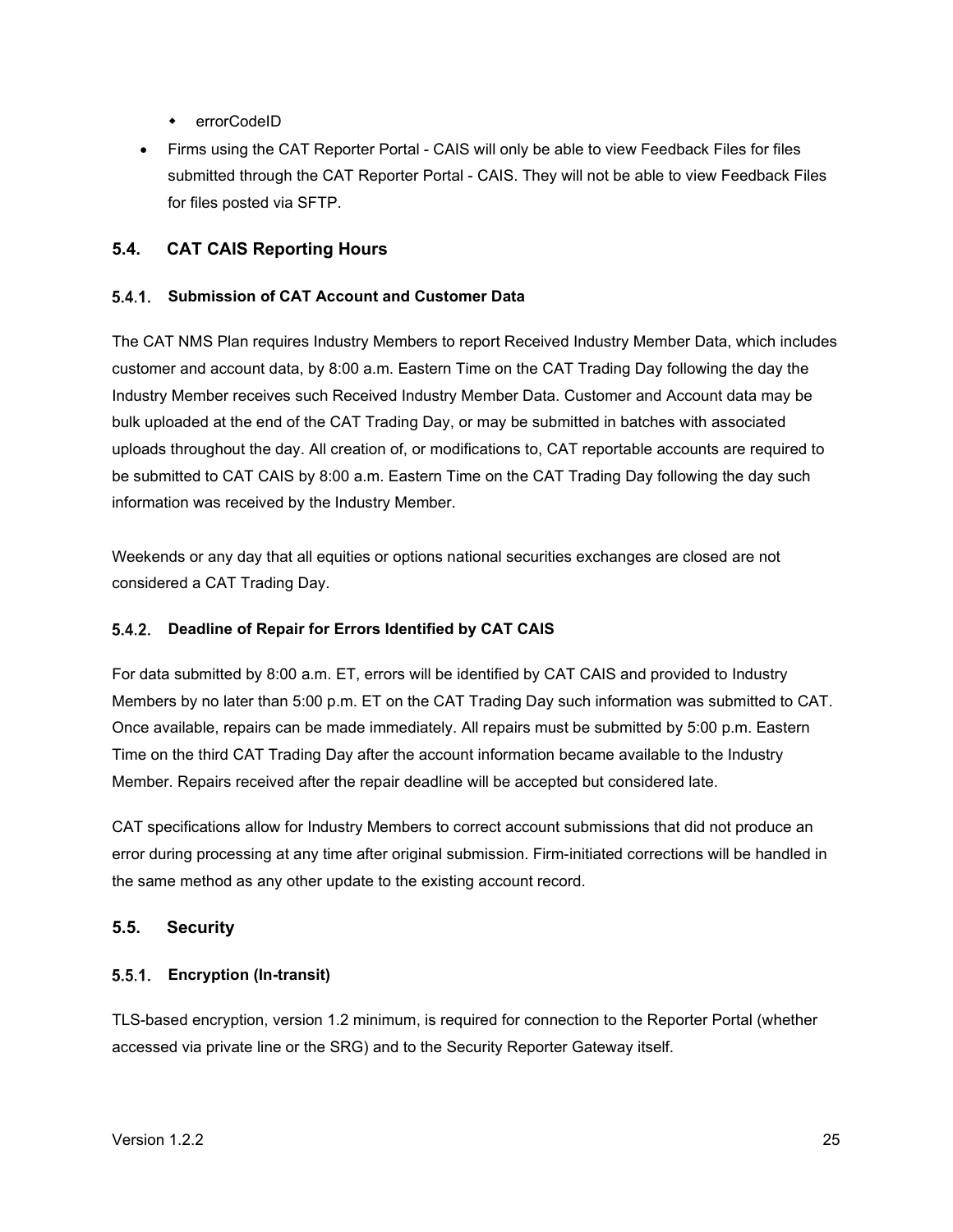For SFTP, in addition to the fact that the SFTP service is only accessible via private line, traffic will be encrypted by virtue of the intrinsic encryption capabilities of SFTP. AES256 will be supported for SFTP; support for other encryption protocols is under evaluation.

# <span id="page-31-0"></span>**Encryption (At-rest)**

The CAT CAIS system will use native AWS encryption features to encrypt data upon receipt. No action is required by the Industry Member.

# <span id="page-31-1"></span>**Authentication**

Two-factor authentication will be required for access to the CAIS Reporter Portal. The first factor will be username and password which will require periodic rotation.

The second factor will to be via push notification to an off-the-shelf application installed on a mobile device provided by the user. The user will be required to install the application to their mobile device through their mobile operating system's application store and then complete a registration process on the Reporter Portal or SRG. There is no cost to the Reporter or the user for this mobile application.

The SFTP service similarly requires that two conditions be met to access the interface. The first factor is authentication via username and password. The second is the use of a defined IP source address that is established during initial onboarding. The SFTP system implements an IP whitelist that prevents access from any system not on the whitelist.

More detailed information related to Security is described in the **FINRA CAT Connectivity Supplement for** [Industry Members](https://www.catnmsplan.com/transaction-registration) available at https://www.catnmsplan.com/transaction-registration.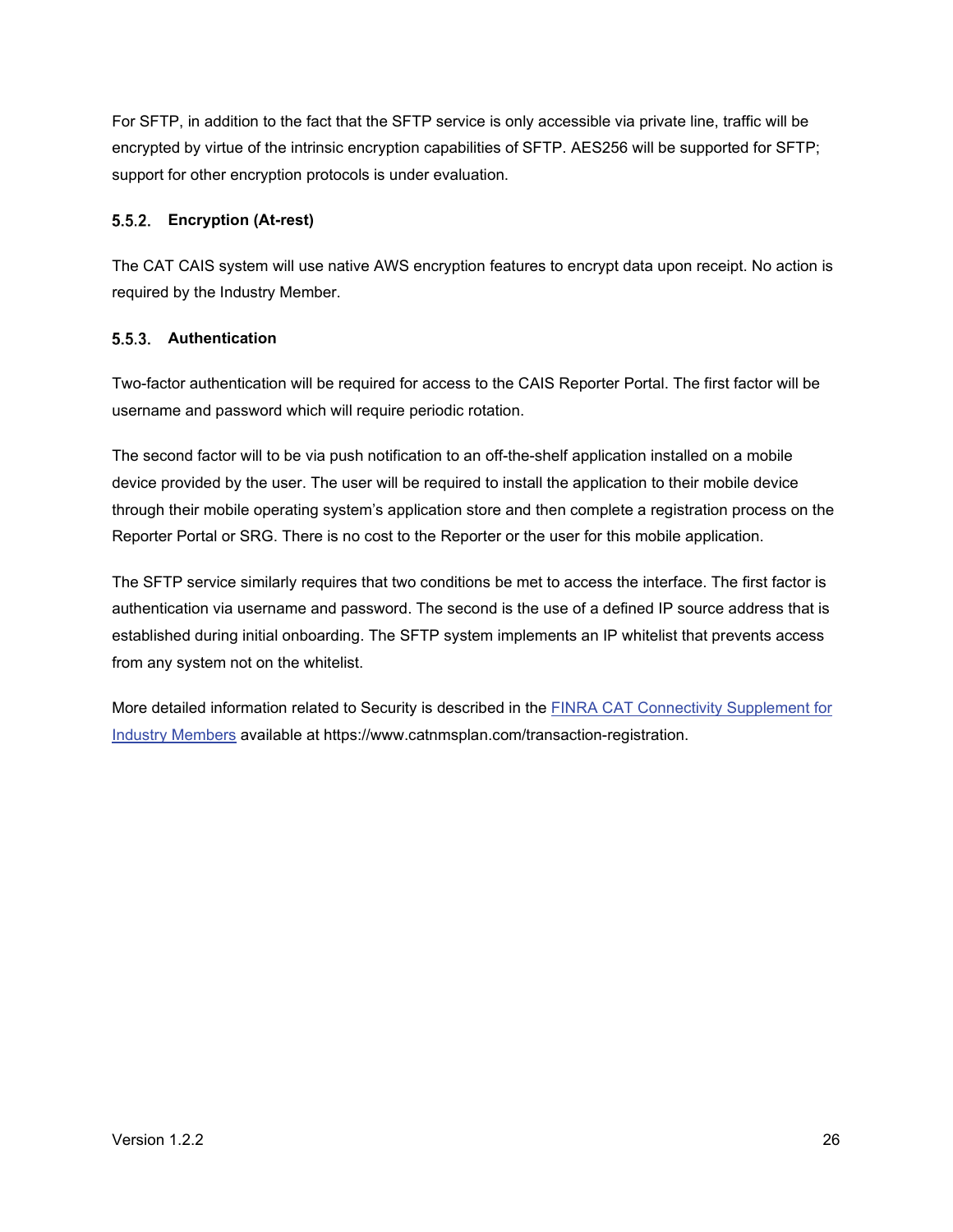# <span id="page-32-0"></span>**6. Feedback and Corrections**

CAT provides feedback associated with CAT CAIS submissions for CAT Reporters and Submitters as follows:

- **File Status:** available via SFTP and the CAT Reporter Portal CAIS, indicates the acceptance or associated errors with a submission file.
- **Reporting Statistics:** available via the CAT Reporter Portal CAIS, daily summary statistics representing reporting activity and errors for prior submissions. Error Rate is also included.
- **Error Feedback:** available via SFTP and the CAT Reporter Portal CAIS, errors found during processing will be made available, including error code, affected FDID, and associated record ID(s) from the submission file.
- **Corrections Feedback:** available via the CAT Reporter Portal CAIS, information is provided for the repair status of all corrections. When an error has been corrected, the updated status will be reflected.
- **System Status and Announcements:** available via the CAT Reporter Portal CAIS, the status of CAT processing will be made available with a distinction for instances when a processing delay or issue is occurring. Additionally, announcements related to system maintenance and upcoming changes will be presented.

This section describes the procedures for obtaining feedback and making corrections/deletions associated with feedback of errors. Additionally this section describes the requirement for making correction/deletions for accepted data for which there was no feedback.

# <span id="page-32-1"></span>**6.1. File and Error Feedback**

A feedback file will be made available for each submission file that is acknowledged as uploaded. This file will contain information about current status, as well as previously completed steps in the ingestion process. Feedback related to the following processing steps is expected to be made available within the following timelines:

| <b>Seg</b> | <b>Processing Stage</b> | <b>Feedback</b>                                                       | <b>Anticipated Delivery</b>             | <b>Delivery No Later</b><br>Than |
|------------|-------------------------|-----------------------------------------------------------------------|-----------------------------------------|----------------------------------|
|            | File<br>Acknowledgement | File Acknowledgement<br>Status                                        | Within 10 minutes of File<br>Submission | 1 hour of File<br>Submission     |
| -2         | File Integrity          | File Integrity Error Status or<br><b>File Integrity Passed Status</b> | Within 30 minutes of File<br>Submission | 2 hours of File<br>Submission    |
| -3         | Data Validation         | Data Errors including syntax                                          | Within an 1 hour of File                | 4 hours of File Integrity        |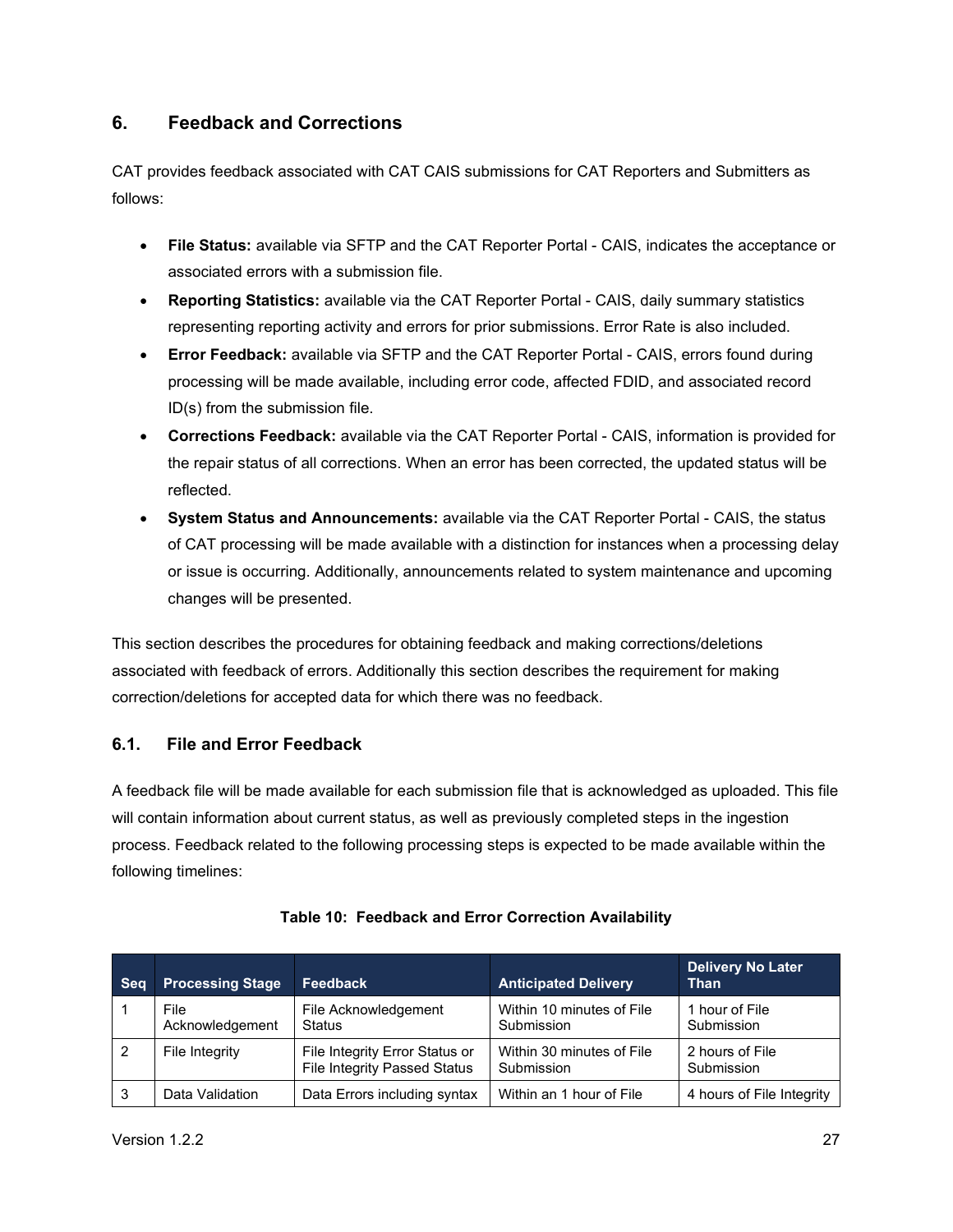| Seq Processing Stage Feedback |                     | <b>Anticipated Delivery</b> | <b>Delivery No Later</b><br><b>Than</b> |
|-------------------------------|---------------------|-----------------------------|-----------------------------------------|
|                               | and semantic errors | Integrity Feedback          | Feedback                                |

#### <span id="page-33-0"></span>**Feedback Generation**

Feedback associated with all processing stages will be made available via SFTP and/or the CAT Reporter Portal - CAIS as described in [Table 8: CAT Data and Feedback Interface](#page-28-2) Methods. A series of feedback files will be generated for each file submission, as the file progresses through each stage of processing. The file names will have the same base portion, but with differing version values.

For Feedback files made available via SFTP, the following rules apply:

- 1. The format of feedback files will be JSON.
- 2. Feedback files will be accessible under the cat/cais/feedback directory in the Submitter's home directory on the Feedback SFTP server.
- 3. In addition to the feedback posted to the Submitter's home directory, the feedback for data submitted by a CAT Submitter on behalf of a CAT Reporter will be accessible under the CAT Reporter's home directory on the Feedback SFTP server if the CAT Reporter has an SFTP account and the file passes file integrity checks.
- 4. If a file is rejected for a file integrity error, it will not proceed to the next processing stage.
- 5. The minimum retention time for feedback files on the SFTP server is 10 calendar days. After that time, they may be removed from the server. Feedback will be available via the CAT Reporter Portal - CAIS for 10 calendar days. Metadata regarding the submission will be available via the CAT Reporter Portal – CAIS for at least 90 days.

#### <span id="page-33-1"></span>**Feedback File Names and Format**

1. Feedback Files created by CAT CAIS will be named using the following format:

<original File Base Name>.<version>.feedback.<Format Extension>.<Compression type>

Example: SUBID\_MYID\_20200101\_CAIS\_000123.v1.feedback.json.bz2

2. If a single Firm submits multiple files having the same original File Base Name, a file version will be appended to the Original File Base name – separate from the version attribute of the feedback file name – so that the feedback file for each version submitted can be retained.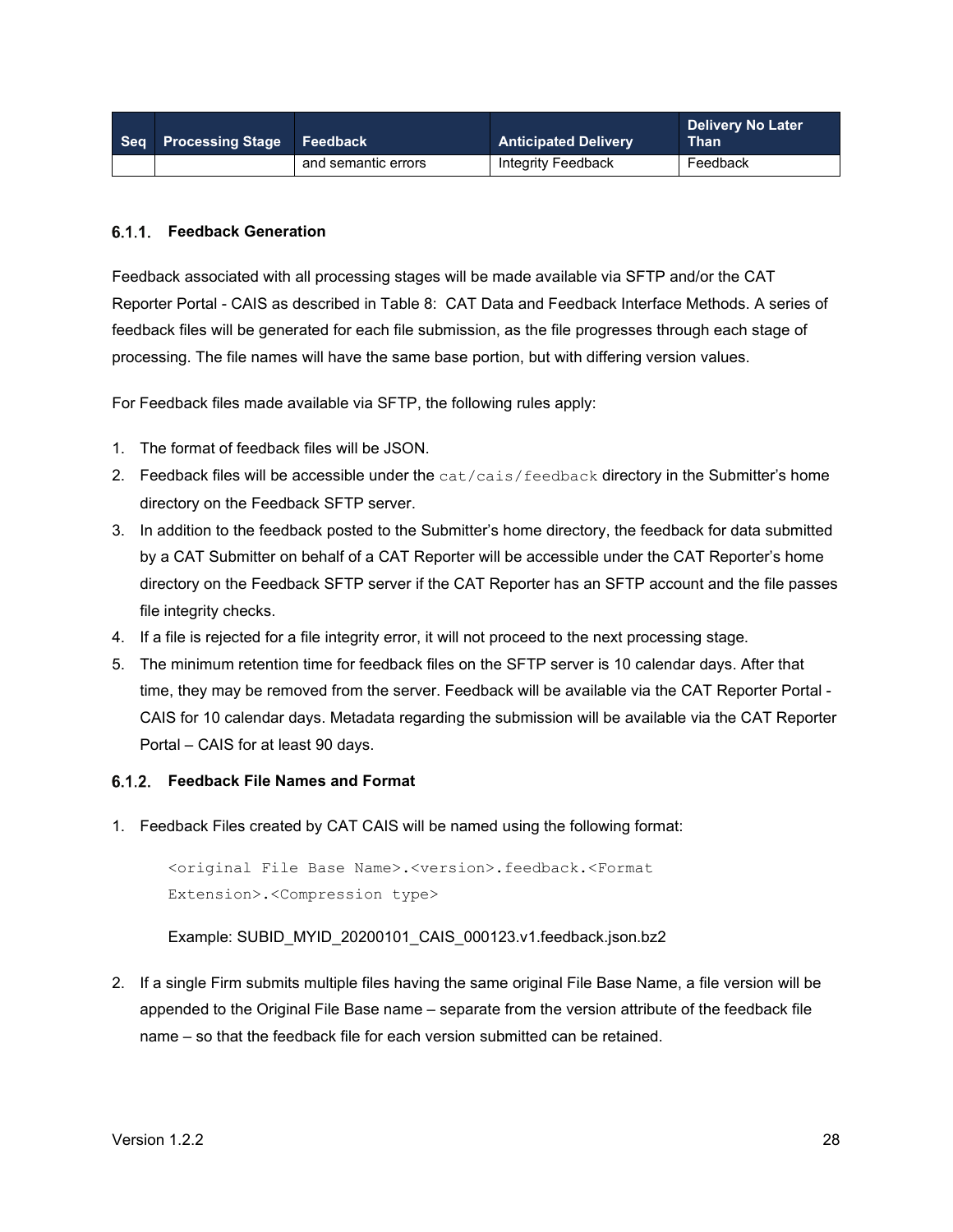| <b>Field Name</b> | Data Type  | <b>JSON</b><br><b>Object</b> | <b>Include</b><br><b>Key</b> | <b>Description</b>                                                                                                                                                                                                                                                                                                                                                                                                                                                                                                                                                                                                                                                                                                                                                                                                                                                                                                                                                                                                                                                                                                                                                                                             |
|-------------------|------------|------------------------------|------------------------------|----------------------------------------------------------------------------------------------------------------------------------------------------------------------------------------------------------------------------------------------------------------------------------------------------------------------------------------------------------------------------------------------------------------------------------------------------------------------------------------------------------------------------------------------------------------------------------------------------------------------------------------------------------------------------------------------------------------------------------------------------------------------------------------------------------------------------------------------------------------------------------------------------------------------------------------------------------------------------------------------------------------------------------------------------------------------------------------------------------------------------------------------------------------------------------------------------------------|
| version           | Text(10)   | Main                         | R                            | The schema version of the feedback file used for<br>providing the response.                                                                                                                                                                                                                                                                                                                                                                                                                                                                                                                                                                                                                                                                                                                                                                                                                                                                                                                                                                                                                                                                                                                                    |
| submissionID      | Unsigned   | Main                         | ${\sf R}$                    | The unique Submission ID assigned to the<br>submission file by the CAT CAIS system. Used to<br>identify the single submission activity. If the same<br>file name is submitted across multiple<br>submissions, each submission instance will have<br>a separate and unique Submission ID value.                                                                                                                                                                                                                                                                                                                                                                                                                                                                                                                                                                                                                                                                                                                                                                                                                                                                                                                 |
| submitterUsername | Text (200) | Main                         | R                            | The name associated to the CAT User ID of the<br>account used to submit the file to CAT CAIS.                                                                                                                                                                                                                                                                                                                                                                                                                                                                                                                                                                                                                                                                                                                                                                                                                                                                                                                                                                                                                                                                                                                  |
| catSubmitterID    | Unsigned   | Main                         | $\mathsf{R}$                 | The unique identifier assigned to the Submitter<br>firm by CAT.                                                                                                                                                                                                                                                                                                                                                                                                                                                                                                                                                                                                                                                                                                                                                                                                                                                                                                                                                                                                                                                                                                                                                |
| catReporterCRD    | Unisgned   | Main                         | ${\sf R}$                    | The unique CRD identifier assigned to the CAT<br>Reporter to whom the data belongs.                                                                                                                                                                                                                                                                                                                                                                                                                                                                                                                                                                                                                                                                                                                                                                                                                                                                                                                                                                                                                                                                                                                            |
| submissionStatus  | Choice     | Main                         | ${\sf R}$                    | The current status of the submission file in the<br>processing flow.<br><b>VALUES:</b><br>FILE_ACKNOWLEDGED - indicates the<br>file was acknowledged as having been<br>submitted, and has picked up for file<br>integrity checks.<br>FILE_INTEGRITY_PASSED - indicates<br>the file passed file integrity checks, and<br>will now be processed through record<br>data validations.<br>RECORD_SCAN_COMPLETED -<br>$\bullet$<br>indicates the file has completed record<br>validations. If one or more records<br>passed record validation, they will now<br>be loaded to CAIS. Details about any<br>rejected records are now available within<br>the feedback file in the RejectionItems<br>section.<br>COMPLETED_WITHOUT_REJECTIONS<br>- indicates the file has completed loading<br>into the CAIS, and no data validation<br>errors were encountered. No further<br>updates will be made to the feedback file.<br>COMPLETED_WITH_REJECTIONS -<br>indicates the file has completed loading<br>into the CAIS, and one or more data<br>validation errors were encountered. No<br>further updates will be made to the<br>feedback file.<br>COMPLETED_INTEGRITY_ERROR -<br>indicates the file failed file integrity |

# **Table 11: Elements of a Feedback file**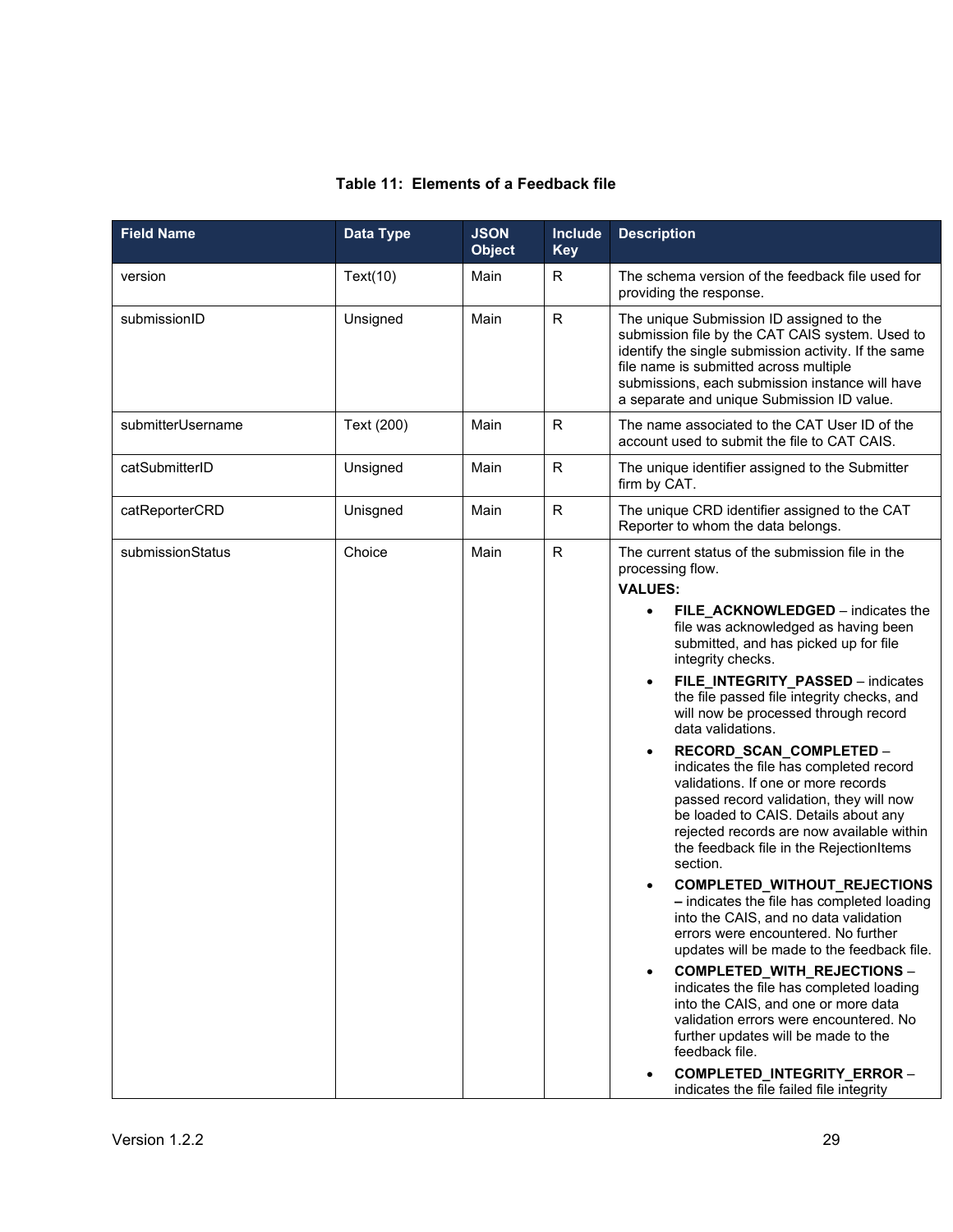| <b>Field Name</b>               | <b>Data Type</b>               | <b>JSON</b><br><b>Object</b> | <b>Include</b><br><b>Key</b> | <b>Description</b>                                                                                                                                                                                                                                                                                                                                                                 |
|---------------------------------|--------------------------------|------------------------------|------------------------------|------------------------------------------------------------------------------------------------------------------------------------------------------------------------------------------------------------------------------------------------------------------------------------------------------------------------------------------------------------------------------------|
|                                 |                                |                              |                              | checks and cannot be processed. No<br>further updates will be made to the<br>feedback file upon reaching this status.                                                                                                                                                                                                                                                              |
| receiptTimestamp                | Timestamp<br>(String)          | Main                         | R                            | The time at which the file was acknowledged to<br>have been submitted for processing.                                                                                                                                                                                                                                                                                              |
| completedTimestamp              | Timestamp<br>(String)          | Main                         | $\mathsf{C}$                 | The time at which the file completed processing,<br>reaching a completed status. Only populated after<br>the file has reached a final status.                                                                                                                                                                                                                                      |
| receivedFDIDRecordCount         | Unsigned                       | Main                         | C                            | Total count of FDID Records present within the<br>file. Only populated when the file has reached the<br>interim status of RECORD_SCAN_COMPLETED<br>or a final status of<br><b>COMPLETED_WITHOUT_REJECTIONS</b> or<br><b>COMPLETED_WITH_REJECTIONS.</b>                                                                                                                             |
| successfulFDIDRecordCount       | Unsigned                       | Main                         | $\mathsf{C}$                 | Total count of FDID Records processed without<br>record validation errors. Only populated when the<br>file has reached the interim status of<br><b>RECORD SCAN COMPLETED or a final status</b><br>of COMPLETED_WITHOUT_REJECTIONS or<br><b>COMPLETED_WITH_REJECTIONS.</b>                                                                                                          |
| receivedCorrectionActionCount   | Unsigned                       | Main                         | C                            | Total count of Correction Action records present<br>within the file. Only populated when the file has<br>reached the interim status of<br>RECORD_SCAN_COMPLETED or a final status<br>of COMPLETED_WITHOUT_REJECTIONS or<br>COMPLETED_WITH_REJECTIONS.                                                                                                                              |
| successfulCorrectionActionCount | Unsigned                       | Main                         | $\mathsf{C}$                 | Total count of Correction Action records<br>processed without record validation warnings.<br>Only populated when the file has reached the<br>interim status of RECORD_SCAN_COMPLETED<br>or a final status of<br><b>COMPLETED_WITHOUT_REJECTIONS or</b><br><b>COMPLETED_WITH_REJECTIONS.</b>                                                                                        |
| statusHistory                   | Name/Value Pair                | Main                         | $\mathsf{R}$                 | Includes the list of events and corresponding<br>timestamps from file processing. Includes the<br>following Name attributes:<br>FILE_ACKNOWLEDGED<br>$\bullet$<br>FILE INTEGRITY_PASSED<br>RECORD SCAN COMPLETED<br>$\bullet$<br><b>COMPLETED</b>                                                                                                                                  |
| rejectionItems                  | Multi-<br>Dimensional<br>Array | Main                         | C                            | Includes the list of file integrity error codes or<br>records having data validation errors. Only present<br>if the file had an integrity error or at least one<br>record had a data validation error, and only when<br>the file has reached the interim status of<br>RECORD_SCAN_COMPLETED or the final<br>statuses of COMPLETED_WITH_REJECTIONS<br>or COMPLETED_INTEGRITY_ERROR. |
| rejectionID                     | Unsigned                       | Rejection<br>Record          | $\mathsf{R}$                 | The unique ID reference for the particular record<br>rejection reported on the FDID within the<br>Submission File.                                                                                                                                                                                                                                                                 |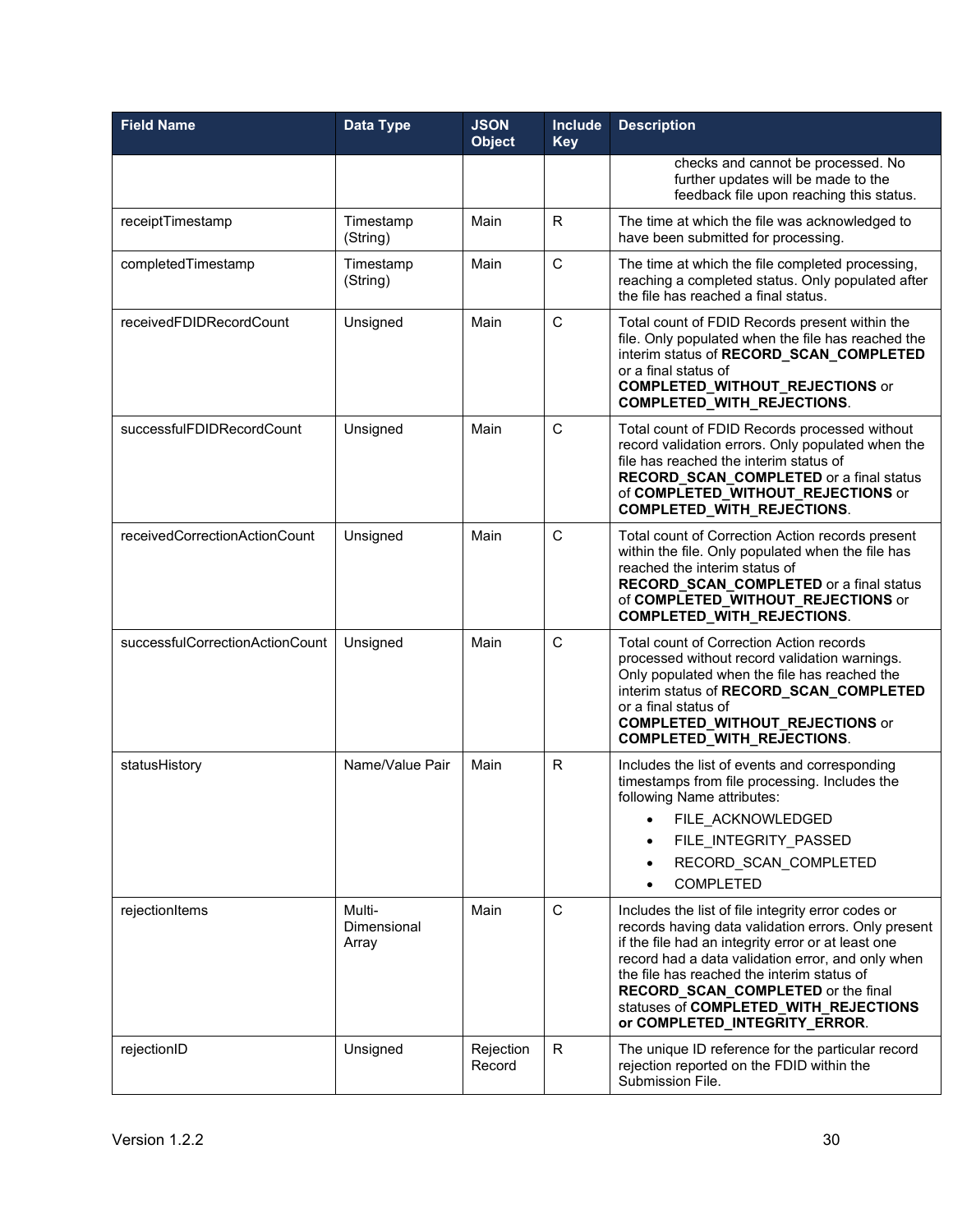| <b>Field Name</b>     | Data Type                      | <b>JSON</b><br><b>Object</b>   | <b>Include</b><br><b>Key</b> | <b>Description</b>                                                                                                                                                                                                                                                                                                                                   |
|-----------------------|--------------------------------|--------------------------------|------------------------------|------------------------------------------------------------------------------------------------------------------------------------------------------------------------------------------------------------------------------------------------------------------------------------------------------------------------------------------------------|
| firmDesignatedID      | Text (40)                      | Rejection<br>Record            | C                            | The FDID of the record having the data validation<br>error.                                                                                                                                                                                                                                                                                          |
| fdidRecordID          | Unsigned                       | Rejection<br>Record            | $\mathsf{C}$                 | A unique numeric reference to the FDID record<br>within the particular submission file.                                                                                                                                                                                                                                                              |
| largeTraderRecordID   | Unsigned                       | Rejection<br>Record            | $\mathsf{C}$                 | A unique numeric reference to the Large Trader<br>record in association to the FDID record within the<br>particular submission file. Only populated on<br>Large Trader rejections.                                                                                                                                                                   |
| errorCode             | Unsigned                       | Rejection<br>Record            | R                            | The error code of the data validation, noting which<br>attribute caused the rejection for the FDID record.                                                                                                                                                                                                                                           |
| rejectionTimestamp    | Timestamp                      | Rejection<br>Record            | $\mathsf{R}$                 | Indicates the time at which the validation error was<br>identified.                                                                                                                                                                                                                                                                                  |
| failedCorrectionItems | Multi-<br>Dimensional<br>Array | Main                           | C                            | Includes the list of Correction Action records<br>having data validation warnings. Only present if at<br>least one record had a data validation warning,<br>and only when the file has reached the interim<br>status of RECORD_SCAN_COMPLETED or a<br>final status of<br><b>COMPLETED_WITHOUT_REJECTIONS or</b><br><b>COMPLETED_WITH_REJECTIONS.</b> |
| failedRejectionID     | Unsigned                       | Failed<br>Correction<br>Record | R                            | The unique ID reference reported in the<br>submission file for the Correction Action that was<br>not able to be processed.                                                                                                                                                                                                                           |
| warningCode           | Unsigned                       | Failed<br>Correction<br>Record | $\mathsf{R}$                 | The warning code of the data validation, noting<br>which attribute caused the Correction Action to not<br>be able to be processed.                                                                                                                                                                                                                   |

# <span id="page-36-0"></span>**JSON Examples of Feedback File for file acknowledgement**

The following is an example of the feedback file after the submission has been acknowledged and accepted for file integrity checks:

| Original File Submission File Name | 123 456 20200204 CAIS 000123.json.bz2                                                                                                                                                                                                                                                                      |
|------------------------------------|------------------------------------------------------------------------------------------------------------------------------------------------------------------------------------------------------------------------------------------------------------------------------------------------------------|
| Feedback File Name                 | 123 456 20200204 CAIS 000123.v1.feedback.json.bz2                                                                                                                                                                                                                                                          |
| <b>Feedback File Contents</b>      | "version": " $1.0.0$ ",<br>"submissionID": 7,<br>"submitterUserName": "caisimusr",<br>"catSubmitterID": 123,<br>"catReporterCRD": 456,<br>"submissionStatus": "FILE ACKNOWLEDGED",<br>"receiptTimestamp": "20191123T152233.000045",<br>"statusHistory": {<br>"FILE ACKNOWLEDGED": "20191123T152233.000045" |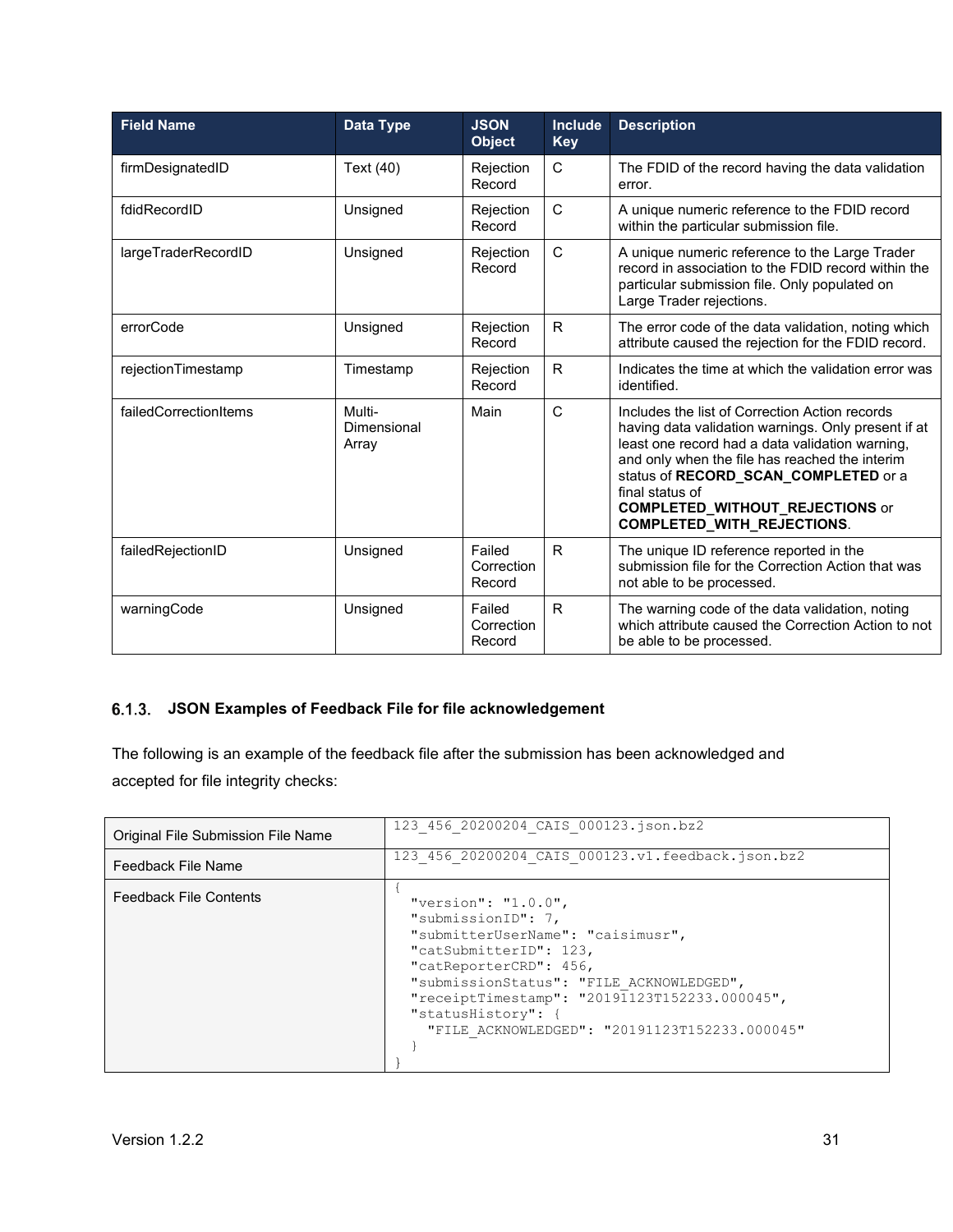# <span id="page-37-0"></span>**6.2. File Integrity**

During the File Integrity processing stage, the submission file contents are also validated to ensure they are readable and formatted as expected.

The following rules apply:

- 1. Data filenames which duplicate prior submissions accepted during File Integrity will reject, unless the original file had a file integrity error.
- 2. Data files which are not readable will reject.
- 3. Data files which include inaccurate counts of records will reject.
- 4. The CAT Submitter ID of the data file must be equal to the Submitter ID of the submitter that sent the files (as determined from SFTP or CAT Reporter Portal - CAIS username).
- 5. The CAT Reporter CRD within the filename must match the CAT Reporter CRD populated in the data file.
- 6. If the CAT Submitter is reporting on behalf of the CAT Reporter, a Reporting Relationship must be effective.

# <span id="page-37-1"></span>**JSON Examples for File Integrity Feedback**

File Submission Integrity Success:

| Original File Submission File Name | 123 456 20200204 CAIS 000123.json.bz2                                                                                                                                                                                                                                                                                                                                |
|------------------------------------|----------------------------------------------------------------------------------------------------------------------------------------------------------------------------------------------------------------------------------------------------------------------------------------------------------------------------------------------------------------------|
| Feedback File Name                 | 123 456 20200204 CAIS 000123.v1.feedback.json.bz2                                                                                                                                                                                                                                                                                                                    |
| <b>Feedback File Contents</b>      | "version": " $1.0.0$ ",<br>"submissionID": 7,<br>"submitterUserName": "caisimusr",<br>"catSubmitterID": 123,<br>"catReporterCRD": 456,<br>"submissionStatus": "FILE INTEGRITY PASSED",<br>"receiptTimestamp": "20191123T152233.000045",<br>"statusHistory": {<br>"FILE ACKNOWLEDGED": "20191123T152233.000045",<br>"FILE INTEGRITY PASSED": "20191123T152234.123245" |

File Submission Integrity Error:

| Original File Submission File Name | 123 456 20200204 CAIS 000123.json.bz2             |
|------------------------------------|---------------------------------------------------|
| Feedback File Name                 | 123 456 20200204 CAIS 000123.v2.feedback.json.bz2 |
| <b>Feedback File Contents</b>      |                                                   |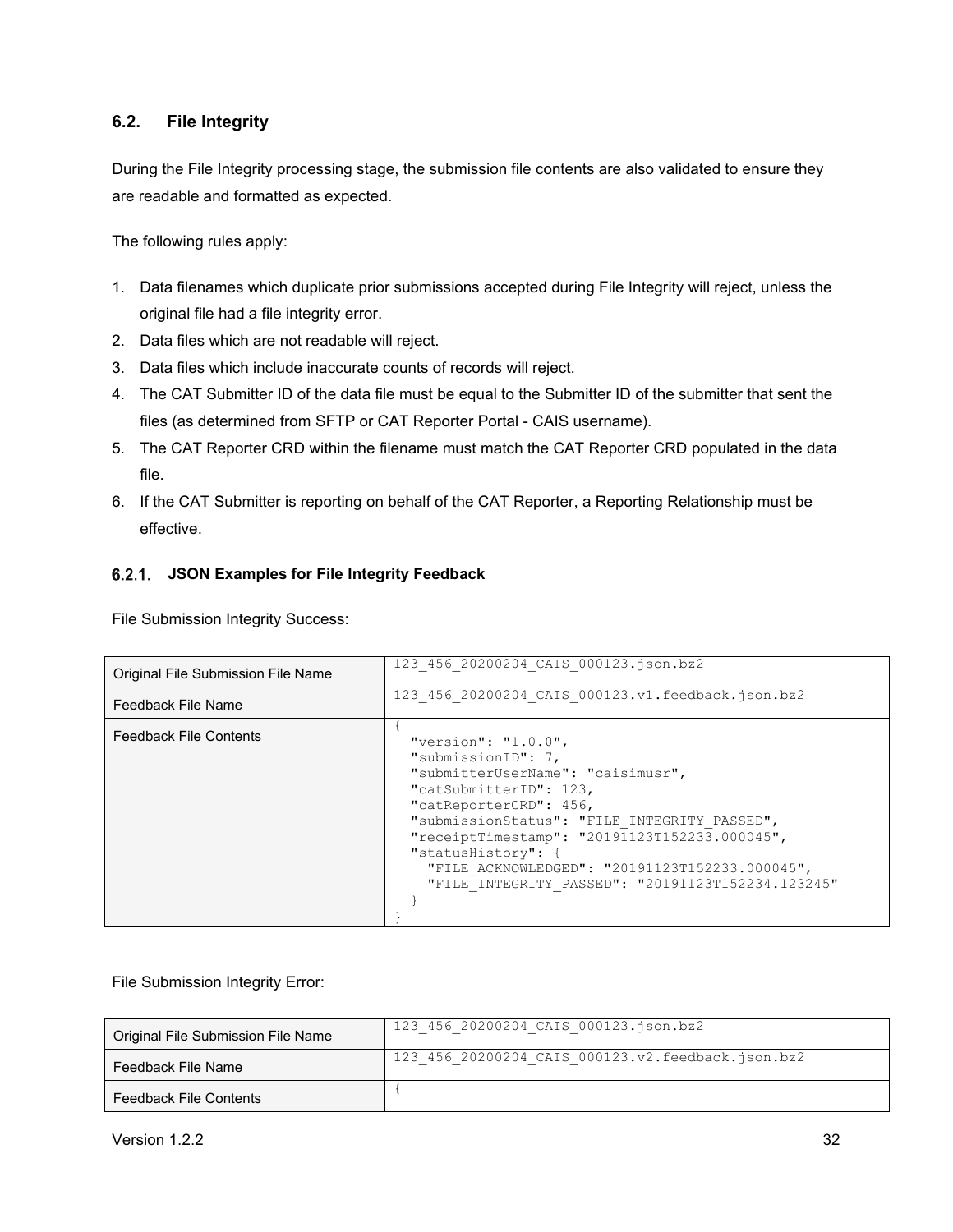```
 "version": "1.0.0",
  "submissionID": 7,
  "submitterUserName": "caisimusr",
  "catSubmitterID": 123,
  "catReporterCRD": 456,
  "submissionStatus": "COMPLETED_INTEGRITY_ERROR",
  "receiptTimestamp": "20191123T152233.000045",
  "completedTimestamp": "20191123T152721.023423",
  "receivedFDIDRecordCount": 0,
  "successfulFDIDRecordCount": 0,
  "statusHistory": {
    "FILE_ACKNOWLEDGED": "20191123T152233.000045",
    "COMPLETED_INTEGRITY_ERROR": "20191123T152721.023423"
  }, 
  "rejectionItems": [
    {
       "rejectionID": 542247,
      "errorCode": 21011,
      "rejectionTimestamp": "20191123T152221.023423"
    }
}
```
# <span id="page-38-0"></span>**6.3. Data Ingestion**

During Data Ingestion, records within the Data file are validated. Validations to ensure correct syntax and semantics associated with record length, field length, data type, non-null and reference data checks are performed. Validations are initiated by the record type of every record contained in the file. Ingestion feedback will be provided with reference to any and all records that have validation errors.

During the ingestion phase, each record will be checked for proper formatting (JSON field names and values) and data contents.

The following rules apply:

- 1. File Ingestion feedback will be generated for every submission file passing file integrity checks.
- 2. Any record within a Data File determined to be malformed or otherwise invalid will be individually rejected, and will not cause a rejection of the full file.
- 3. When a record is readable and can be parsed, Ingestion validations will occur for every field within the record.
- 4. One or more errors may be found within a record.
- 5. Each error identified against a single FDID record will be listed separately within the feedback file.
- 6. The original record reported to CAT CAIS will not be included in the feedback file. The feedback file will instead include the RecordID and FDID of the record having the error.
- 7. Records that are not rejected during Ingestion will be imported into the CAT CAIS.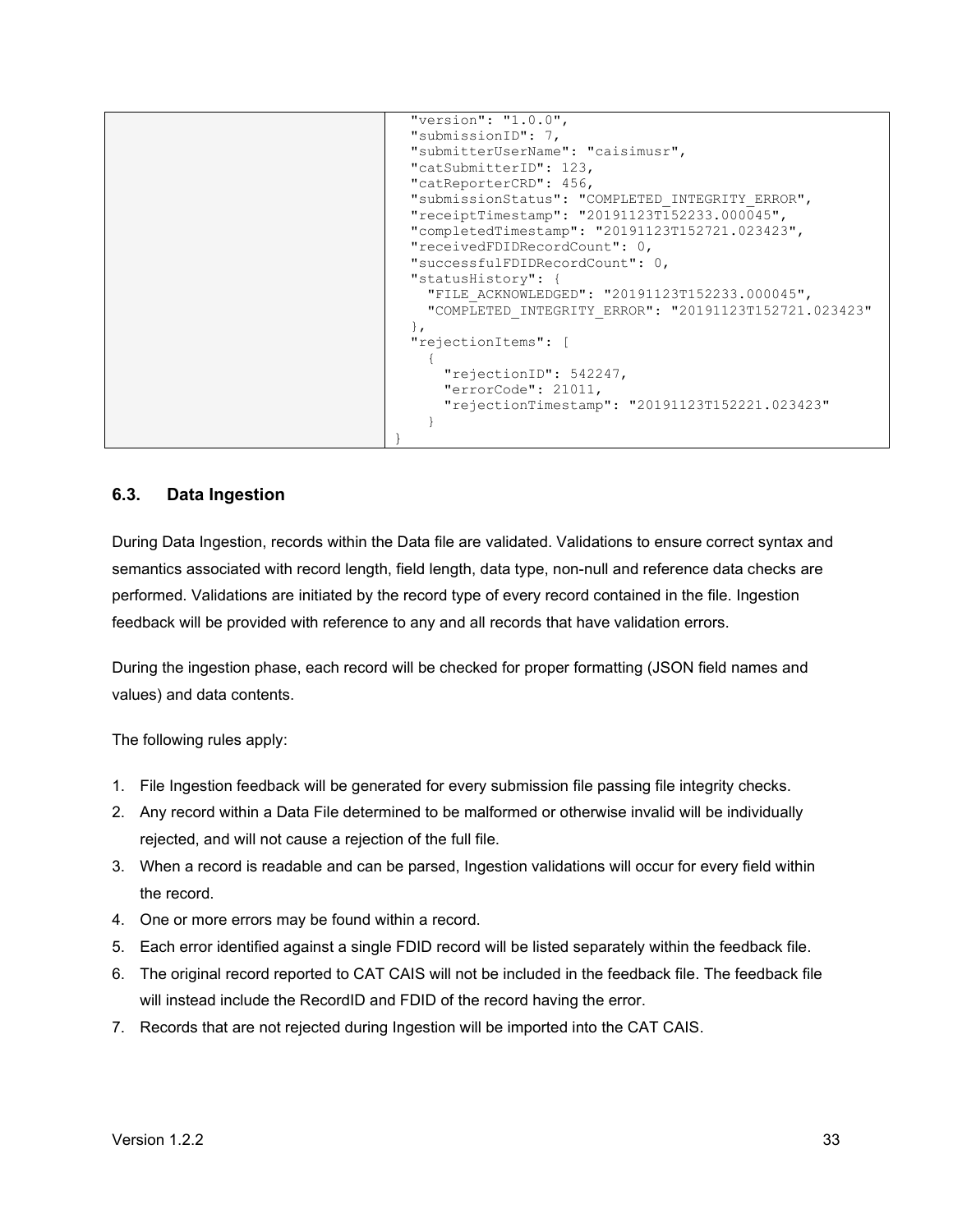8. If an FDID record passes validation, but contains one or more errors on associated LTIDs, the FDID record will be imported into the CAT CAIS. The associated LTID with the error will not be imported into the CAT CAIS.

# <span id="page-39-0"></span>**JSON Examples for Data Ingestion Feedback**

Data File Submission Ingestion Success:

| Original File Submission File Name | 123 456 20200204 CAIS 000123.json.bz2                                                                    |
|------------------------------------|----------------------------------------------------------------------------------------------------------|
| Meta Feedback File Name            | 123_456_20200204_CAIS_000123.v3.feedback.json.bz2                                                        |
| <b>Feedback File Contents</b>      | "version": "1.0.0",<br>"submissionID": 7,                                                                |
|                                    | "submitterUserName": "caisimusr",                                                                        |
|                                    | "catSubmitterID": 123,<br>"catReporterCRD": 456,                                                         |
|                                    | "submissionStatus": "COMPLETED WITHOUT REJECTIONS",<br>"receiptTimestamp": "20191123T152233.000045",     |
|                                    | "completedTimestamp": "20191123T152721.023423",                                                          |
|                                    | "receivedFDIDRecordCount": 100,<br>"successfulFDIDRecordCount": 100,                                     |
|                                    | "receivedCorrectionActionCount": 0,                                                                      |
|                                    | "successfulCorrectionActionCount": 0,                                                                    |
|                                    | "statusHistory": {                                                                                       |
|                                    | "FILE ACKNOWLEDGED": "20191123T152233.000045",                                                           |
|                                    | "FILE INTEGRITY PASSED": "20191123T152234.123245",<br>"RECORD SCAN COMPLETED": "20191123T152255.324392", |
|                                    | "COMPLETED WITHOUT REJECTIONS":                                                                          |
|                                    | "20191123T152721.023423"                                                                                 |
|                                    |                                                                                                          |
|                                    |                                                                                                          |

# Data File Submission Ingestion Error and Failed Correction:

| Original File Submission File Name | 123 456 20200204 CAIS 000123.json.bz2                                                                                                                                                                                                                                                                                                                                                                                                                                                                                                                                               |
|------------------------------------|-------------------------------------------------------------------------------------------------------------------------------------------------------------------------------------------------------------------------------------------------------------------------------------------------------------------------------------------------------------------------------------------------------------------------------------------------------------------------------------------------------------------------------------------------------------------------------------|
| Meta Feedback File Name            | 123 456 20200204 CAIS 000123.v3.feedback.json.bz2                                                                                                                                                                                                                                                                                                                                                                                                                                                                                                                                   |
| <b>Feedback File Contents</b>      | "version": " $1.0.0$ ",<br>"submissionID": 7,<br>"submitterUserName": "caisimusr",<br>"catSubmitterID": 123,<br>"catReporterCRD": 456,<br>"submissionStatus": "COMPLETED WITH REJECTIONS",<br>"receiptTimestamp": "20191123T152233.000045",<br>"completedTimestamp": "20191123T152721.023423",<br>"receivedFDIDRecordCount": 100,<br>"successfulFDIDRecordCount": 99,<br>"receivedCorrectionActionCount": 1,<br>"successfulCorrectionActionCount": 0,<br>"statusHistory": {<br>"FILE ACKNOWLEDGED": "20191123T152233.000045",<br>"FILE INTEGRITY PASSED": "20191123T152234.123245", |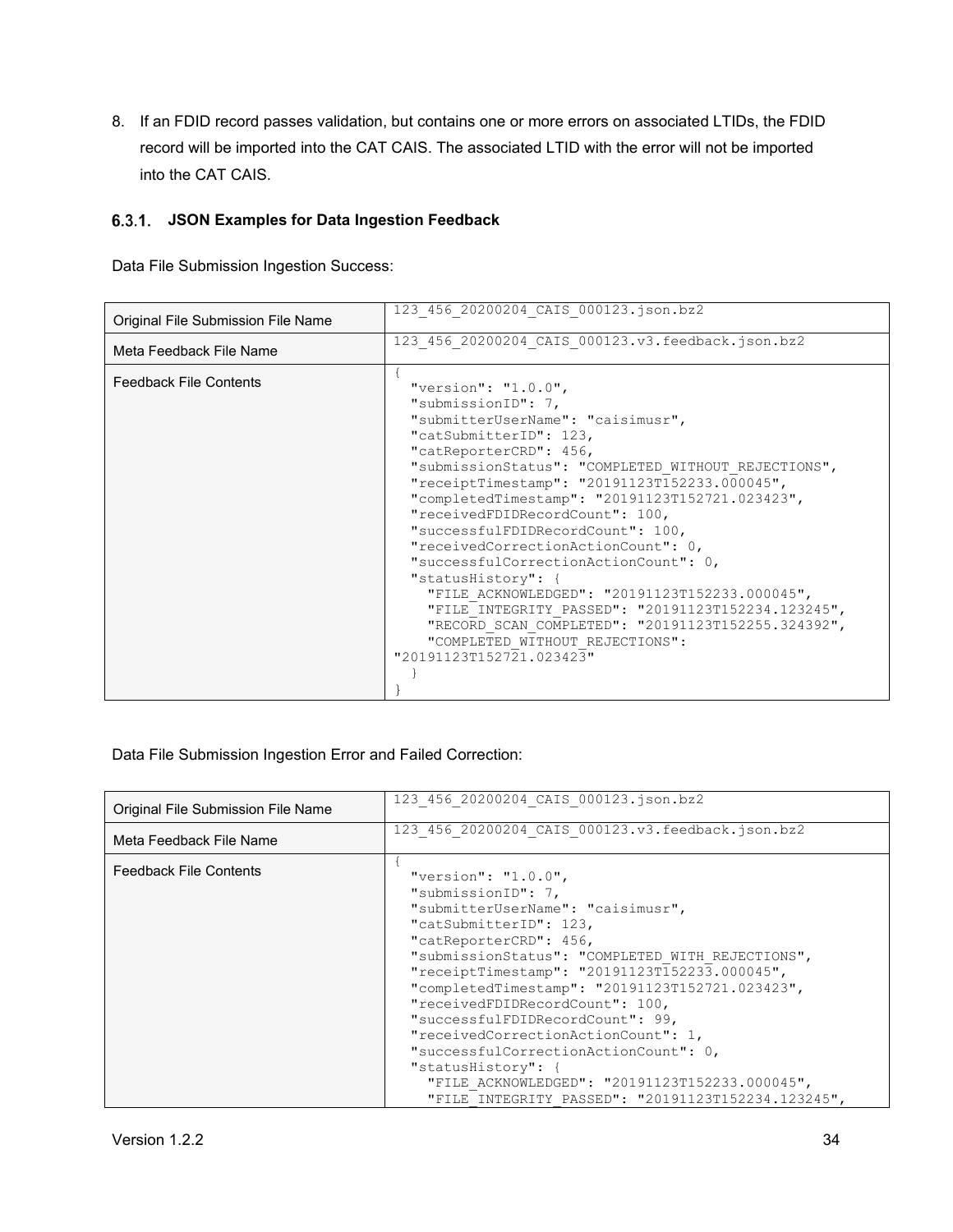```
 "RECORD_SCAN_COMPLETED": "20191123T152255.324392",
     "COMPLETED_WITH_REJECTIONS": "20191123T152721.023423"
  }, 
  "rejectionItems": [
    {
       "rejectionID": 1127,
       "firmDesignatedID": "ABC123",
       "fdidRecordID": 4,
       "largeTraderRecordID": 2,
       "errorCode": 22012,
       "rejectionTimestamp": "20191123T152221.023423"
     }
 \frac{1}{2},
  "failedCorrectionItems": [
   \{ "failedRejectionID": 5000,
       "warningCode": 24002
     }
  ]
}
```
# <span id="page-40-0"></span>**6.4. Corrections**

Errors found during CAT CAIS processing and found by CAT Reporters subsequent to transmission must be repaired. The reporting of Error Corrections is facilitated in CAT CAIS through submissions via SFTP and the CAT Reporter Portal - CAIS. Firm-initiated corrections of data that had been accepted in prior CAT CAIS submissions are acceptable at any time, and will be processed the same as any other update to the original record. The new data provided on the corrected record will update the currently stored record in CAT CAIS in place.

The following scenarios will be detailed below for how data can be corrected:

- Correction or Clearing of a CAT CAIS Submission File having a File Integrity Error
- Correction or Deletion of an FDID record failing FDID format validation
- Correction or Deletion of an LTID record failing LTID format validation
- Correction of an FDID record failing one or more Data Validation errors other than FDID format validation
- Correction of an LTID record failing one or more Data Validation errors other than LTID format validation

# <span id="page-40-1"></span>**File Integrity Errors**

A File Integrity Error resulting in the inability to process a particular Submission File can be corrected by submission of a new file having the same Submission File Name, with corrected data that passes File Integrity checks.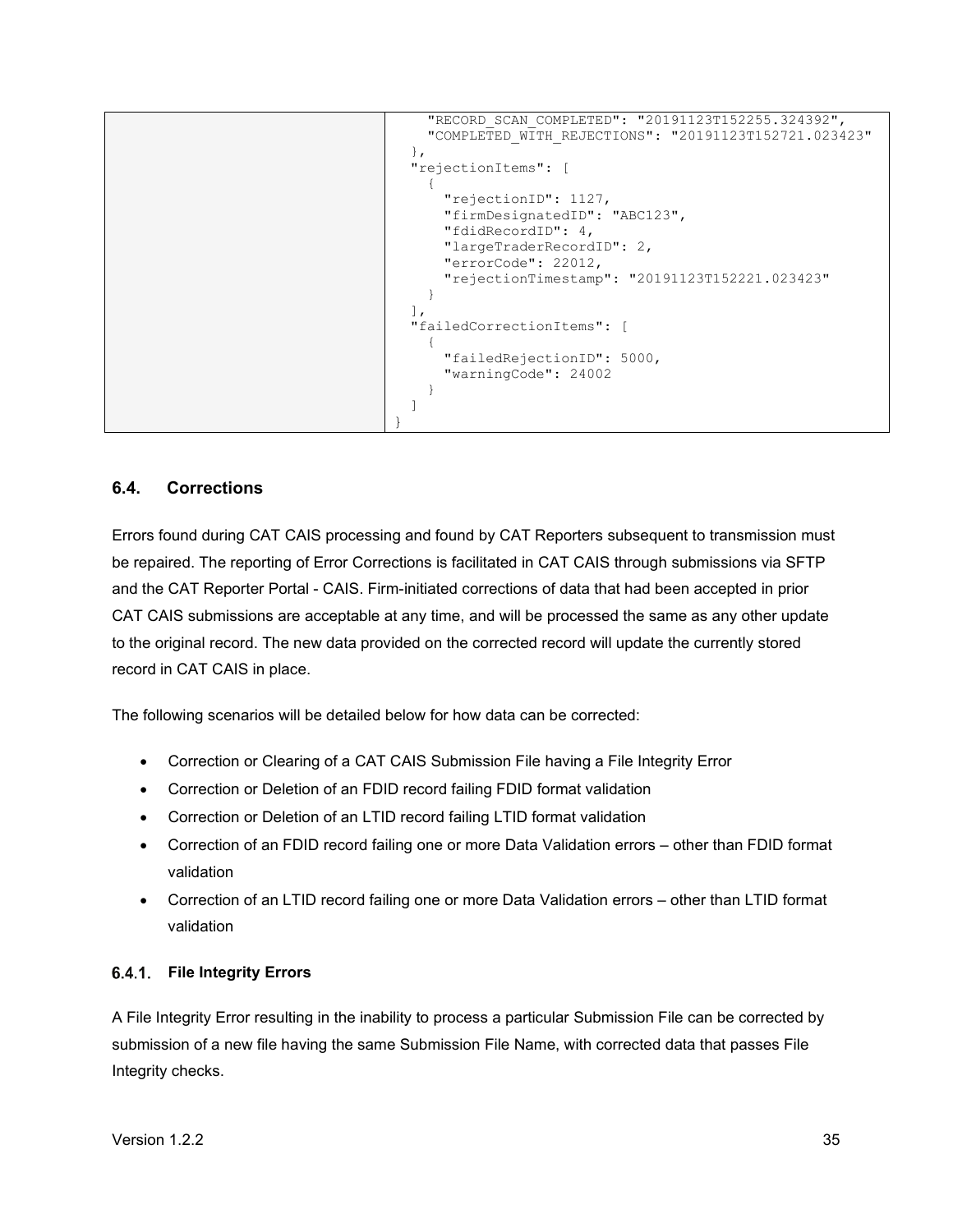If a file is received having the same Submission File Name as a prior submission that did not have a File Integrity Error, the new submission file will be rejected as a File Integrity Warning, alerting the firm that they have reused the same Submission File Name as a file that was previously accepted by CAT CAIS. The firm does not have to take further action to correct for this submission file, however please be advised that the data included in the submission file will not be processed through Data Validation nor accepted into CAT CAIS.

# <span id="page-41-0"></span>**Data Validation Errors**

# **6.4.2.1. Missing or Invalid firmDesignatedID and largeTraderID Values**

In order to support historical correction tracking and lineage of replacements, records failing Data Validation for a Missing or Invalid FDID value may be corrected through either of the following methods:

- Submission of a CORRECTION action within the *correctionsList* section of the Submission File, having a reference to the FDID that corrects for the prior failed record; OR
- Submission of a DELETE action within the *correctionsList* section of the Submission File, indicating no record is required to be submitted in place of the prior record failing validation

In the CORRECTION scenario, the replacing record must be included within the current Submission File and pass all data validation checks, or the replacing record must have been accepted by CAT CAIS in a prior submission.

If the referenced correction record fails Data Validation for the format of its FDID value, a separate rejection will be created against the replacement record, and the original rejection will remain open for correction. If the reference correction record passes Data Validation for format of the FDID, the original rejection will be closed as corrected, even if the FDID record fails a separate Data Validation; however a new rejection will be recorded and tracked against the timeline for correction of the original error.

# **6.4.2.2. Data Validation Errors**

If a submission record fails Data Validation checks for any reasons other than the format of the FDID, rejections can be corrected by submitting the same FDID with corrected data. If the new submission fails for the same data validation, the prior rejection for the record will be considered repaired, and a new rejection will be created; however the new rejection will be tracked against the timeline for correction of the original error. If the new submission fails validation against a separate attribute, the original rejection will be closed as corrected, and a new rejection will be created for the separate attribute validation failure; however the new rejection will be tracked against the timeline for correction of the original error.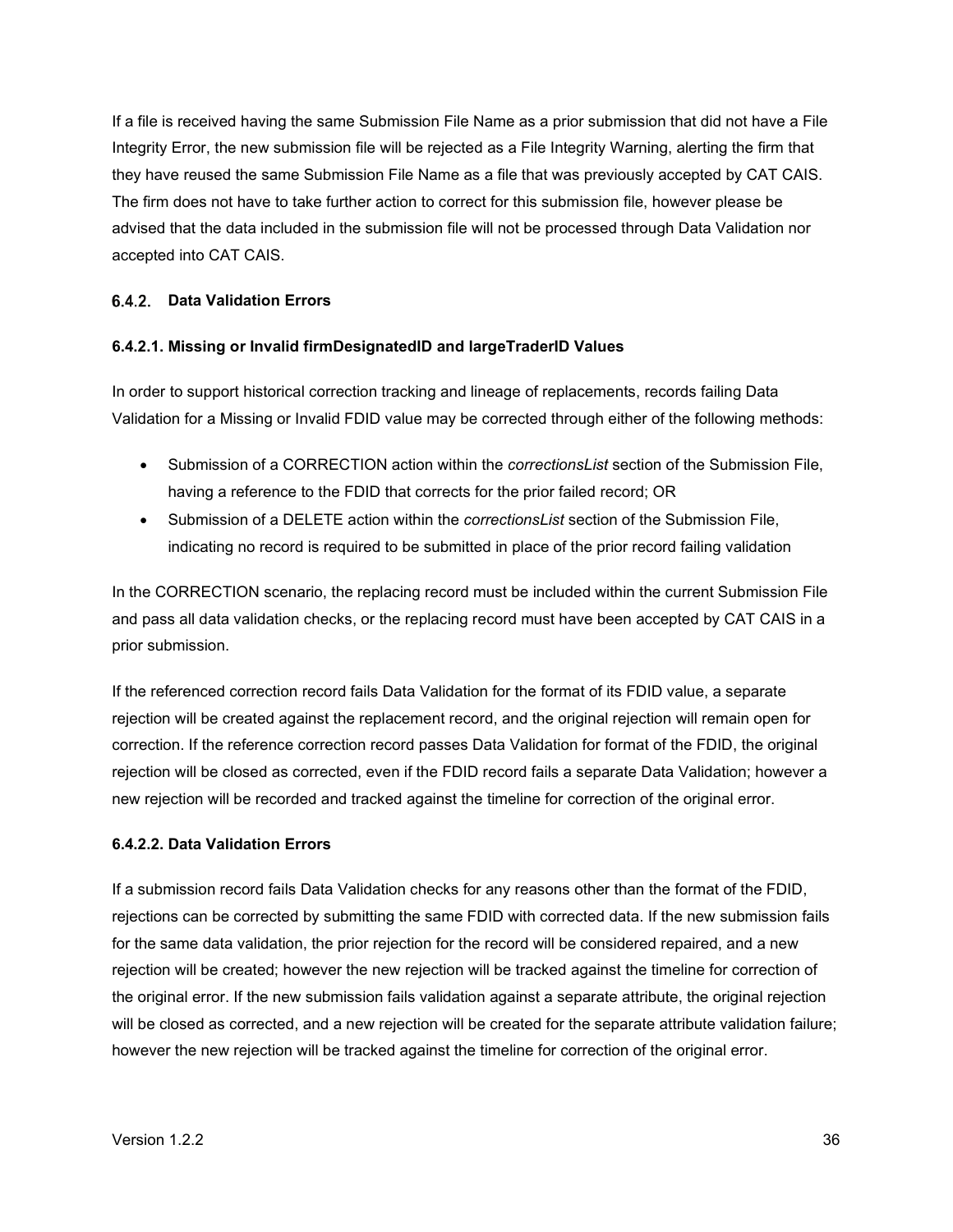# <span id="page-42-0"></span>**7. Testing**

CAT will provide an environment for testing that mirrors the current functionality of the CAT CAIS production environment, as well as functionality for the next release version of the CAT CAIS environment when available. The CAT CAIS testing environment will automatically determine which specification version Industry Members and CAT Reporting Agents are using for submissions. If error reporting formats change, Industry Members and CAT Reporting Agents will receive feedback in the current and new specification via SFTP, as well as have access to current/new CAT Reporter Portal - CAIS URLs for specification changes that impact the CAT Reporter Portal - CAIS. Current/new connectivity changes will also be supported concurrently.

Industry Members and CAT Reporting Agents must test their submissions using the testing environment before they begin submitting to the production environment.

The test environment is available 24 hours a day, 6 days a week. Refer to the CAT website for contact information and hours of operation for support.

Industry Members and CAT Reporting Agents connect to the test environment in the same manner they would connect to the production environment. However, for the connection to the test environment, one or more alternate IP addresses or URLs may be used.

Testing does not relieve an Industry Member of its responsibilities to submit production data to the CAT System.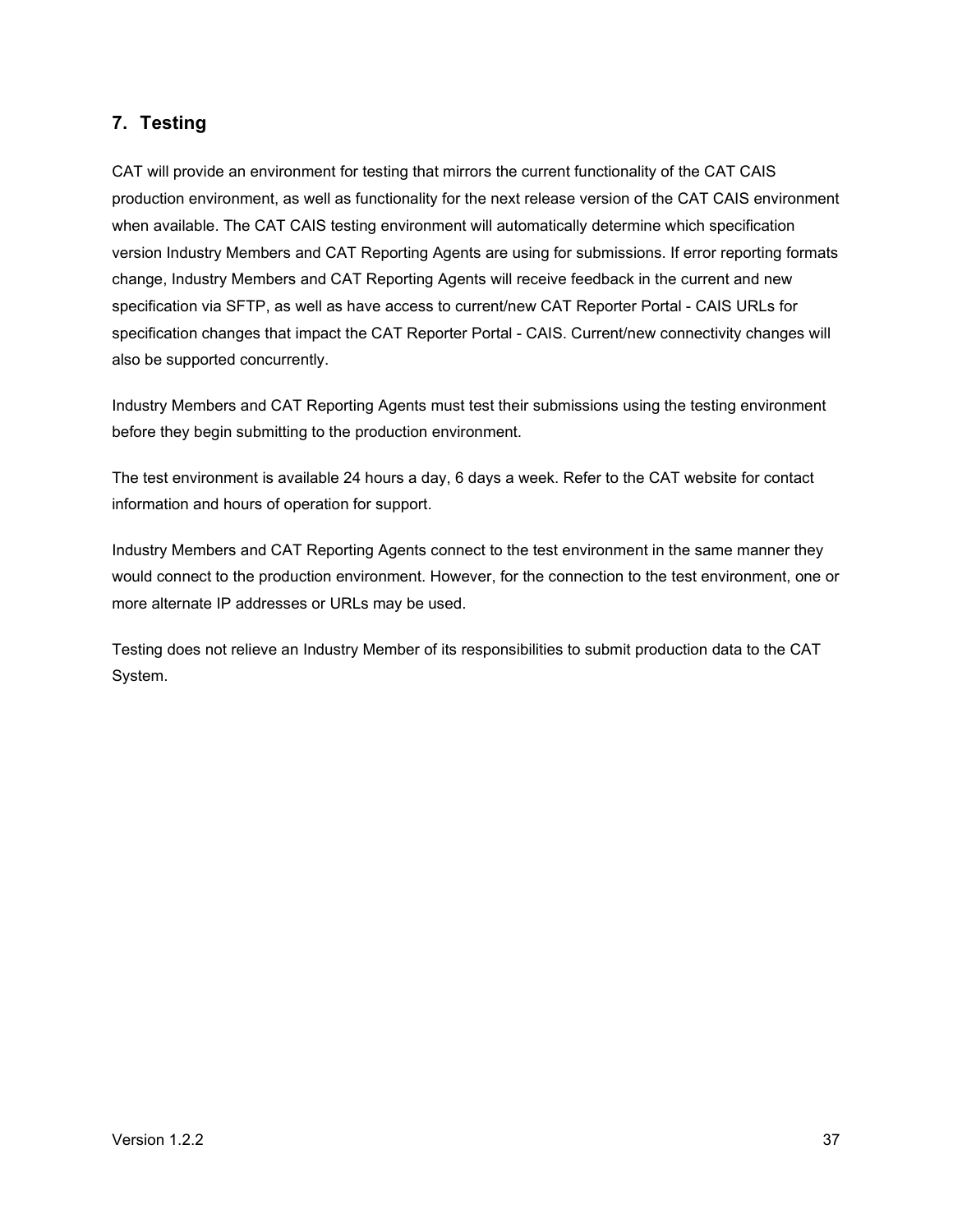# <span id="page-43-0"></span>**8. Additional Information**

# <span id="page-43-1"></span>**8.1. Public Website**

The CAT public website, [www.catnmsplan.com,](https://www.catnmsplan.com/) is available via the public internet, and is hosted outside the CAT secure network. The CAT public website provides information about CAT, including links to SEC Rule 613, Participant and Industry Member Technical Specifications, FAQs, training materials, and CAT Help Desk contact information.

Web announcements will be made available on the public website [\(www.catnmsplan.com\)](https://www.catnmsplan.com/). You can also subscribe to receive email notifications regarding changes to the website. These announcements are used to post information related to the operation of CAT.

Contact help@finracat.com for any questions and/or feedback regarding this document.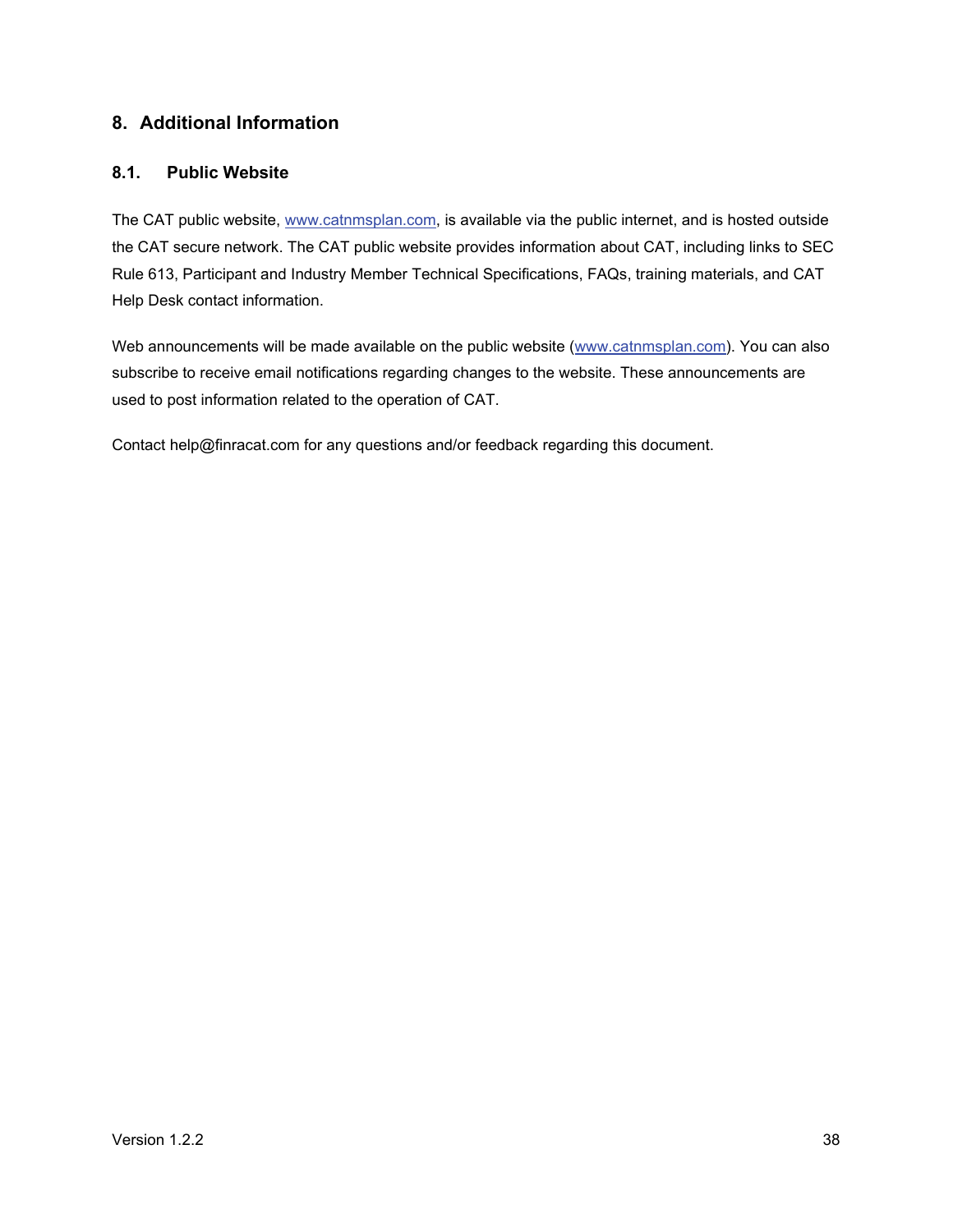# <span id="page-44-0"></span>**Appendices**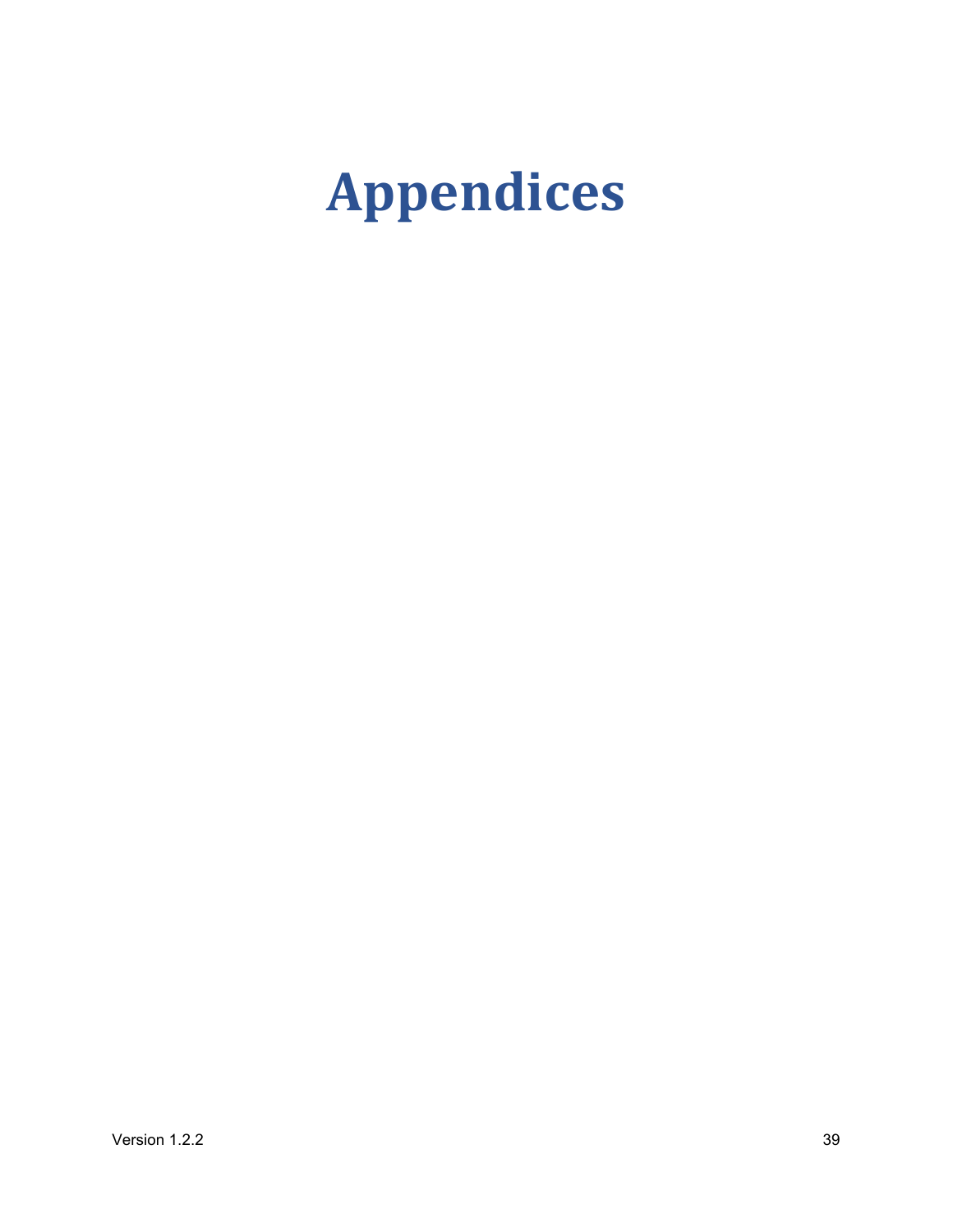# <span id="page-45-0"></span>**Appendix A: Change Release Management Process**

Following publication of version 1.0, changes to this Industry Member Technical Specification will be released as follows:

- All proposed amendments to the Technical Specifications will be made in accordance with the CAT NMS Plan, including being approved or deemed approved (as applicable) by the Consolidated Audit Trail, LLC Operating Committee.
- Prior to the go-live date for any system changes set forth in the Technical Specifications:
	- A new Technical Specifications will be posted to the CAT public website, [www.catnmsplan.com.](https://www.catnmsplan.com/)
	- A notice will be posted on the CAT NMS Plan public website with a summary of changes, the go-live date for the changes and links to relevant information.
	- One or more email alerts will be sent to the email address(es) on file for the CAT Reporters with a summary of changes set forth in the revised Technical Specifications, the go-live date for the changes and links to relevant information.
	- Industry Members will be permitted to perform testing of the revised Technical Specifications in advance of the go-live date for the changes. Information on such testing will be set forth in the notices and alerts described above.
	- As the go-live date approaches, Industry Members will be able to conduct testing and will receive support from the Plan Processor to prepare for production reporting using the revised Technical Specifications format. The revised Technical Specifications will include a summary list of changes as well as a table listing the specific areas of the document where the changes have been made.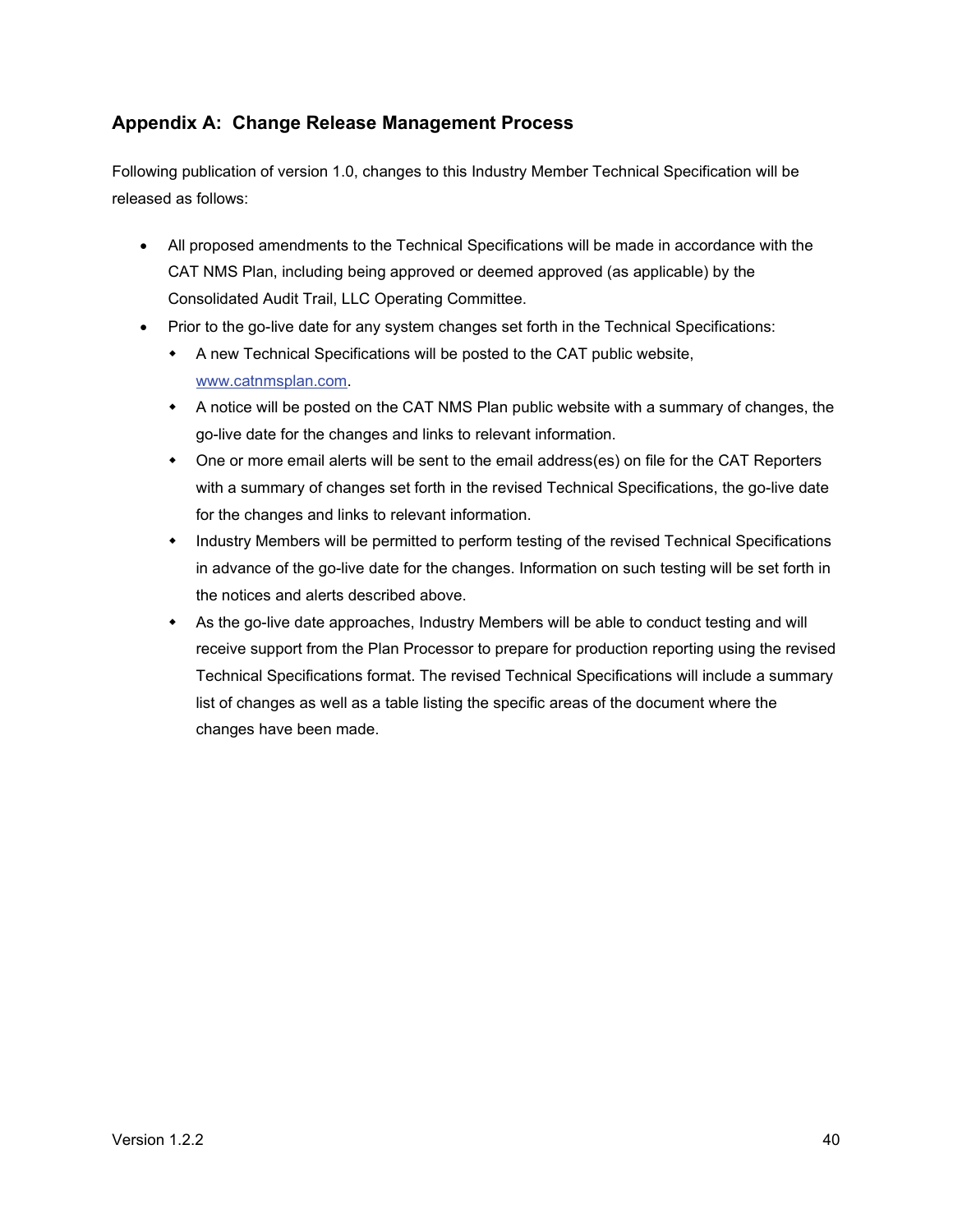# <span id="page-46-0"></span>**Appendix B: Error Codes**

This section defines the error and warning codes generated by CAT CAIS. Each code is defined to include the reason for the error or warning, including the associated fields. Warnings are not subject to further processing and firms are not required to take any action on them. Codes are assigned in ranges to represent similar types of errors within the same range, related by validation type and/or by linkage type. Codes are organized by the CAT Processing stages including:

- File Integrity
- Data Ingestion

# <span id="page-46-1"></span>**B.1 File Integrity Errors**

The table below contains error messages that are associated with file integrity. Errors are associated with files, filenames, and metadata within submission files such as record count.

| <b>Error Code</b> | <b>Error Code</b><br><b>Description</b>                   | <b>Explanation</b>                                                                                                                                                                             | Error/<br><b>Warning</b> |
|-------------------|-----------------------------------------------------------|------------------------------------------------------------------------------------------------------------------------------------------------------------------------------------------------|--------------------------|
| 21001             | <b>Duplicate File</b>                                     | A file with the same base name was previously<br>accepted by CAT.                                                                                                                              | Warning                  |
| 21002             | Missing or Invalid CAT<br>Submitter ID                    | CAT Submitter ID is missing or invalid.                                                                                                                                                        | Error                    |
| 21003             | Missing or Invalid CAT<br><b>Reporter CRD</b>             | CAT Reporter CRD is missing or is not a valid Market<br>Participant for the Generation Date.                                                                                                   | Error                    |
| 21004             | Missing or Invalid File<br><b>Generation Date</b>         | File Generation Date is missing or is not a valid date.                                                                                                                                        | Error                    |
| 21005             | File exceeds the<br>supported size limit                  | File size exceeds the maximum uncompressed size of<br>100 GB via SFTP and 1GB via the CAT Reporter<br>Portal - CAIS.                                                                           | Error                    |
| 21006             | Unauthorized CAT<br>Submitter ID                          | CAT Submitter ID has not been authorized to submit<br>for the CAT Reporter CRD. Verify that the CAT<br>Submitter ID and CAT Reporter CRD in the file name<br>have a transmitting relationship. | Frror                    |
| 21007             | Missing or Invalid FDID<br>record count                   | The FDID record count in the submission file is missing<br>or is a negative number, does not match the count of<br>FDID records within the file, or is a non-zero number<br>for DFI file.      | Error                    |
| 21008             | Missing or Invalid File<br>Version                        | File Version in submission file is missing or invalid.                                                                                                                                         | Error                    |
| 21009             | File exceeds maximum<br>records allowed for<br>Web upload | A single data file uploaded via the Reporter Portal<br>must not contain more than 100,000 FDID records.                                                                                        | Error                    |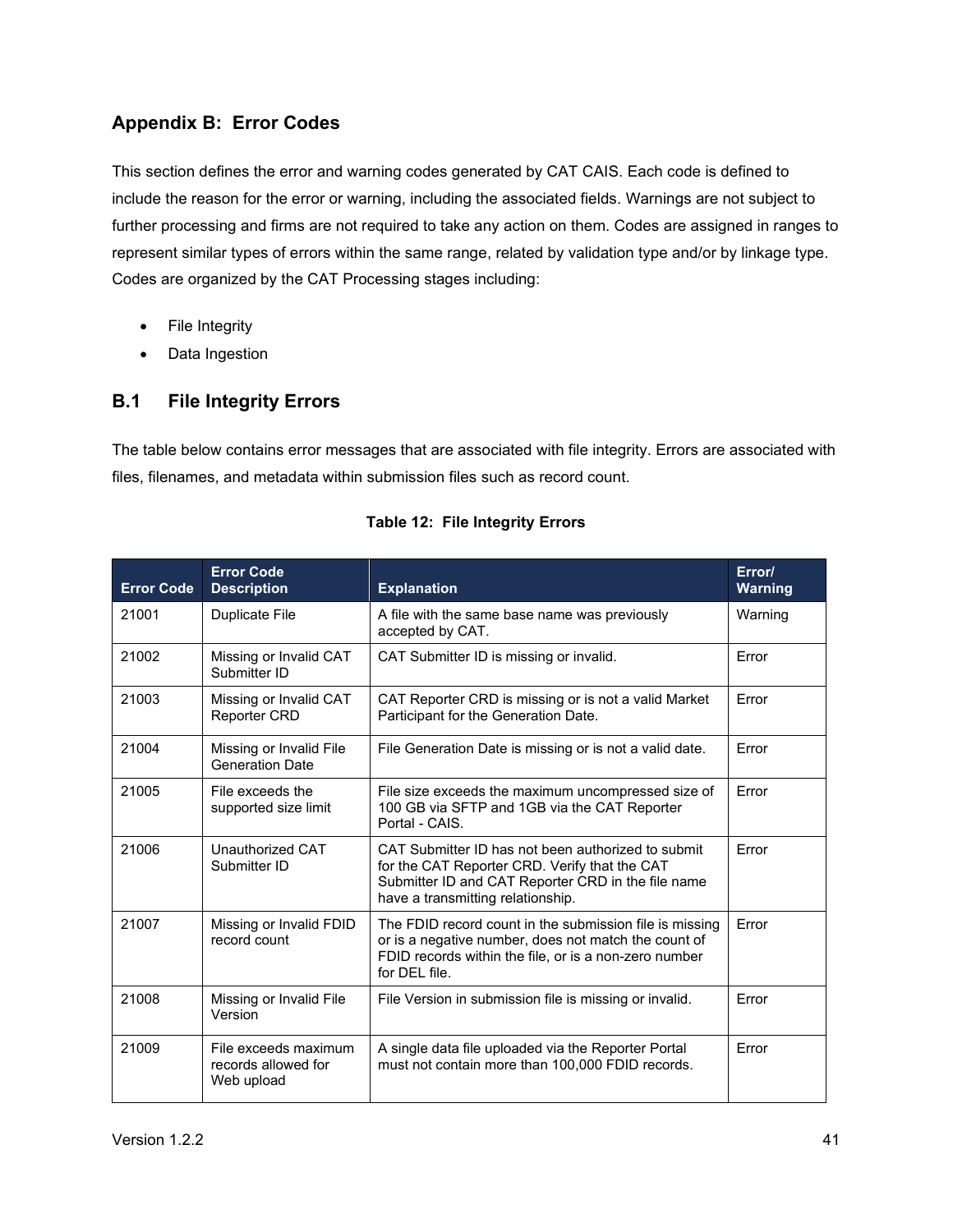| <b>Error Code</b> | <b>Error Code</b><br><b>Description</b> | <b>Explanation</b>                                                                                                        | Error/<br><b>Warning</b> |
|-------------------|-----------------------------------------|---------------------------------------------------------------------------------------------------------------------------|--------------------------|
| 21010             | Invalid CAIS File Name                  | CAIS submission file names must follow the defined<br>format.                                                             | Error                    |
| 21011             | CAIS file not Readable                  | CAIS submission file format is not readable as it is not<br>in a valid JSON format or contains an incorrect<br>delimiter. | Error                    |
| 21012             | Unknown Attribute<br>Name               | The file contains a file level attribute that is not known<br>under the reported specification version.                   | Error                    |
| 21013             | CAIS File cannot be<br>Uncompressed     | The CAIS submission file was not properly<br>compressed and cannot be processed.                                          | <b>Frror</b>             |

# <span id="page-47-0"></span>**B.2 Data Validation Errors**

The table below contains error messages that are associated with Data Ingestion. Error codes are associated with specific fields within a submission record.

| <b>Error Code</b> | <b>Error Code Description</b>            | <b>Explanation</b>                                                                                                                                                 | Warning/<br><b>Error</b> |
|-------------------|------------------------------------------|--------------------------------------------------------------------------------------------------------------------------------------------------------------------|--------------------------|
| 22001             | Missing or Invalid<br>firmDesignatedID   | firmDesignatedID must be present and populated for<br>each account record within the file. Affected record<br>will not be processed for further validation checks. | <b>Frror</b>             |
| 22002             | Duplicated<br>firmDesignatedID           | Each FirmDesignatedID must be present in the<br>submission file only once. Affected records will not be<br>processed for further validation checks.                | Error                    |
| 22003             | Missing or Invalid<br>fdidRecordID       | fdidRecordID must be present and populated for each<br>account record within the file. Affected record will not<br>be processed for further validation checks.     | Error                    |
| 22004             | Duplicated fdidRecordID                  | Each fdidRecordID must be present in the submission<br>file only once. Affected records will not be processed<br>for further validation checks.                    | Error                    |
| 22005             | Missing or Invalid<br>fdidType           | fdidType must be present and populated with one of<br>the allowable values.                                                                                        | Frror                    |
| 22006             | Duplicated large TraderID                | Each <i>large TraderID</i> must be present only once for a<br>single FDID record.                                                                                  | Frror                    |
| 22007             | Missing or Invalid format<br>of fdidDate | fdidDate must be populated in the correct format.<br>Affected record will not be processed for further<br>validation checks.                                       | <b>Frror</b>             |
| 22008             | Missing or Invalid<br>fdidEndDate        | When populated, fdidEndDate must be in the correct<br>format. Must be populated if fdidEndReason is<br>populated.                                                  | Error                    |
| 22009             | fdidEndDate set prior to<br>fdidDate     | When populated, fdidEndDate must be equal to or<br>later than folidDate.                                                                                           | Error                    |
| 22010             | Missing or Invalid                       | When populated, <i>fdidEndReason</i> must use one of the                                                                                                           | Error                    |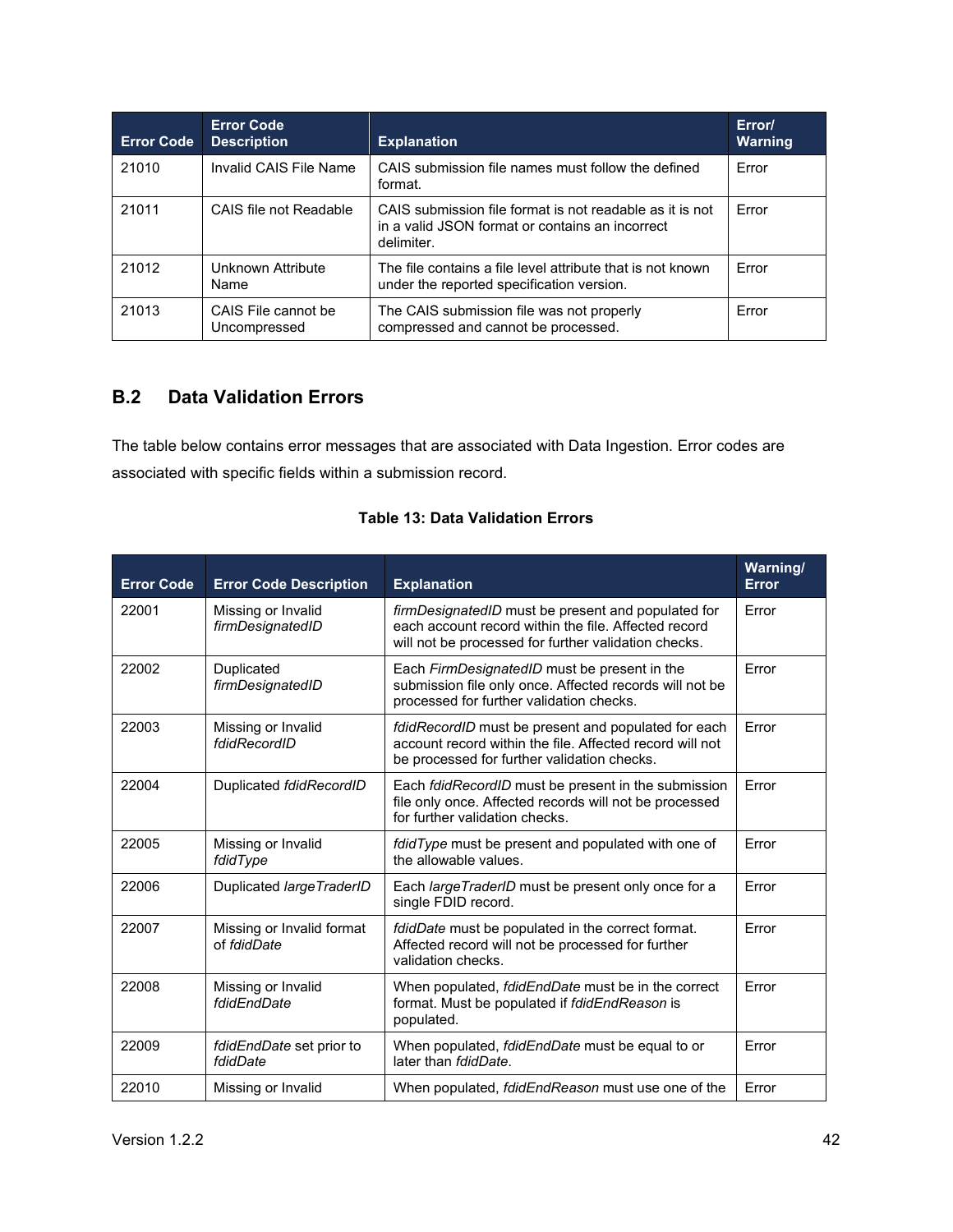| <b>Error Code</b> | <b>Error Code Description</b>                              | <b>Explanation</b>                                                                                                                                                                                                                                             | Warning/<br><b>Error</b> |
|-------------------|------------------------------------------------------------|----------------------------------------------------------------------------------------------------------------------------------------------------------------------------------------------------------------------------------------------------------------|--------------------------|
|                   | fdidEndReason                                              | allowable values. Must be populated if fdidEndDate is<br>populated.                                                                                                                                                                                            |                          |
| 22011             | Missing or Invalid<br>replacedByFDID                       | When populated, replacedByFDID must be in the<br>correct format for an FDID. Must be populated if<br>fdidEndReason is set to REPLACED.                                                                                                                         | Error                    |
| 22012             | Missing or Invalid format<br>of large TraderID             | When populated, large TraderID must be in the<br>correct format for either a Large Trader ID or an<br>Unidentified Large Trader ID. Must be populated for<br>each Large Trader record. Affected record will not be<br>processed for further validation checks. | Error                    |
| 22013             | Missing or Invalid<br>largeTraderRecordID                  | large TraderRecordID must be present and populated<br>for each Large Trader record within the file. Affected<br>record will not be processed for further validation<br>checks.                                                                                 | Error                    |
| 22014             | Duplicated<br>largeTraderRecordID                          | Each large Trader RecordID reported for a single FDID<br>record within the file must be present only once.                                                                                                                                                     | Error                    |
| 22015             | Missing or Invalid<br><b>ItidEffectiveDate</b>             | ItidEffectiveDate must be populated in the correct<br>format.                                                                                                                                                                                                  | Error                    |
| 22016             | Missing or Invalid<br><b>ItidEndDate</b>                   | When populated, <i>ItidEndDate</i> must be in the correct<br>format. Must be populated if ItidEndReason is<br>populated.                                                                                                                                       | Error                    |
| 22017             | Missing or Invalid<br><b>ItidEndReason</b>                 | When populated, <i>ItidEndReason</i> must use one of the<br>allowable values. Must be populated if <i>ItidEndDate</i> is<br>populated.                                                                                                                         | Error                    |
| 22018             | Unknown Attribute Name                                     | The record contains an attribute that is not known<br>under the reported specification version.                                                                                                                                                                | Error                    |
| 22019             | Missing or Invalid<br>fdidEndDateNULL                      | When populated, fdidEndDateNULL must use one of<br>the allowable values. Must be set to true when<br>fdidEndReasonNULL is set to true. Must be set to<br>true when replacedByFDIDNull is set to true.                                                          | Error                    |
| 22020             | Missing or Invalid<br>fdidEndReasonNULL                    | When populated, fdidEndReasonNULL must use one<br>of the allowable values. Must be set to true when<br>fdidEndDateNULL is set to true. Must be set to true<br>when replacedByFDIDNull is set to true.                                                          | Error                    |
| 22021             | Missing or Invalid<br>replacedByFDIDNULL                   | When populated, replacedByFDIDNULL must use<br>one of the allowable values.                                                                                                                                                                                    | Error                    |
| 22022             | Missing or Invalid<br><b>ItidEndDateNULL</b>               | When populated, ItidEndDateNULL must use one of<br>the allowable values.                                                                                                                                                                                       | Error                    |
| 22023             | Missing or Invalid<br><b>ItidEndReasonNULL</b>             | When populated, ItidEndReasonNULL must use one<br>of the allowable values.                                                                                                                                                                                     | Error                    |
| 22024             | replacedByFDID must not<br>be equal to<br>firmDesignatedID | When populated, replacedByFDID must be a different<br>value than the firmDesignatedID.                                                                                                                                                                         | Error                    |
| 22028             | ItidEndDate set prior to<br><b>ItidEffectiveDate</b>       | ItidEndDate must not be set to a value prior to the<br>ItidEffectiveDate.                                                                                                                                                                                      | Error                    |
| 22029             | fdidEndDate and<br>fdidEndDateNULL<br>disagreement         | fdidEndDate must not be populated when<br>fdidEndDateNULL is populated as true.                                                                                                                                                                                | Error                    |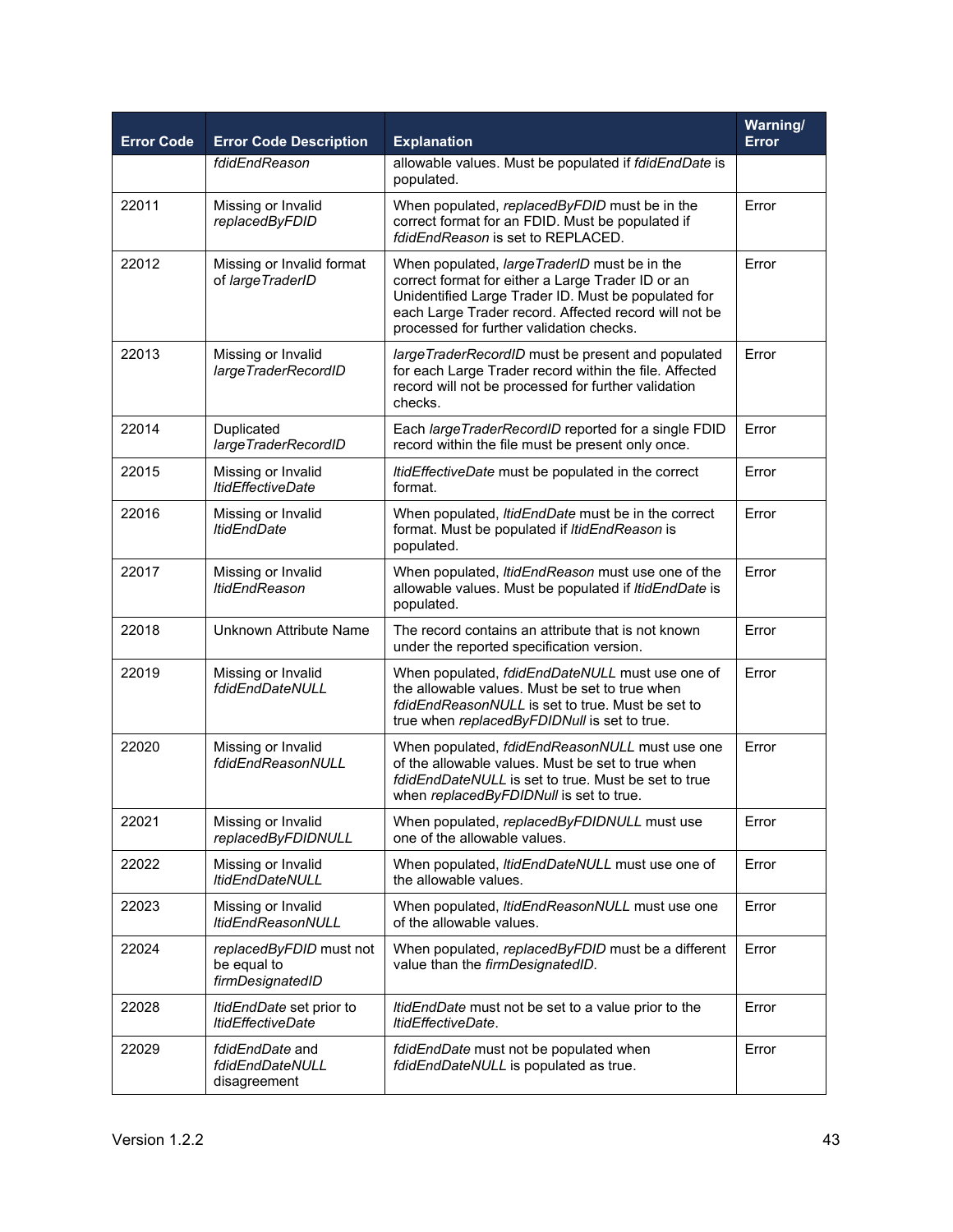| <b>Error Code</b> | <b>Error Code Description</b>                                    | <b>Explanation</b>                                                                            | Warning/<br><b>Error</b> |
|-------------------|------------------------------------------------------------------|-----------------------------------------------------------------------------------------------|--------------------------|
| 22030             | fdidEndReason and<br>fdidEndReasonNULL<br>disagreement           | fdidEndReason must not be populated when<br>fdidEndReasonNULL is populated as true.           | Error                    |
| 22031             | replacedByFDID and<br>replacedByFDIDNULL<br>disagreement         | replacedByFDID must not be populated when<br>replacedByFDIDNULL is populated as true.         | Error                    |
| 22032             | <i>ItidEndDate</i> and<br><b>ItidEndDateNULL</b><br>disagreement | <i>ItidEndDate</i> must not be populated when<br>ItidEndDateNULL is populated as true.        | Error                    |
| 22033             | <i>ItidEndReason</i> and<br>ltidEndReasonNULL<br>disagreement    | <i>ItidEndReason</i> must not be populated when<br>ItidEndReasonNULL is populated as true.    | Error                    |
| 22034             | Data type violation                                              | Record contains one or more attribute values that<br>violate the data type for the attribute. | Error                    |

# <span id="page-49-0"></span>**B.3 Data Layer Validation Error Codes**

The table below contains error messages that are associated when validating data contained in a submission record against data previously accepted into CAT CAIS for the same submission record. Error codes are associated with specific fields within a submission record.

|  |  |  | <b>Table 14: Data Layer Validation Errors</b> |  |
|--|--|--|-----------------------------------------------|--|
|--|--|--|-----------------------------------------------|--|

| <b>Error Code</b> | <b>Error Code Description</b>                                                                         | <b>Explanation</b>                                                                                                                                                                                                      | Warning/<br>Error |
|-------------------|-------------------------------------------------------------------------------------------------------|-------------------------------------------------------------------------------------------------------------------------------------------------------------------------------------------------------------------------|-------------------|
| 23001             | <i>fdidDate</i> set later than<br>stored fdidEndDate                                                  | The <i>fdidDate</i> included in the submission file is set to a<br>date later than the stored folidEndDate.                                                                                                             | Error             |
| 23004             | replacedByFDID set to an<br>unknown value                                                             | When populated, the replacedByFDID must reference<br>an FDID that is accepted without error in the current<br>submission, or an FDID that was previously accepted<br>by CAIS.                                           | Error             |
| 23005             | <i>fdidEndDate</i> set prior to<br>fdidDate of replacing<br>record                                    | When fdidEndReason is set as REPLACED, the<br>fdidEndDate must not be set prior to the fdidDate of<br>the FDID set as the replaced By FDID.                                                                             | Error             |
| 23006             | replacedByFDIDNULL not<br>set to true when<br>fdidEndDateNULL and<br>fdidEndReasonNULL set<br>to true | When fdidEndDateNULL and fdidEndReasonNULL<br>are present and set to true for an FDID that was<br>previously ended for an fdidEndReason of<br>REPLACED, the replacedByFDIDNULL must also be<br>present and set to true. | Error             |
| 23007             | <i>ItidEffectiveDate</i> set later<br>than stored <i>ItidEndDate</i>                                  | The <i>ItidEffectiveDate</i> in the submission file is set to a<br>date later than the stored <i>ItidEndDate</i> , and the<br><i>ItidEndDate</i> is not set to a later date in the current<br>submission.               | Error             |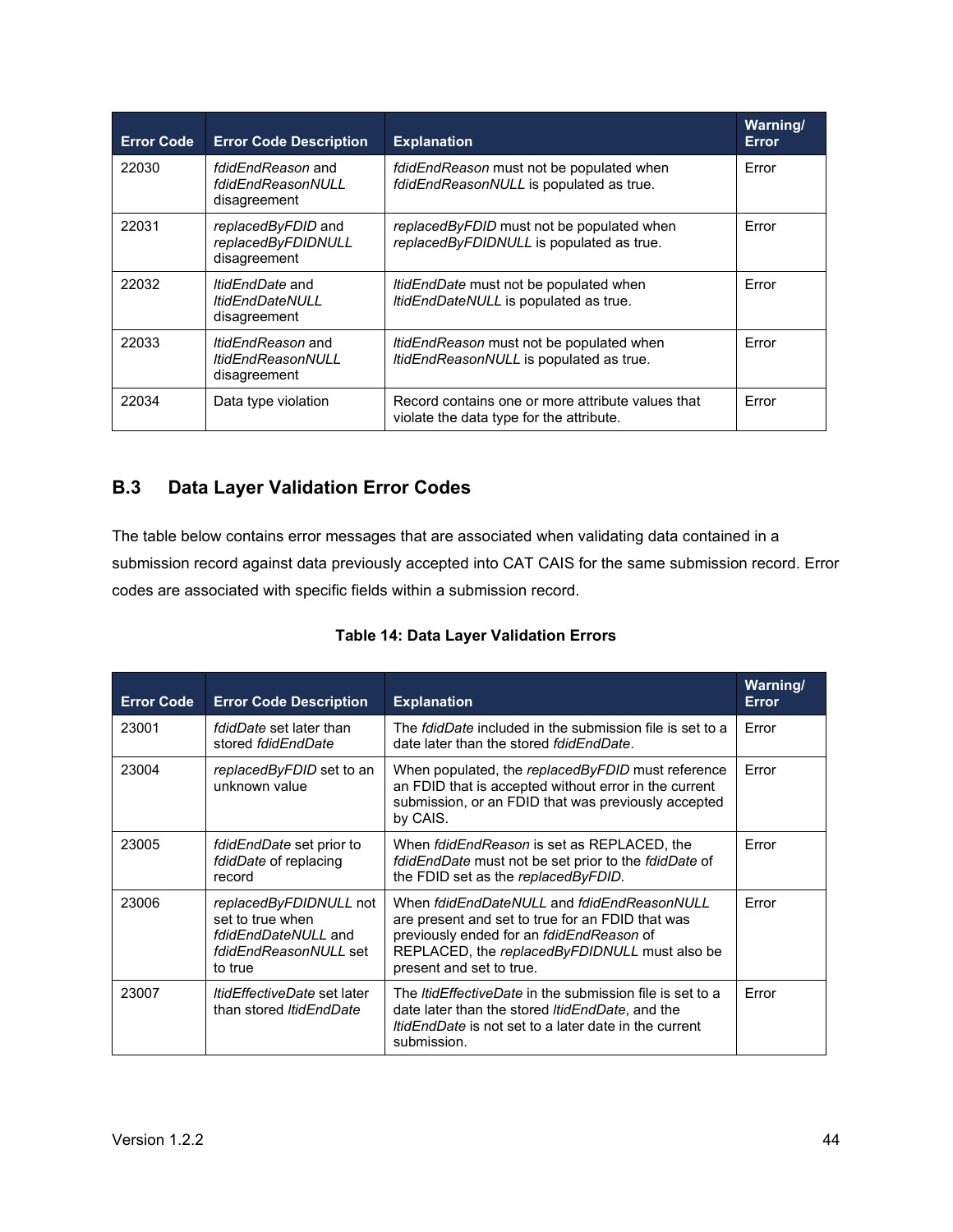# <span id="page-50-0"></span>**B.4 Warning Error Codes**

The table below contains Warning messages that are associated with Data Ingestion and included in the Feedback file. Warning codes are associated with specific fields within a submission record. Warnings are not required to be repaired.

| <b>Error Code</b> | <b>Error Code Description</b>                        | <b>Explanation</b>                                                                                                                                                                              | <b>Warning/</b><br><b>Error</b> |
|-------------------|------------------------------------------------------|-------------------------------------------------------------------------------------------------------------------------------------------------------------------------------------------------|---------------------------------|
| 24001             | Missing or Invalid<br>rejectionID                    | When populated, the rejectionID must be a known<br>rejectionID for the catReporterID whose data is<br>included in the submission file.                                                          | Warning                         |
| 24002             | Missing or Invalid<br>correctionAction               | When populated, <i>correctionAction</i> must use one of<br>the allowable values. Must be populated if rejectionID<br>is populated.                                                              | Warning                         |
| 24003             | Missing or Invalid<br>correctingFirmDesignated<br>ID | When populated, <i>correctingFirmDesignatedID</i> must<br>reference a firmDesignatedID that is included in the<br>current submission file or was accepted by CAT CAIS<br>in a prior submission. | Warning                         |
| 24005             | Improper correction<br>attempt                       | The rejectionID included in the correction attempt is<br>for an improper error code. It is only acceptable to<br>submit a correction against rejections for error codes<br>22001 and 22012.     | Warning                         |
| 24006             | Unknown Attribute Name                               | The Correction List record contains an attribute that is<br>not known under the reported specification version.                                                                                 | Warning                         |
| 24007             |                                                      | Reserved                                                                                                                                                                                        |                                 |
| 24008             | Data type violation                                  | Correction List record contains one or more attribute<br>values that violate the data type for the attribute.                                                                                   | Warning                         |

# **Table 15: CAT CAIS Validation Warnings**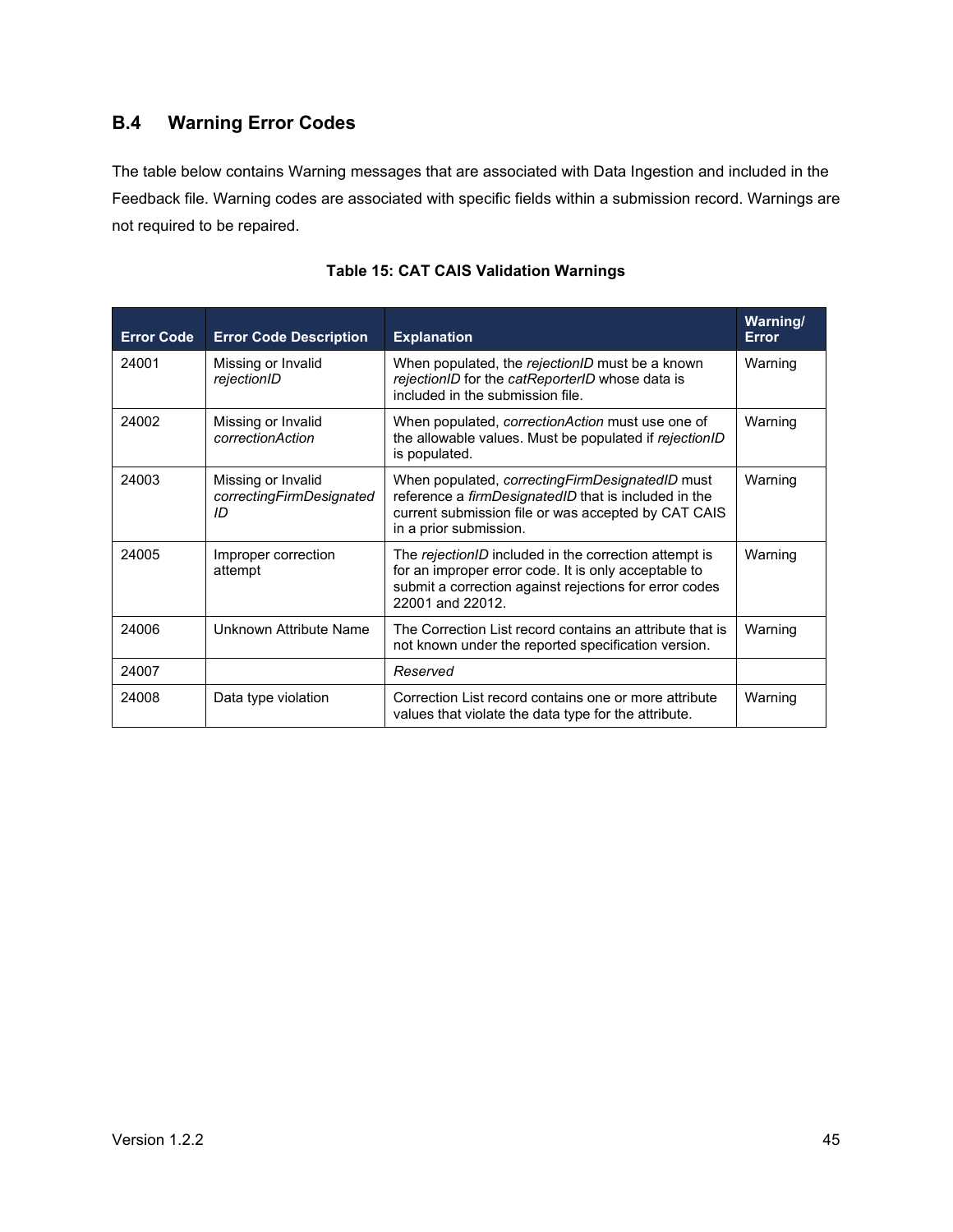# <span id="page-51-0"></span>**Appendix C: Glossary**

| <b>Term</b>                 | <b>Definition</b>                                                                                                                                                                                                                                                 |
|-----------------------------|-------------------------------------------------------------------------------------------------------------------------------------------------------------------------------------------------------------------------------------------------------------------|
| <b>CAT Reporter CRD</b>     | The CAT Reporter CRD is the Central Registration Depository identifier that an<br>Industry Member uses to report CAT account and customer data.                                                                                                                   |
| <b>CAT Submitter ID</b>     | The CAT Submitter ID is the identifier of the CAT Reporting Agent, the entity<br>authorized to submit the files to CAT on behalf of the Industry Member.                                                                                                          |
| <b>CAT Trading Day</b>      | CAT Trading Day for Industry Members is defined as beginning immediately after<br>4:15:00PM and no fractions of a second Eastern Time on one trade date and<br>ending at exactly 4:15:00PM and no fractions of a second Eastern Time on the<br>next trading date. |
|                             | Weekends or any day that all equities or options national securities exchanges are<br>closed are not considered a CAT Trading Day.                                                                                                                                |
|                             | Trading Days that close early end 15 minutes after the Market Close.                                                                                                                                                                                              |
| <b>FDID</b>                 | FDID is defined in Section 1.1 of the CAT NMS Plan as "a unique identifier for<br>each trading account designated by Industry Members for purposes of providing<br>data to the Central Repository."                                                               |
|                             | See CAT FAQ M2 for more information on the prohibition on use of actual account<br>numbers. Refer to the CAT Industry Presentation on FDID for additional<br>information.                                                                                         |
| <b>Account Opening Date</b> | Account Opening Date is defined in the CAT NMS Plan. For account data<br>submission, Account Opening Date is to be reported as <i>fdidDate</i> within the<br>submission file.                                                                                     |
| <b>Trade Date</b>           | Trade Date for Industry Member is defined as beginning immediately after<br>23:59:59.999999 ET on Trade Date T - 1 and up to 23:59:59.999999 ET of the<br>next Trade Date T.                                                                                      |
|                             | Weekends and holidays are not considered a Trade Date.                                                                                                                                                                                                            |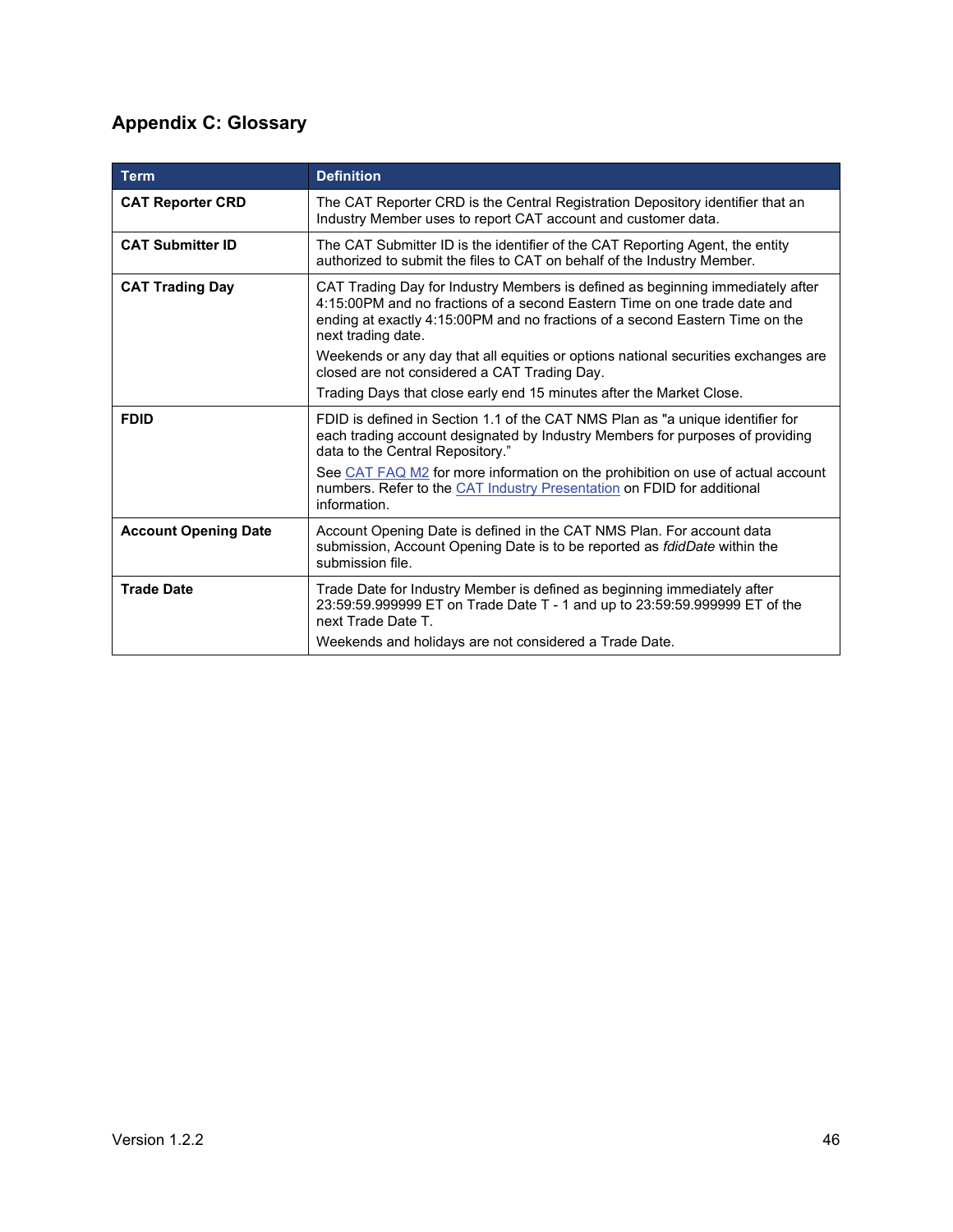# <span id="page-52-0"></span>**Appendix D: Data Dictionary**

| <b>Field Name</b>              | Data Type                             | <b>JSON</b><br><b>Object</b> | <b>Include</b><br><b>Key</b> | <b>Occurrences</b>                                | <b>Description</b>                                                                                                                                                                                                                                                                                                                                                                                    | Format/<br><b>Accepted Values</b> |
|--------------------------------|---------------------------------------|------------------------------|------------------------------|---------------------------------------------------|-------------------------------------------------------------------------------------------------------------------------------------------------------------------------------------------------------------------------------------------------------------------------------------------------------------------------------------------------------------------------------------------------------|-----------------------------------|
| catReporterCRD                 | Unsigned                              | Main                         | R                            | <b>Exactly One</b><br>per<br>submission<br>file   | The CRD number<br>assigned to the<br>firm to which the<br>data within the file<br>belongs.                                                                                                                                                                                                                                                                                                            |                                   |
| catSubmitterID                 | Unsigned                              | Main                         | $\mathsf{R}$                 | <b>Exactly One</b><br>per<br>submission<br>file   | The ID of the CAT<br>Reporting Agent<br>that submitted the<br>file to CAT. In the<br>case the CAT<br>Reporter is<br>submitting data for<br>themselves, they<br>must still populate<br>the CAT Submitter<br>ID field.                                                                                                                                                                                  |                                   |
| correctingFirmDesign<br>atedID | Text (40)                             | Correction<br>Record         | $\mathsf C$                  | Zero or One<br>per<br>Correction<br>Record        | The<br>firmDesignatedID<br>within the<br>submission file<br>that is correcting<br>for the prior<br>rejected FDID.<br>Required if the<br>correctionAction is<br>CORRECTION.                                                                                                                                                                                                                            |                                   |
| correctionAction               | Choice                                | Correction<br>Record         | R.                           | <b>Exactly One</b><br>per<br>Correction<br>Record | The particular<br>action that is<br>being taken to<br>correct for the<br>prior rejection.<br>Values:<br>CORRECTION-<br>A new entry is<br>included in the<br>submission file to<br>correct for the<br>prior rejected<br>record using a<br>new<br>firmDesignatedID<br>or new<br>largeTraderID.<br>DELETE - The<br>prior rejection<br>needs to be<br>cleared without a<br>new record being<br>submitted. | "CORRECTION"<br>"DELETE"          |
| correctionList                 | Multi-<br><b>Dimensional</b><br>Array | Main                         | $\mathbf C$                  | <b>Exactly One</b><br>per<br>Submission<br>File   | Structure for the<br>array of<br>Correction records<br>within the file.<br>Required if the<br>submission file                                                                                                                                                                                                                                                                                         |                                   |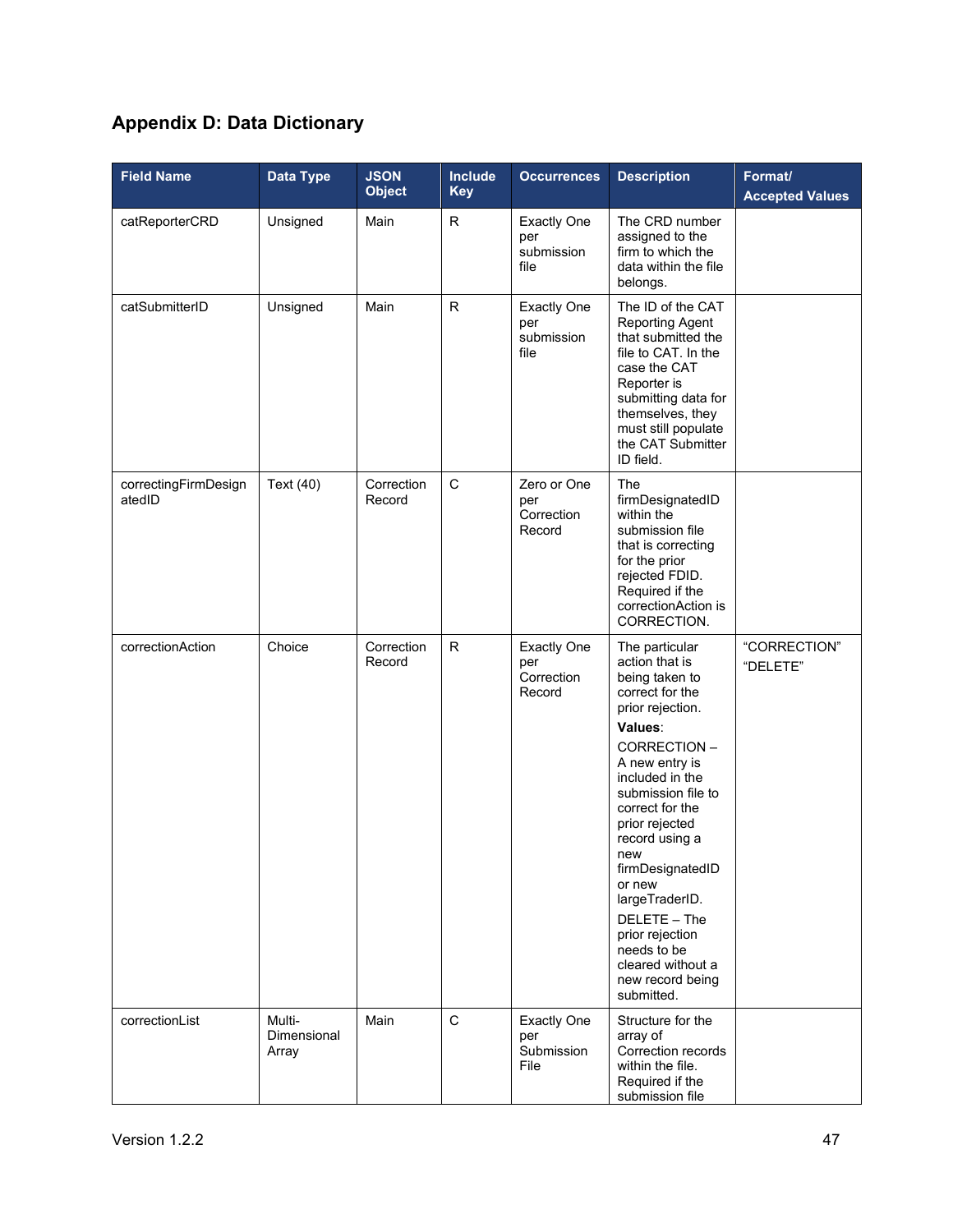| <b>Field Name</b> | <b>Data Type</b>     | <b>JSON</b><br><b>Object</b> | <b>Include</b><br><b>Key</b> | <b>Occurrences</b>                       | <b>Description</b>                                                                                                                                                                                                                                                                                          | Format/<br><b>Accepted Values</b>                |
|-------------------|----------------------|------------------------------|------------------------------|------------------------------------------|-------------------------------------------------------------------------------------------------------------------------------------------------------------------------------------------------------------------------------------------------------------------------------------------------------------|--------------------------------------------------|
|                   |                      |                              |                              |                                          | contains one or<br>more Correction<br>records.                                                                                                                                                                                                                                                              |                                                  |
| fdidDate          | Date<br>(Number) (8) | <b>FDID</b><br>Record        | R.                           | <b>Exactly One</b><br>per FDID<br>Record | Date on which the<br>FDID account<br>opened, as<br>defined in Section<br>2.2.3 of this<br>specification, in<br>YYYYMMDD<br>format.                                                                                                                                                                          | YYYYMMDD                                         |
| fdidEndDate       | Date<br>(Number) (8) | <b>FDID</b><br>Record        | C                            | Zero or One<br>per FDID<br>Record        | Date on which the<br>Account was<br>closed or the<br>Relationship was<br>ended, in<br>YYYYMMDD<br>format. Must be<br>provided if the<br>fdidEndReason<br>field is populated.<br>Must not be<br>provided if<br>fdidEndDateNULL<br>is populated as<br>true.                                                   | YYYYMMDD                                         |
| fdidEndDateNULL   | Boolean              | <b>FDID</b><br>Record        | $\circ$                      | Zero or One<br>per FDID<br>Record        | Indicates any<br>fdidEndDate<br>currently stored in<br>CAT CAIS should<br>be cleared. Must<br>be provided as<br>true if<br>fdidEndReasonN<br>ULL is populated<br>as true. Must not<br>be provided as<br>true if<br>fdidEndDate is<br>populated.                                                             | true<br>false                                    |
| fdidEndReason     | Choice               | <b>FDID</b><br>Record        | С                            | Zero or One<br>per FDID<br>Record        | Reason why the<br>Account was<br>closed or the<br>Relationship was<br>ended. Must be<br>provided if the<br>fdidEndDate field<br>is populated. Must<br>not be provided if<br>fdidEndReasonN<br>ULL is populated<br>as true.<br>Values:<br>CORRECTION-<br>FDID was<br>erroneously<br>reported<br>ENDED - FDID | "CORRECTION"<br>"ENDED"<br>"REPLACED"<br>"OTHER" |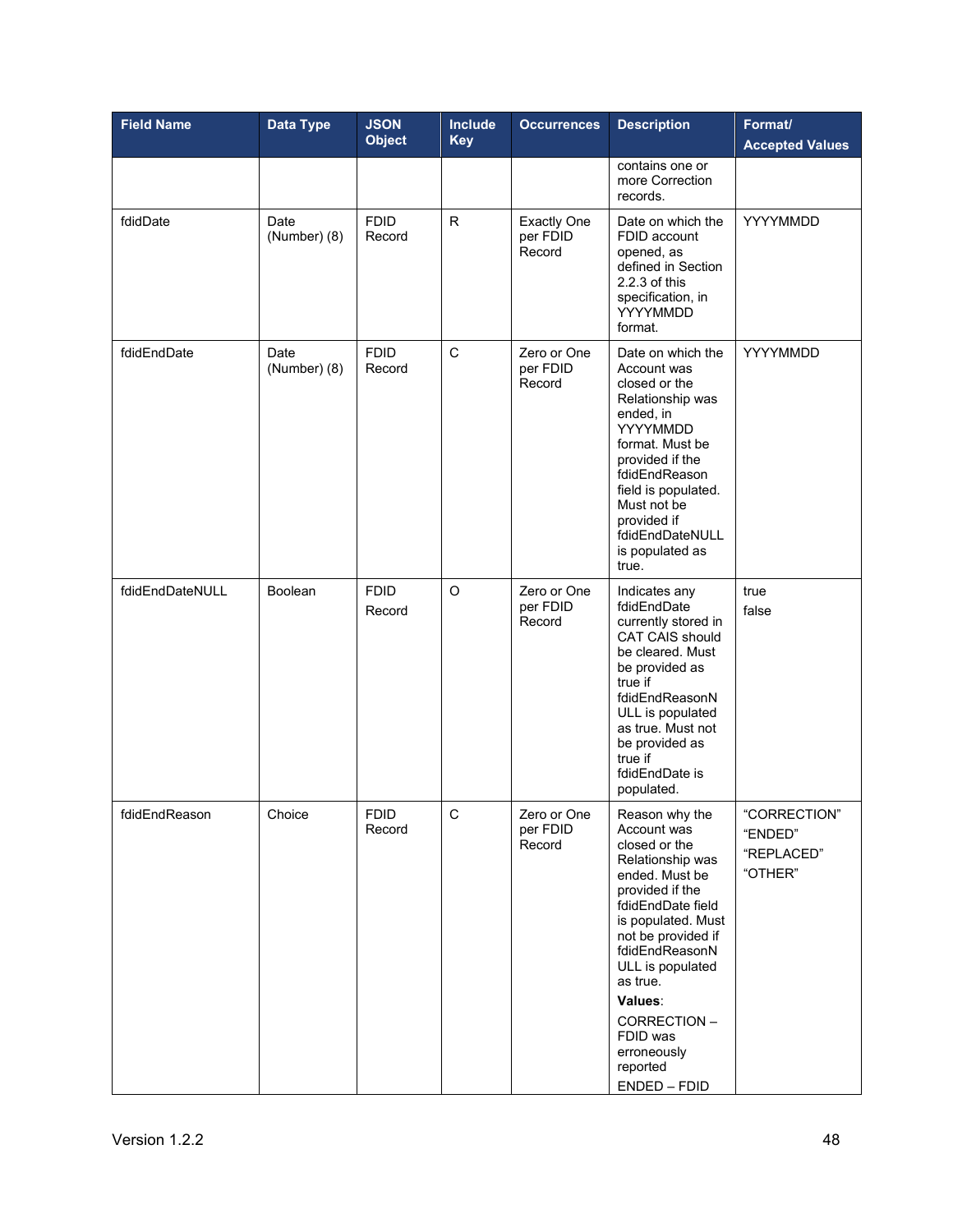| <b>Field Name</b> | <b>Data Type</b>               | <b>JSON</b><br><b>Object</b> | Include<br><b>Key</b> | <b>Occurrences</b>                              | <b>Description</b>                                                                                                                                                                                                                             | Format/<br><b>Accepted Values</b>         |
|-------------------|--------------------------------|------------------------------|-----------------------|-------------------------------------------------|------------------------------------------------------------------------------------------------------------------------------------------------------------------------------------------------------------------------------------------------|-------------------------------------------|
|                   |                                |                              |                       |                                                 | was ended<br>REPLACED-<br>FDID replaced by<br>another FDID<br>within the CAT<br>Reporter Firm.<br>OTHER - Other<br>unlisted reason for<br>ending the FDID                                                                                      |                                           |
| fdidEndReasonNULL | <b>Boolean</b>                 | <b>FDID</b><br>Record        | O                     | Zero or One<br>per FDID<br>Record               | Indicates any<br>fdidEndReason<br>currently stored in<br>CAT CAIS should<br>be cleared. Must<br>be provided as<br>true if<br>fdidEndDateNULL<br>is populated as<br>true. Must not be<br>provided as true if<br>fdidEndReason is<br>populated.  | true<br>false                             |
| fdidRecordCount   | Unsigned                       | Main                         | $\mathsf{R}$          | <b>Exactly One</b><br>per<br>submission<br>file | The count of<br>firmDesignatedID<br>attribute<br>occurrences<br>within the file.<br>Used to validate<br>the count of FDID<br>records intended<br>to be submitted<br>within the file<br>matches the count<br>of records present<br>in the file. |                                           |
| fdidRecordID      | Unsigned                       | <b>FDID</b><br>Record        | R.                    | <b>Exactly One</b><br>per FDID<br>Record        | A unique<br>reference to a<br>single FDID for a<br>single submission<br>file.                                                                                                                                                                  |                                           |
| fdidRecordList    | Multi-<br>Dimensional<br>Array | Main                         | C                     | Zero or One<br>per<br>submission<br>file        | Structure for the<br>array of FDID<br>Records that are<br>included in the<br>file. Required if<br>the submission file<br>contains one or<br>more FDID<br>records; not<br>required if no<br>FDID records are<br>included in the<br>file.        |                                           |
| fdidType          | Choice                         | <b>FDID</b><br>Record        | $\mathsf{R}$          | <b>Exactly One</b><br>per FDID<br>Record        | Representation of<br>the type of record<br>of the reported<br>FDID.<br>Values:                                                                                                                                                                 | "ACCOUNT"<br>"RELATIONSHIP"<br>"ENTITYID" |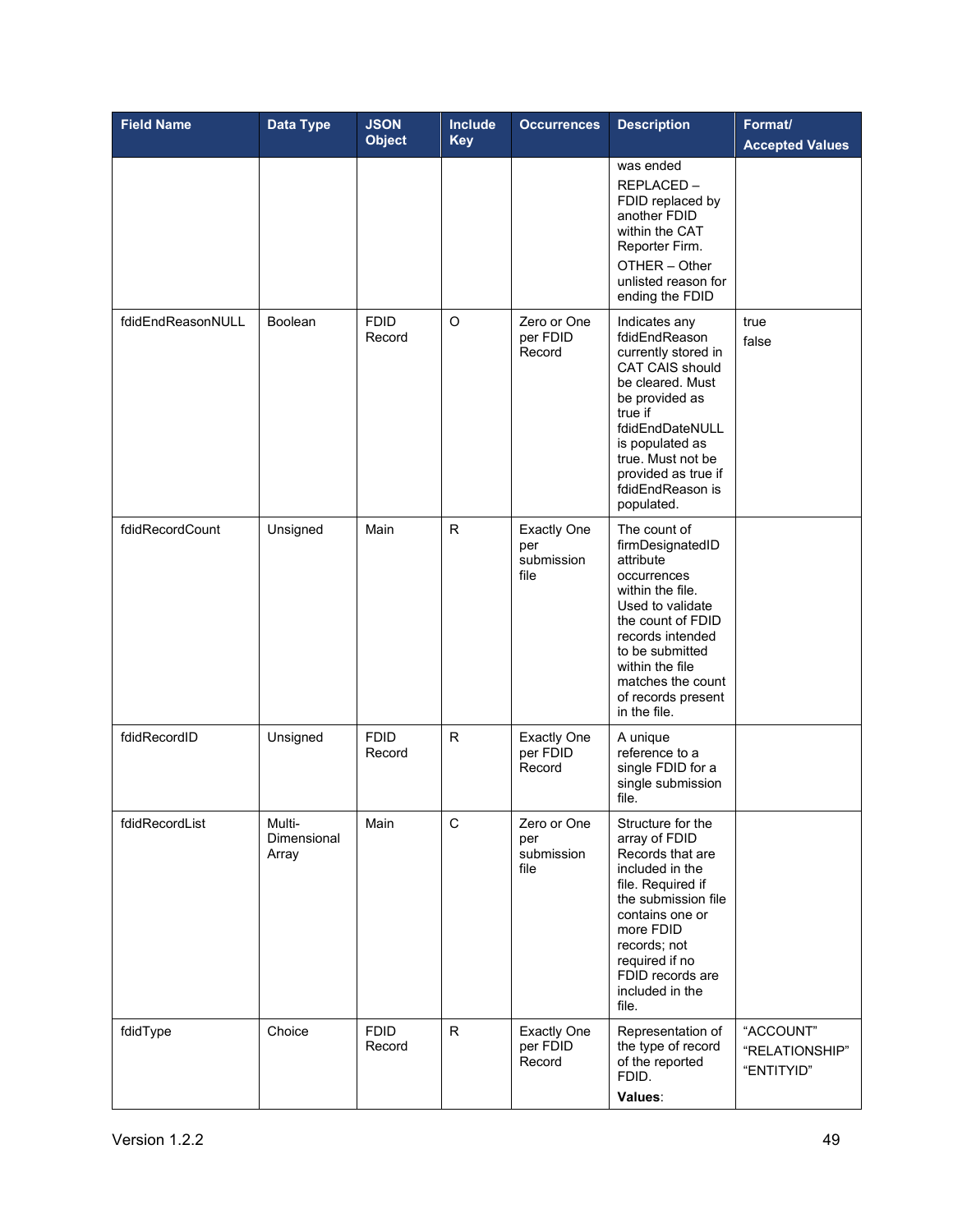| <b>Field Name</b> | <b>Data Type</b>               | <b>JSON</b><br><b>Object</b> | <b>Include</b><br><b>Key</b> | <b>Occurrences</b>                                  | <b>Description</b>                                                                                                                                                                                                                                                                                                                                                                                                                                                                                    | Format/<br><b>Accepted Values</b>                          |
|-------------------|--------------------------------|------------------------------|------------------------------|-----------------------------------------------------|-------------------------------------------------------------------------------------------------------------------------------------------------------------------------------------------------------------------------------------------------------------------------------------------------------------------------------------------------------------------------------------------------------------------------------------------------------------------------------------------------------|------------------------------------------------------------|
|                   |                                |                              |                              |                                                     | ACCOUNT-<br>Account type<br>record<br>RELATIONSHIP-<br>Relationship type<br>record<br><b>ENTITYID - Entity</b><br>Identifier type<br>record                                                                                                                                                                                                                                                                                                                                                           |                                                            |
| firmDesignatedID  | Text (40)                      | <b>FDID</b><br>Record        | $\mathsf R$                  | <b>Exactly One</b><br>per FDID<br>Record            | The Firm<br>Designated ID of<br>the Account or<br>Relationship being<br>reported by the<br><b>CAT Reporting</b><br>firm.                                                                                                                                                                                                                                                                                                                                                                              |                                                            |
| largeTraderID     | Text (13)                      | Large<br>Trader<br>Record    | $\mathsf{R}$                 | <b>Exactly One</b><br>per Large<br>Trader<br>Record | The LTID or<br>ULTID associated<br>to the FDID in the<br>CAT Reporter's<br>system. For LTID<br>records, the<br>identifier must be<br>eight numeric<br>characters,<br>followed by a<br>dash, followed by<br>four numeric<br>characters. For<br>ULTID records,<br>the identifier must<br>start with 'ULT',<br>followed by<br>alphanumeric [0-<br>9A-Z] characters<br>for the fourth<br>through eighth<br>positions, followed<br>by a dash,<br>followed by four<br>alphanumeric [0-<br>9A-Z] characters. | For LTID-<br>99999999-9999<br>For ULTID -<br>ULTXXXXX-XXXX |
| largeTraderList   | Multi-<br>Dimensional<br>Array | <b>FDID</b><br>Record        | $\mathbf C$                  | Zero or One<br>per FDID<br>Record                   | Structure for the<br>array of LTID or<br>ULTID records<br>that are<br>associated to the<br>FDID record<br>within the file.<br>Required if the<br>submission file<br>contains one or<br>more LTID/ULTID<br>records<br>associated to the<br>FDID record; not<br>required if no<br>LTID/ULTID<br>records are<br>included in the file                                                                                                                                                                     |                                                            |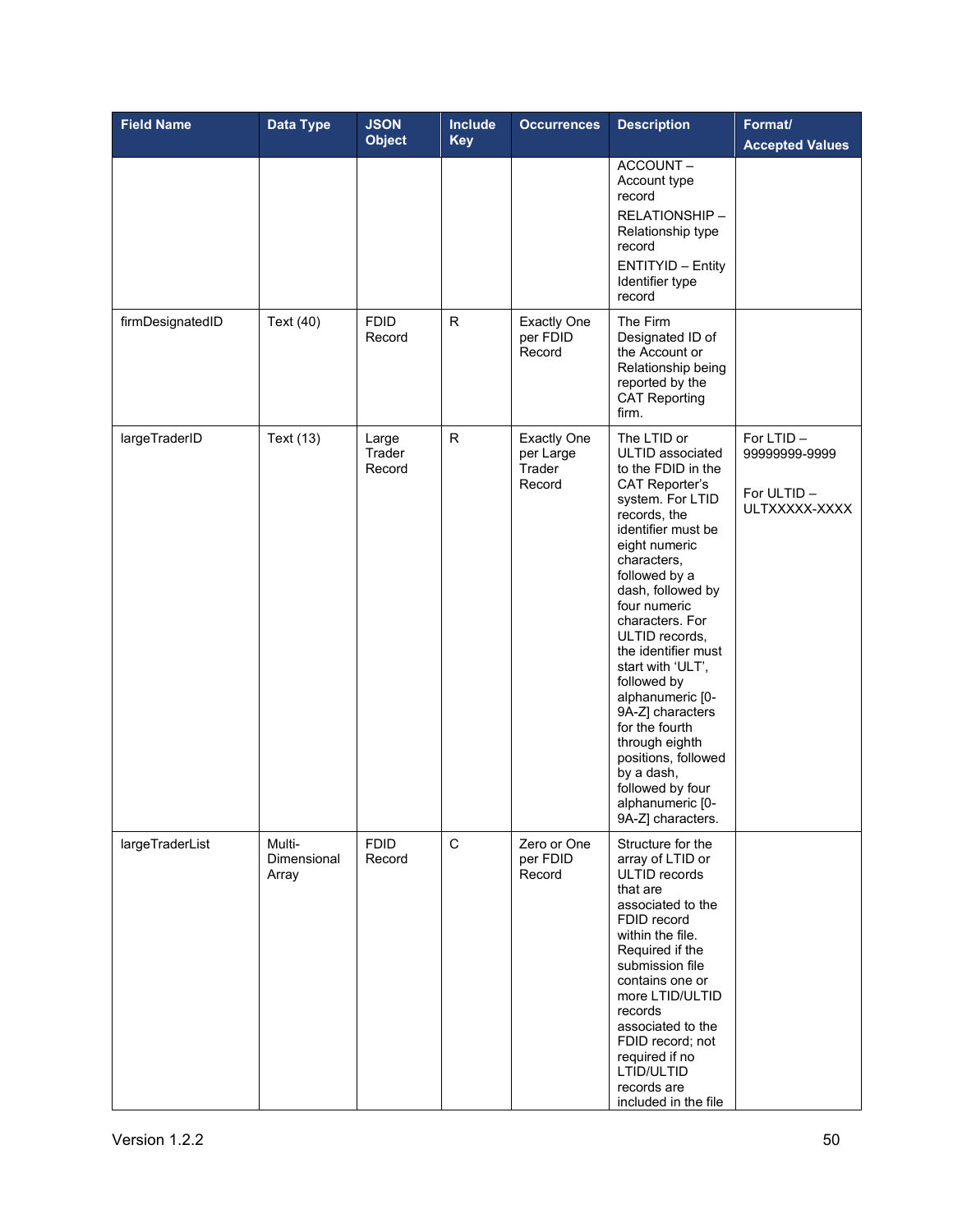| <b>Field Name</b>        | <b>Data Type</b>     | <b>JSON</b><br><b>Object</b> | <b>Include</b><br><b>Key</b> | <b>Occurrences</b>                                  | <b>Description</b>                                                                                                                                                                                                                                                                                                             | Format/<br><b>Accepted Values</b>                |
|--------------------------|----------------------|------------------------------|------------------------------|-----------------------------------------------------|--------------------------------------------------------------------------------------------------------------------------------------------------------------------------------------------------------------------------------------------------------------------------------------------------------------------------------|--------------------------------------------------|
|                          |                      |                              |                              |                                                     | in association to<br>the reported<br>FDID.                                                                                                                                                                                                                                                                                     |                                                  |
| largeTraderRecordID      | Unsigned             | Large<br>Trader<br>Record    | R.                           | <b>Exactly One</b><br>per Large<br>Trader<br>Record | A unique<br>reference to a<br>single LTID or<br>ULTID in<br>reference to a<br>single FDID for a<br>single submission<br>file.                                                                                                                                                                                                  |                                                  |
| <b>ItidEffectiveDate</b> | Date<br>(Number) (8) | Large<br>Trader<br>Record    | R.                           | <b>Exactly One</b><br>per Large<br>Trader<br>Record | Date on which the<br><b>LTID or ULTID</b><br>became<br>associated to the<br>FDID within the<br><b>CAT Reporter's</b><br>system, in<br>YYYYMMDD<br>format.                                                                                                                                                                      | YYYYMMDD                                         |
| <b>ItidEndDate</b>       | Date<br>(Number) (8) | Large<br>Trader<br>Record    | C                            | Zero or One<br>per Large<br>Trader<br>Record        | Date on which the<br><b>LTID or ULTID</b><br>was no longer<br>associated to the<br>FDID within the<br><b>CAT Reporter's</b><br>system, in<br>YYYYMMDD<br>format. Must be<br>provided if the<br><b>ItidEndReason</b><br>field is populated.<br>Must not be<br>provided if<br><b>ItidEndDateNULL</b><br>is populated as<br>true. | YYYYMMDD                                         |
| <b>ItidEndDateNULL</b>   | <b>Boolean</b>       | Large<br>Trader<br>Record    | C                            | Zero or One<br>per Large<br>Trader<br>Record        | Indicates any<br><b>ItidEndDate</b><br>currently stored in<br><b>CAT CAIS should</b><br>be cleared. Must<br>be provided as<br>true if<br>ItidEndReasonNU<br>LL is populated as<br>true. Must not be<br>provided as true if<br>ItidEndDate is<br>populated.                                                                     | true<br>false                                    |
| <b>ItidEndReason</b>     | Choice               | Large<br>Trader<br>Record    | C                            | Zero or One<br>per Large<br>Trader<br>Record        | Reason why the<br>LTID or ULTID<br>was no longer<br>associated to the<br>FDID. Must be<br>populated in order<br>to end date an<br>LTID-to-FDID<br>association in the                                                                                                                                                           | "CORRECTION"<br>"ENDED"<br>"REPLACED"<br>"OTHER" |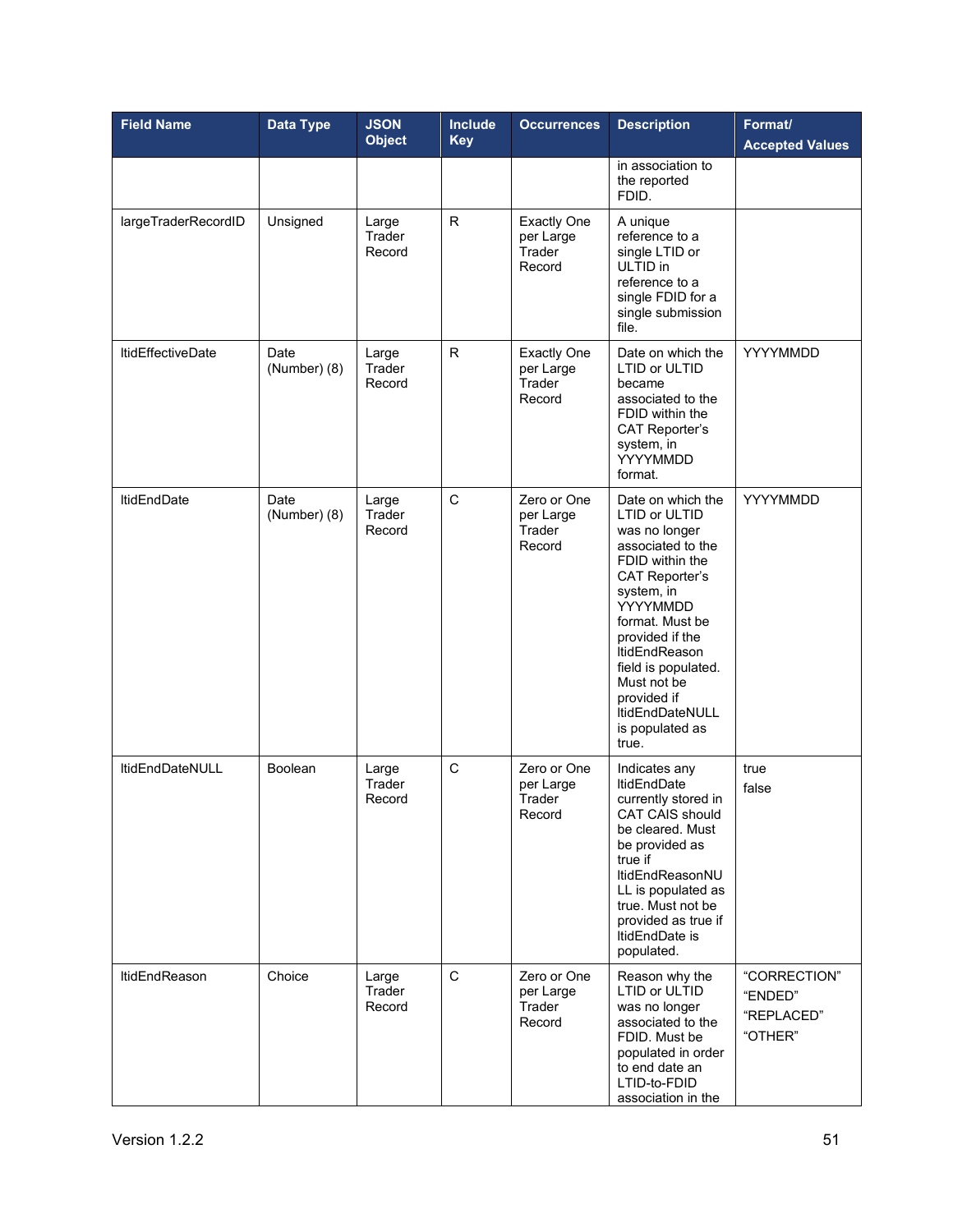| <b>Field Name</b>        | Data Type      | <b>JSON</b><br><b>Object</b> | Include<br><b>Key</b> | <b>Occurrences</b>                                | <b>Description</b>                                                                                                                                                                                                                                                                                                                                                                                                               | Format/<br><b>Accepted Values</b> |
|--------------------------|----------------|------------------------------|-----------------------|---------------------------------------------------|----------------------------------------------------------------------------------------------------------------------------------------------------------------------------------------------------------------------------------------------------------------------------------------------------------------------------------------------------------------------------------------------------------------------------------|-----------------------------------|
|                          |                |                              |                       |                                                   | system. Must be<br>provided if the<br>ItidEndDate field<br>is populated. Must<br>not be provided if<br>ItidEndReasonNU<br>LL is populated as<br>true.<br>Values:<br>CORRECTION-<br>LTID was<br>erroneously<br>reported<br>ENDED - LTID-<br>to-FDID<br>association was<br>ended<br>REPLACED-<br>LTID was<br>replaced by a<br>different LTID<br>OTHER - Other<br>unlisted reason for<br>ending the LTID-<br>to-FDID<br>association |                                   |
| <b>ItidEndReasonNULL</b> | <b>Boolean</b> | Large<br>Trader<br>Record    | C                     | Zero or One<br>per Large<br>Trader<br>Record      | Indicates any<br>ItidEndReason<br>currently stored in<br><b>CAT CAIS should</b><br>be cleared. Must<br>be provided as<br>true if<br>ItidEndDateNULL<br>is populated as<br>true. Must not be<br>provided as true if<br>ItidEndReason is<br>populated.                                                                                                                                                                             | true<br>false                     |
| rejectionID              | Unsigned       | Correction<br>Record         | R                     | <b>Exactly One</b><br>per<br>Correction<br>Record | The rejectionID<br>from a prior<br>submission that<br>was created for<br>the particular Data<br>Ingestion error<br>being corrected.                                                                                                                                                                                                                                                                                              |                                   |
| replacedByFDID           | Text (40)      | <b>FDID</b><br>Record        | $\mathbf C$           | Zero or One<br>per FDID<br>Record                 | The new FDID<br>replacing the<br>currently reported<br>FDID, used to<br>provide historical<br>linkage across<br>replaced records<br>over time. Must be<br>provided if the<br>fdidEndReason is<br>REPLACED. Must<br>not be provided if<br>the                                                                                                                                                                                     |                                   |